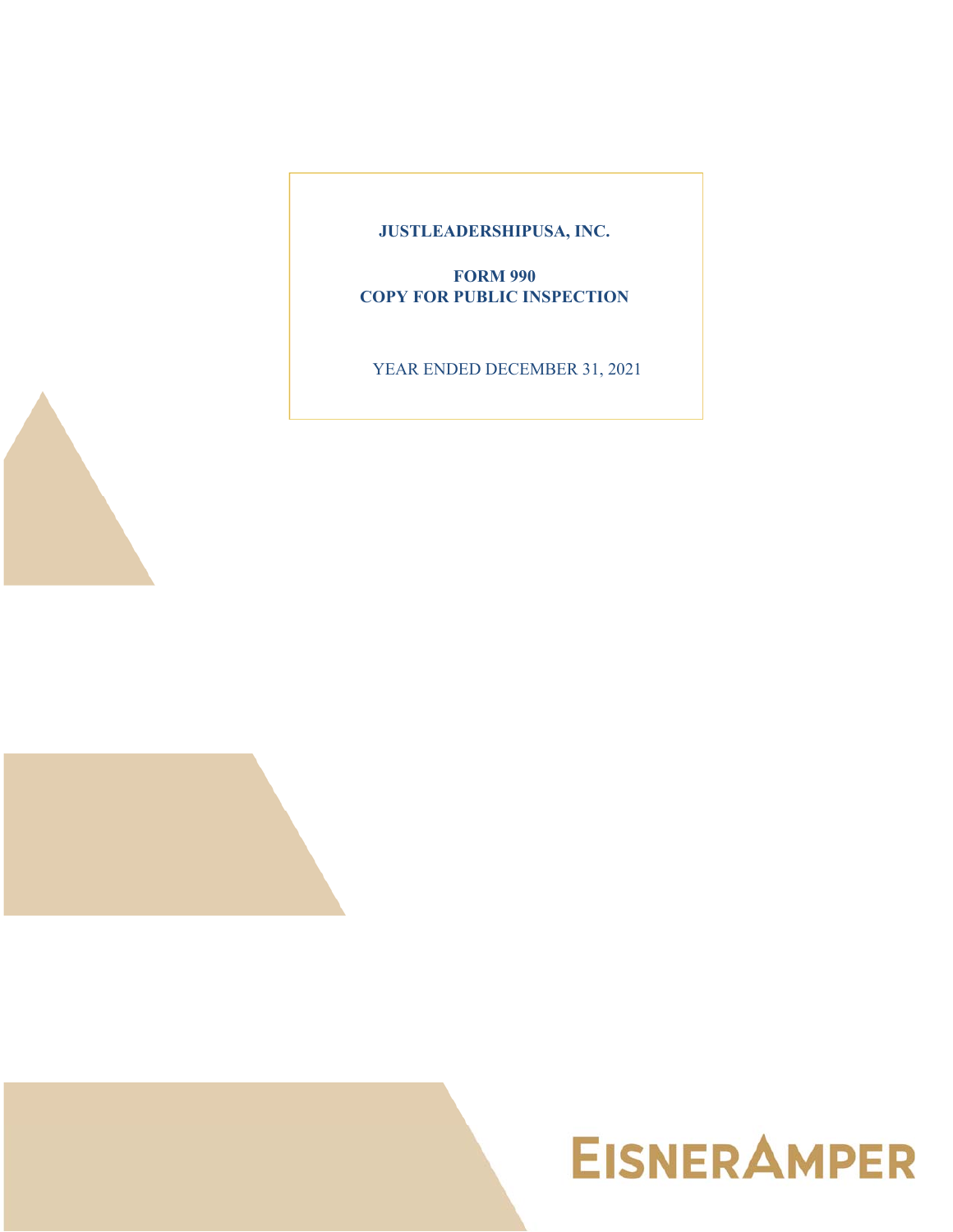| ∙orm | 990 |  |
|------|-----|--|
|      |     |  |

## **Return of Organization Exempt From Income Tax**

Form  $\mathbf{990}$  Under section 501(c), 527, or 4947(a)(1) of the Internal Revenue Code (except private foundations)  $\Box$   $\Box$  **CO/** 

**IDED INCORRET CONSTRESS IN STANDARY OF SOCIAL SECURITY NUMBERS ON this form as it may be made public. Open to Public internal Revenue Service <b>Construction about Form 990** and its instructions is at www.irs.gov/form990. I

| Information about Form 990 and its instructions is at www.irs.gov/form990.<br>Internal Revenue Service<br>A For the 2021 calendar year, or tax year beginning<br>C Name of organization<br>B Check if applicable:<br>JUSTLEADERSHIPUSA, INC.<br>Doing Business As<br>Number and street (or P.O. box if mail is not delivered to street address)<br>Name change<br>P.O. BOX 1730<br>Initial return<br>City or town, state or province, country, and ZIP or foreign postal code<br>Terminated<br>Amended<br>NEW YORK, NY 10037<br>Application<br>F Name and address of principal officer:<br>P.O. BOX 1730, NEW YORK, NY 10037<br>$\mathbf{x}$<br>Tax-exempt status:<br>501(c)(3)<br>$501(c)$ (<br>$\rightarrow$<br>(insert no.)<br>Website: JUSTLEADERSHIPUSA.ORG<br><b>K</b> Form of organization: $ X $<br>Corporation<br>Trust<br>Association<br>Summary<br>Briefly describe the organization's mission or most significant activities: WE AMPLIFY THE POWER OF PEOPLE WHO HAVE<br>BEEN DIRECTLY IMPACTED BY THE CRIMINAL LEGAL SYSTEM TO SELF-ORGANIZE<br>AND EMPOWER THEIR COMMUNITIES TO DISMANTLE (CONTINUED IN SCHEDULE O)<br>Check this box $\blacktriangleright$   if the organization discontinued its operations or disposed of more than 25% of its net assets.<br>Number of independent voting members of the governing body (Part VI, line 1b)<br>Total number of individuals employed in calendar year 2021 (Part V, line 2a)<br>Total number of volunteers (estimate if necessary)<br><b>b</b> Net unrelated business taxable income from Form 990-T, line 34 | DEANNA HOSKINS, PRESIDENT<br>4947(a)(1) or<br>Other $\blacktriangleright$                                                                                                                                | and ending<br>Room/suite<br>527                                                                                                                                                                                                                                                             | D Employer identification number<br>90-1019268<br>E Telephone number<br>$(347)454 - 2195$<br><b>G</b> Gross receipts \$<br>H(a) Is this a group return for<br>subordinates?<br>H(b) Are all subordinates included?<br>H(c) Group exemption number<br>L Year of formation: 2013 M State of legal domicile:<br>5<br>6                                                                                                                                                                                                                                                                                                                                      | <b>Inspection</b><br>6,398,207.<br>Yes<br>No<br>хI<br>Yes<br>No<br>If "No," attach a list. (see instructions)<br>DE<br>3<br>10<br>4<br>10<br>23<br>NONE                                                                                                                                                                                                                                                                                                                                                                                 |
|-------------------------------------------------------------------------------------------------------------------------------------------------------------------------------------------------------------------------------------------------------------------------------------------------------------------------------------------------------------------------------------------------------------------------------------------------------------------------------------------------------------------------------------------------------------------------------------------------------------------------------------------------------------------------------------------------------------------------------------------------------------------------------------------------------------------------------------------------------------------------------------------------------------------------------------------------------------------------------------------------------------------------------------------------------------------------------------------------------------------------------------------------------------------------------------------------------------------------------------------------------------------------------------------------------------------------------------------------------------------------------------------------------------------------------------------------------------------------------------------------------------------------------------------------------------------------------|----------------------------------------------------------------------------------------------------------------------------------------------------------------------------------------------------------|---------------------------------------------------------------------------------------------------------------------------------------------------------------------------------------------------------------------------------------------------------------------------------------------|----------------------------------------------------------------------------------------------------------------------------------------------------------------------------------------------------------------------------------------------------------------------------------------------------------------------------------------------------------------------------------------------------------------------------------------------------------------------------------------------------------------------------------------------------------------------------------------------------------------------------------------------------------|-----------------------------------------------------------------------------------------------------------------------------------------------------------------------------------------------------------------------------------------------------------------------------------------------------------------------------------------------------------------------------------------------------------------------------------------------------------------------------------------------------------------------------------------|
|                                                                                                                                                                                                                                                                                                                                                                                                                                                                                                                                                                                                                                                                                                                                                                                                                                                                                                                                                                                                                                                                                                                                                                                                                                                                                                                                                                                                                                                                                                                                                                               |                                                                                                                                                                                                          |                                                                                                                                                                                                                                                                                             |                                                                                                                                                                                                                                                                                                                                                                                                                                                                                                                                                                                                                                                          |                                                                                                                                                                                                                                                                                                                                                                                                                                                                                                                                         |
|                                                                                                                                                                                                                                                                                                                                                                                                                                                                                                                                                                                                                                                                                                                                                                                                                                                                                                                                                                                                                                                                                                                                                                                                                                                                                                                                                                                                                                                                                                                                                                               |                                                                                                                                                                                                          |                                                                                                                                                                                                                                                                                             |                                                                                                                                                                                                                                                                                                                                                                                                                                                                                                                                                                                                                                                          |                                                                                                                                                                                                                                                                                                                                                                                                                                                                                                                                         |
|                                                                                                                                                                                                                                                                                                                                                                                                                                                                                                                                                                                                                                                                                                                                                                                                                                                                                                                                                                                                                                                                                                                                                                                                                                                                                                                                                                                                                                                                                                                                                                               |                                                                                                                                                                                                          |                                                                                                                                                                                                                                                                                             |                                                                                                                                                                                                                                                                                                                                                                                                                                                                                                                                                                                                                                                          |                                                                                                                                                                                                                                                                                                                                                                                                                                                                                                                                         |
|                                                                                                                                                                                                                                                                                                                                                                                                                                                                                                                                                                                                                                                                                                                                                                                                                                                                                                                                                                                                                                                                                                                                                                                                                                                                                                                                                                                                                                                                                                                                                                               |                                                                                                                                                                                                          |                                                                                                                                                                                                                                                                                             |                                                                                                                                                                                                                                                                                                                                                                                                                                                                                                                                                                                                                                                          |                                                                                                                                                                                                                                                                                                                                                                                                                                                                                                                                         |
|                                                                                                                                                                                                                                                                                                                                                                                                                                                                                                                                                                                                                                                                                                                                                                                                                                                                                                                                                                                                                                                                                                                                                                                                                                                                                                                                                                                                                                                                                                                                                                               |                                                                                                                                                                                                          |                                                                                                                                                                                                                                                                                             |                                                                                                                                                                                                                                                                                                                                                                                                                                                                                                                                                                                                                                                          |                                                                                                                                                                                                                                                                                                                                                                                                                                                                                                                                         |
|                                                                                                                                                                                                                                                                                                                                                                                                                                                                                                                                                                                                                                                                                                                                                                                                                                                                                                                                                                                                                                                                                                                                                                                                                                                                                                                                                                                                                                                                                                                                                                               |                                                                                                                                                                                                          |                                                                                                                                                                                                                                                                                             |                                                                                                                                                                                                                                                                                                                                                                                                                                                                                                                                                                                                                                                          |                                                                                                                                                                                                                                                                                                                                                                                                                                                                                                                                         |
|                                                                                                                                                                                                                                                                                                                                                                                                                                                                                                                                                                                                                                                                                                                                                                                                                                                                                                                                                                                                                                                                                                                                                                                                                                                                                                                                                                                                                                                                                                                                                                               |                                                                                                                                                                                                          |                                                                                                                                                                                                                                                                                             |                                                                                                                                                                                                                                                                                                                                                                                                                                                                                                                                                                                                                                                          |                                                                                                                                                                                                                                                                                                                                                                                                                                                                                                                                         |
|                                                                                                                                                                                                                                                                                                                                                                                                                                                                                                                                                                                                                                                                                                                                                                                                                                                                                                                                                                                                                                                                                                                                                                                                                                                                                                                                                                                                                                                                                                                                                                               |                                                                                                                                                                                                          |                                                                                                                                                                                                                                                                                             |                                                                                                                                                                                                                                                                                                                                                                                                                                                                                                                                                                                                                                                          |                                                                                                                                                                                                                                                                                                                                                                                                                                                                                                                                         |
|                                                                                                                                                                                                                                                                                                                                                                                                                                                                                                                                                                                                                                                                                                                                                                                                                                                                                                                                                                                                                                                                                                                                                                                                                                                                                                                                                                                                                                                                                                                                                                               |                                                                                                                                                                                                          |                                                                                                                                                                                                                                                                                             |                                                                                                                                                                                                                                                                                                                                                                                                                                                                                                                                                                                                                                                          |                                                                                                                                                                                                                                                                                                                                                                                                                                                                                                                                         |
|                                                                                                                                                                                                                                                                                                                                                                                                                                                                                                                                                                                                                                                                                                                                                                                                                                                                                                                                                                                                                                                                                                                                                                                                                                                                                                                                                                                                                                                                                                                                                                               |                                                                                                                                                                                                          |                                                                                                                                                                                                                                                                                             |                                                                                                                                                                                                                                                                                                                                                                                                                                                                                                                                                                                                                                                          |                                                                                                                                                                                                                                                                                                                                                                                                                                                                                                                                         |
|                                                                                                                                                                                                                                                                                                                                                                                                                                                                                                                                                                                                                                                                                                                                                                                                                                                                                                                                                                                                                                                                                                                                                                                                                                                                                                                                                                                                                                                                                                                                                                               |                                                                                                                                                                                                          |                                                                                                                                                                                                                                                                                             |                                                                                                                                                                                                                                                                                                                                                                                                                                                                                                                                                                                                                                                          |                                                                                                                                                                                                                                                                                                                                                                                                                                                                                                                                         |
|                                                                                                                                                                                                                                                                                                                                                                                                                                                                                                                                                                                                                                                                                                                                                                                                                                                                                                                                                                                                                                                                                                                                                                                                                                                                                                                                                                                                                                                                                                                                                                               |                                                                                                                                                                                                          |                                                                                                                                                                                                                                                                                             |                                                                                                                                                                                                                                                                                                                                                                                                                                                                                                                                                                                                                                                          |                                                                                                                                                                                                                                                                                                                                                                                                                                                                                                                                         |
|                                                                                                                                                                                                                                                                                                                                                                                                                                                                                                                                                                                                                                                                                                                                                                                                                                                                                                                                                                                                                                                                                                                                                                                                                                                                                                                                                                                                                                                                                                                                                                               |                                                                                                                                                                                                          |                                                                                                                                                                                                                                                                                             |                                                                                                                                                                                                                                                                                                                                                                                                                                                                                                                                                                                                                                                          |                                                                                                                                                                                                                                                                                                                                                                                                                                                                                                                                         |
|                                                                                                                                                                                                                                                                                                                                                                                                                                                                                                                                                                                                                                                                                                                                                                                                                                                                                                                                                                                                                                                                                                                                                                                                                                                                                                                                                                                                                                                                                                                                                                               |                                                                                                                                                                                                          |                                                                                                                                                                                                                                                                                             |                                                                                                                                                                                                                                                                                                                                                                                                                                                                                                                                                                                                                                                          |                                                                                                                                                                                                                                                                                                                                                                                                                                                                                                                                         |
|                                                                                                                                                                                                                                                                                                                                                                                                                                                                                                                                                                                                                                                                                                                                                                                                                                                                                                                                                                                                                                                                                                                                                                                                                                                                                                                                                                                                                                                                                                                                                                               |                                                                                                                                                                                                          |                                                                                                                                                                                                                                                                                             |                                                                                                                                                                                                                                                                                                                                                                                                                                                                                                                                                                                                                                                          |                                                                                                                                                                                                                                                                                                                                                                                                                                                                                                                                         |
|                                                                                                                                                                                                                                                                                                                                                                                                                                                                                                                                                                                                                                                                                                                                                                                                                                                                                                                                                                                                                                                                                                                                                                                                                                                                                                                                                                                                                                                                                                                                                                               |                                                                                                                                                                                                          |                                                                                                                                                                                                                                                                                             |                                                                                                                                                                                                                                                                                                                                                                                                                                                                                                                                                                                                                                                          |                                                                                                                                                                                                                                                                                                                                                                                                                                                                                                                                         |
|                                                                                                                                                                                                                                                                                                                                                                                                                                                                                                                                                                                                                                                                                                                                                                                                                                                                                                                                                                                                                                                                                                                                                                                                                                                                                                                                                                                                                                                                                                                                                                               |                                                                                                                                                                                                          |                                                                                                                                                                                                                                                                                             |                                                                                                                                                                                                                                                                                                                                                                                                                                                                                                                                                                                                                                                          |                                                                                                                                                                                                                                                                                                                                                                                                                                                                                                                                         |
|                                                                                                                                                                                                                                                                                                                                                                                                                                                                                                                                                                                                                                                                                                                                                                                                                                                                                                                                                                                                                                                                                                                                                                                                                                                                                                                                                                                                                                                                                                                                                                               |                                                                                                                                                                                                          |                                                                                                                                                                                                                                                                                             |                                                                                                                                                                                                                                                                                                                                                                                                                                                                                                                                                                                                                                                          |                                                                                                                                                                                                                                                                                                                                                                                                                                                                                                                                         |
|                                                                                                                                                                                                                                                                                                                                                                                                                                                                                                                                                                                                                                                                                                                                                                                                                                                                                                                                                                                                                                                                                                                                                                                                                                                                                                                                                                                                                                                                                                                                                                               |                                                                                                                                                                                                          |                                                                                                                                                                                                                                                                                             |                                                                                                                                                                                                                                                                                                                                                                                                                                                                                                                                                                                                                                                          |                                                                                                                                                                                                                                                                                                                                                                                                                                                                                                                                         |
|                                                                                                                                                                                                                                                                                                                                                                                                                                                                                                                                                                                                                                                                                                                                                                                                                                                                                                                                                                                                                                                                                                                                                                                                                                                                                                                                                                                                                                                                                                                                                                               |                                                                                                                                                                                                          |                                                                                                                                                                                                                                                                                             |                                                                                                                                                                                                                                                                                                                                                                                                                                                                                                                                                                                                                                                          |                                                                                                                                                                                                                                                                                                                                                                                                                                                                                                                                         |
|                                                                                                                                                                                                                                                                                                                                                                                                                                                                                                                                                                                                                                                                                                                                                                                                                                                                                                                                                                                                                                                                                                                                                                                                                                                                                                                                                                                                                                                                                                                                                                               |                                                                                                                                                                                                          |                                                                                                                                                                                                                                                                                             |                                                                                                                                                                                                                                                                                                                                                                                                                                                                                                                                                                                                                                                          |                                                                                                                                                                                                                                                                                                                                                                                                                                                                                                                                         |
|                                                                                                                                                                                                                                                                                                                                                                                                                                                                                                                                                                                                                                                                                                                                                                                                                                                                                                                                                                                                                                                                                                                                                                                                                                                                                                                                                                                                                                                                                                                                                                               |                                                                                                                                                                                                          |                                                                                                                                                                                                                                                                                             |                                                                                                                                                                                                                                                                                                                                                                                                                                                                                                                                                                                                                                                          |                                                                                                                                                                                                                                                                                                                                                                                                                                                                                                                                         |
|                                                                                                                                                                                                                                                                                                                                                                                                                                                                                                                                                                                                                                                                                                                                                                                                                                                                                                                                                                                                                                                                                                                                                                                                                                                                                                                                                                                                                                                                                                                                                                               |                                                                                                                                                                                                          |                                                                                                                                                                                                                                                                                             |                                                                                                                                                                                                                                                                                                                                                                                                                                                                                                                                                                                                                                                          |                                                                                                                                                                                                                                                                                                                                                                                                                                                                                                                                         |
|                                                                                                                                                                                                                                                                                                                                                                                                                                                                                                                                                                                                                                                                                                                                                                                                                                                                                                                                                                                                                                                                                                                                                                                                                                                                                                                                                                                                                                                                                                                                                                               |                                                                                                                                                                                                          |                                                                                                                                                                                                                                                                                             |                                                                                                                                                                                                                                                                                                                                                                                                                                                                                                                                                                                                                                                          | 7a                                                                                                                                                                                                                                                                                                                                                                                                                                                                                                                                      |
|                                                                                                                                                                                                                                                                                                                                                                                                                                                                                                                                                                                                                                                                                                                                                                                                                                                                                                                                                                                                                                                                                                                                                                                                                                                                                                                                                                                                                                                                                                                                                                               |                                                                                                                                                                                                          |                                                                                                                                                                                                                                                                                             | l7b                                                                                                                                                                                                                                                                                                                                                                                                                                                                                                                                                                                                                                                      |                                                                                                                                                                                                                                                                                                                                                                                                                                                                                                                                         |
|                                                                                                                                                                                                                                                                                                                                                                                                                                                                                                                                                                                                                                                                                                                                                                                                                                                                                                                                                                                                                                                                                                                                                                                                                                                                                                                                                                                                                                                                                                                                                                               |                                                                                                                                                                                                          |                                                                                                                                                                                                                                                                                             |                                                                                                                                                                                                                                                                                                                                                                                                                                                                                                                                                                                                                                                          | <b>Current Year</b>                                                                                                                                                                                                                                                                                                                                                                                                                                                                                                                     |
|                                                                                                                                                                                                                                                                                                                                                                                                                                                                                                                                                                                                                                                                                                                                                                                                                                                                                                                                                                                                                                                                                                                                                                                                                                                                                                                                                                                                                                                                                                                                                                               |                                                                                                                                                                                                          |                                                                                                                                                                                                                                                                                             |                                                                                                                                                                                                                                                                                                                                                                                                                                                                                                                                                                                                                                                          | 6,313,191.                                                                                                                                                                                                                                                                                                                                                                                                                                                                                                                              |
|                                                                                                                                                                                                                                                                                                                                                                                                                                                                                                                                                                                                                                                                                                                                                                                                                                                                                                                                                                                                                                                                                                                                                                                                                                                                                                                                                                                                                                                                                                                                                                               |                                                                                                                                                                                                          |                                                                                                                                                                                                                                                                                             |                                                                                                                                                                                                                                                                                                                                                                                                                                                                                                                                                                                                                                                          | NONE                                                                                                                                                                                                                                                                                                                                                                                                                                                                                                                                    |
|                                                                                                                                                                                                                                                                                                                                                                                                                                                                                                                                                                                                                                                                                                                                                                                                                                                                                                                                                                                                                                                                                                                                                                                                                                                                                                                                                                                                                                                                                                                                                                               |                                                                                                                                                                                                          |                                                                                                                                                                                                                                                                                             |                                                                                                                                                                                                                                                                                                                                                                                                                                                                                                                                                                                                                                                          |                                                                                                                                                                                                                                                                                                                                                                                                                                                                                                                                         |
|                                                                                                                                                                                                                                                                                                                                                                                                                                                                                                                                                                                                                                                                                                                                                                                                                                                                                                                                                                                                                                                                                                                                                                                                                                                                                                                                                                                                                                                                                                                                                                               |                                                                                                                                                                                                          |                                                                                                                                                                                                                                                                                             |                                                                                                                                                                                                                                                                                                                                                                                                                                                                                                                                                                                                                                                          | 37.                                                                                                                                                                                                                                                                                                                                                                                                                                                                                                                                     |
|                                                                                                                                                                                                                                                                                                                                                                                                                                                                                                                                                                                                                                                                                                                                                                                                                                                                                                                                                                                                                                                                                                                                                                                                                                                                                                                                                                                                                                                                                                                                                                               |                                                                                                                                                                                                          |                                                                                                                                                                                                                                                                                             |                                                                                                                                                                                                                                                                                                                                                                                                                                                                                                                                                                                                                                                          | 84,979.                                                                                                                                                                                                                                                                                                                                                                                                                                                                                                                                 |
|                                                                                                                                                                                                                                                                                                                                                                                                                                                                                                                                                                                                                                                                                                                                                                                                                                                                                                                                                                                                                                                                                                                                                                                                                                                                                                                                                                                                                                                                                                                                                                               |                                                                                                                                                                                                          |                                                                                                                                                                                                                                                                                             |                                                                                                                                                                                                                                                                                                                                                                                                                                                                                                                                                                                                                                                          | 6,398,207.                                                                                                                                                                                                                                                                                                                                                                                                                                                                                                                              |
|                                                                                                                                                                                                                                                                                                                                                                                                                                                                                                                                                                                                                                                                                                                                                                                                                                                                                                                                                                                                                                                                                                                                                                                                                                                                                                                                                                                                                                                                                                                                                                               |                                                                                                                                                                                                          |                                                                                                                                                                                                                                                                                             |                                                                                                                                                                                                                                                                                                                                                                                                                                                                                                                                                                                                                                                          | 7,564.                                                                                                                                                                                                                                                                                                                                                                                                                                                                                                                                  |
|                                                                                                                                                                                                                                                                                                                                                                                                                                                                                                                                                                                                                                                                                                                                                                                                                                                                                                                                                                                                                                                                                                                                                                                                                                                                                                                                                                                                                                                                                                                                                                               |                                                                                                                                                                                                          |                                                                                                                                                                                                                                                                                             |                                                                                                                                                                                                                                                                                                                                                                                                                                                                                                                                                                                                                                                          | NONE                                                                                                                                                                                                                                                                                                                                                                                                                                                                                                                                    |
|                                                                                                                                                                                                                                                                                                                                                                                                                                                                                                                                                                                                                                                                                                                                                                                                                                                                                                                                                                                                                                                                                                                                                                                                                                                                                                                                                                                                                                                                                                                                                                               |                                                                                                                                                                                                          |                                                                                                                                                                                                                                                                                             |                                                                                                                                                                                                                                                                                                                                                                                                                                                                                                                                                                                                                                                          | 1,966,804.                                                                                                                                                                                                                                                                                                                                                                                                                                                                                                                              |
|                                                                                                                                                                                                                                                                                                                                                                                                                                                                                                                                                                                                                                                                                                                                                                                                                                                                                                                                                                                                                                                                                                                                                                                                                                                                                                                                                                                                                                                                                                                                                                               |                                                                                                                                                                                                          |                                                                                                                                                                                                                                                                                             |                                                                                                                                                                                                                                                                                                                                                                                                                                                                                                                                                                                                                                                          | NONE                                                                                                                                                                                                                                                                                                                                                                                                                                                                                                                                    |
|                                                                                                                                                                                                                                                                                                                                                                                                                                                                                                                                                                                                                                                                                                                                                                                                                                                                                                                                                                                                                                                                                                                                                                                                                                                                                                                                                                                                                                                                                                                                                                               |                                                                                                                                                                                                          |                                                                                                                                                                                                                                                                                             |                                                                                                                                                                                                                                                                                                                                                                                                                                                                                                                                                                                                                                                          |                                                                                                                                                                                                                                                                                                                                                                                                                                                                                                                                         |
|                                                                                                                                                                                                                                                                                                                                                                                                                                                                                                                                                                                                                                                                                                                                                                                                                                                                                                                                                                                                                                                                                                                                                                                                                                                                                                                                                                                                                                                                                                                                                                               |                                                                                                                                                                                                          |                                                                                                                                                                                                                                                                                             |                                                                                                                                                                                                                                                                                                                                                                                                                                                                                                                                                                                                                                                          | 1,697,042.                                                                                                                                                                                                                                                                                                                                                                                                                                                                                                                              |
|                                                                                                                                                                                                                                                                                                                                                                                                                                                                                                                                                                                                                                                                                                                                                                                                                                                                                                                                                                                                                                                                                                                                                                                                                                                                                                                                                                                                                                                                                                                                                                               |                                                                                                                                                                                                          |                                                                                                                                                                                                                                                                                             | 5, 142, 381.                                                                                                                                                                                                                                                                                                                                                                                                                                                                                                                                                                                                                                             | 3,671,410.                                                                                                                                                                                                                                                                                                                                                                                                                                                                                                                              |
|                                                                                                                                                                                                                                                                                                                                                                                                                                                                                                                                                                                                                                                                                                                                                                                                                                                                                                                                                                                                                                                                                                                                                                                                                                                                                                                                                                                                                                                                                                                                                                               |                                                                                                                                                                                                          |                                                                                                                                                                                                                                                                                             | $-2,901,513.$                                                                                                                                                                                                                                                                                                                                                                                                                                                                                                                                                                                                                                            | 2,726,797.                                                                                                                                                                                                                                                                                                                                                                                                                                                                                                                              |
|                                                                                                                                                                                                                                                                                                                                                                                                                                                                                                                                                                                                                                                                                                                                                                                                                                                                                                                                                                                                                                                                                                                                                                                                                                                                                                                                                                                                                                                                                                                                                                               |                                                                                                                                                                                                          |                                                                                                                                                                                                                                                                                             | <b>Beginning of Current Year</b>                                                                                                                                                                                                                                                                                                                                                                                                                                                                                                                                                                                                                         | <b>End of Year</b>                                                                                                                                                                                                                                                                                                                                                                                                                                                                                                                      |
|                                                                                                                                                                                                                                                                                                                                                                                                                                                                                                                                                                                                                                                                                                                                                                                                                                                                                                                                                                                                                                                                                                                                                                                                                                                                                                                                                                                                                                                                                                                                                                               |                                                                                                                                                                                                          |                                                                                                                                                                                                                                                                                             | 7,335,382.                                                                                                                                                                                                                                                                                                                                                                                                                                                                                                                                                                                                                                               | 8,774,400.                                                                                                                                                                                                                                                                                                                                                                                                                                                                                                                              |
|                                                                                                                                                                                                                                                                                                                                                                                                                                                                                                                                                                                                                                                                                                                                                                                                                                                                                                                                                                                                                                                                                                                                                                                                                                                                                                                                                                                                                                                                                                                                                                               |                                                                                                                                                                                                          |                                                                                                                                                                                                                                                                                             | 1,596,082.                                                                                                                                                                                                                                                                                                                                                                                                                                                                                                                                                                                                                                               | 308,303.                                                                                                                                                                                                                                                                                                                                                                                                                                                                                                                                |
|                                                                                                                                                                                                                                                                                                                                                                                                                                                                                                                                                                                                                                                                                                                                                                                                                                                                                                                                                                                                                                                                                                                                                                                                                                                                                                                                                                                                                                                                                                                                                                               |                                                                                                                                                                                                          |                                                                                                                                                                                                                                                                                             | 5,739,300                                                                                                                                                                                                                                                                                                                                                                                                                                                                                                                                                                                                                                                | 8,466,097.                                                                                                                                                                                                                                                                                                                                                                                                                                                                                                                              |
| <b>Signature Block</b>                                                                                                                                                                                                                                                                                                                                                                                                                                                                                                                                                                                                                                                                                                                                                                                                                                                                                                                                                                                                                                                                                                                                                                                                                                                                                                                                                                                                                                                                                                                                                        |                                                                                                                                                                                                          |                                                                                                                                                                                                                                                                                             |                                                                                                                                                                                                                                                                                                                                                                                                                                                                                                                                                                                                                                                          |                                                                                                                                                                                                                                                                                                                                                                                                                                                                                                                                         |
|                                                                                                                                                                                                                                                                                                                                                                                                                                                                                                                                                                                                                                                                                                                                                                                                                                                                                                                                                                                                                                                                                                                                                                                                                                                                                                                                                                                                                                                                                                                                                                               |                                                                                                                                                                                                          |                                                                                                                                                                                                                                                                                             |                                                                                                                                                                                                                                                                                                                                                                                                                                                                                                                                                                                                                                                          |                                                                                                                                                                                                                                                                                                                                                                                                                                                                                                                                         |
|                                                                                                                                                                                                                                                                                                                                                                                                                                                                                                                                                                                                                                                                                                                                                                                                                                                                                                                                                                                                                                                                                                                                                                                                                                                                                                                                                                                                                                                                                                                                                                               |                                                                                                                                                                                                          |                                                                                                                                                                                                                                                                                             |                                                                                                                                                                                                                                                                                                                                                                                                                                                                                                                                                                                                                                                          |                                                                                                                                                                                                                                                                                                                                                                                                                                                                                                                                         |
|                                                                                                                                                                                                                                                                                                                                                                                                                                                                                                                                                                                                                                                                                                                                                                                                                                                                                                                                                                                                                                                                                                                                                                                                                                                                                                                                                                                                                                                                                                                                                                               |                                                                                                                                                                                                          |                                                                                                                                                                                                                                                                                             |                                                                                                                                                                                                                                                                                                                                                                                                                                                                                                                                                                                                                                                          |                                                                                                                                                                                                                                                                                                                                                                                                                                                                                                                                         |
| Signature of officer                                                                                                                                                                                                                                                                                                                                                                                                                                                                                                                                                                                                                                                                                                                                                                                                                                                                                                                                                                                                                                                                                                                                                                                                                                                                                                                                                                                                                                                                                                                                                          |                                                                                                                                                                                                          |                                                                                                                                                                                                                                                                                             | Date                                                                                                                                                                                                                                                                                                                                                                                                                                                                                                                                                                                                                                                     |                                                                                                                                                                                                                                                                                                                                                                                                                                                                                                                                         |
|                                                                                                                                                                                                                                                                                                                                                                                                                                                                                                                                                                                                                                                                                                                                                                                                                                                                                                                                                                                                                                                                                                                                                                                                                                                                                                                                                                                                                                                                                                                                                                               |                                                                                                                                                                                                          |                                                                                                                                                                                                                                                                                             |                                                                                                                                                                                                                                                                                                                                                                                                                                                                                                                                                                                                                                                          |                                                                                                                                                                                                                                                                                                                                                                                                                                                                                                                                         |
|                                                                                                                                                                                                                                                                                                                                                                                                                                                                                                                                                                                                                                                                                                                                                                                                                                                                                                                                                                                                                                                                                                                                                                                                                                                                                                                                                                                                                                                                                                                                                                               |                                                                                                                                                                                                          |                                                                                                                                                                                                                                                                                             |                                                                                                                                                                                                                                                                                                                                                                                                                                                                                                                                                                                                                                                          |                                                                                                                                                                                                                                                                                                                                                                                                                                                                                                                                         |
|                                                                                                                                                                                                                                                                                                                                                                                                                                                                                                                                                                                                                                                                                                                                                                                                                                                                                                                                                                                                                                                                                                                                                                                                                                                                                                                                                                                                                                                                                                                                                                               |                                                                                                                                                                                                          |                                                                                                                                                                                                                                                                                             |                                                                                                                                                                                                                                                                                                                                                                                                                                                                                                                                                                                                                                                          | <b>PTIN</b>                                                                                                                                                                                                                                                                                                                                                                                                                                                                                                                             |
|                                                                                                                                                                                                                                                                                                                                                                                                                                                                                                                                                                                                                                                                                                                                                                                                                                                                                                                                                                                                                                                                                                                                                                                                                                                                                                                                                                                                                                                                                                                                                                               |                                                                                                                                                                                                          |                                                                                                                                                                                                                                                                                             |                                                                                                                                                                                                                                                                                                                                                                                                                                                                                                                                                                                                                                                          |                                                                                                                                                                                                                                                                                                                                                                                                                                                                                                                                         |
|                                                                                                                                                                                                                                                                                                                                                                                                                                                                                                                                                                                                                                                                                                                                                                                                                                                                                                                                                                                                                                                                                                                                                                                                                                                                                                                                                                                                                                                                                                                                                                               |                                                                                                                                                                                                          |                                                                                                                                                                                                                                                                                             |                                                                                                                                                                                                                                                                                                                                                                                                                                                                                                                                                                                                                                                          | P01306891                                                                                                                                                                                                                                                                                                                                                                                                                                                                                                                               |
| Firm's name                                                                                                                                                                                                                                                                                                                                                                                                                                                                                                                                                                                                                                                                                                                                                                                                                                                                                                                                                                                                                                                                                                                                                                                                                                                                                                                                                                                                                                                                                                                                                                   |                                                                                                                                                                                                          |                                                                                                                                                                                                                                                                                             | Firm's $EIN$                                                                                                                                                                                                                                                                                                                                                                                                                                                                                                                                                                                                                                             | 87-1353108                                                                                                                                                                                                                                                                                                                                                                                                                                                                                                                              |
|                                                                                                                                                                                                                                                                                                                                                                                                                                                                                                                                                                                                                                                                                                                                                                                                                                                                                                                                                                                                                                                                                                                                                                                                                                                                                                                                                                                                                                                                                                                                                                               |                                                                                                                                                                                                          |                                                                                                                                                                                                                                                                                             | Phone no.                                                                                                                                                                                                                                                                                                                                                                                                                                                                                                                                                                                                                                                | 212-949-8700                                                                                                                                                                                                                                                                                                                                                                                                                                                                                                                            |
|                                                                                                                                                                                                                                                                                                                                                                                                                                                                                                                                                                                                                                                                                                                                                                                                                                                                                                                                                                                                                                                                                                                                                                                                                                                                                                                                                                                                                                                                                                                                                                               |                                                                                                                                                                                                          |                                                                                                                                                                                                                                                                                             |                                                                                                                                                                                                                                                                                                                                                                                                                                                                                                                                                                                                                                                          | $\mathbf X$<br>Yes<br>No<br>Form 990 (2021)                                                                                                                                                                                                                                                                                                                                                                                                                                                                                             |
|                                                                                                                                                                                                                                                                                                                                                                                                                                                                                                                                                                                                                                                                                                                                                                                                                                                                                                                                                                                                                                                                                                                                                                                                                                                                                                                                                                                                                                                                                                                                                                               | Type or print name and title<br>Print/Type preparer's name<br>Preparer's signature<br>CANDICE<br>METH<br>EISNER ADVISORY GROUP LLC<br>For Paperwork Reduction Act Notice, see the separate instructions. | Contributions and grants (Part VIII, line 1h)<br>Investment income (Part VIII, column (A), lines 3, 4, and 7d)<br><b>b</b> Total fundraising expenses (Part IX, column (D), line 25) $\blacktriangleright$ ___ __ 493, 041.<br>Other expenses (Part IX, column (A), lines 11a-11d, 11f-24e) | <b>COPY FOR</b><br><b>PUBLIC INSPECTION</b><br>Other revenue (Part VIII, column (A), lines 5, 6d, 8c, 9c, 10c, and 11e)<br>Total revenue - add lines 8 through 11 (must equal Part VIII, column (A), line 12)<br>Grants and similar amounts paid (Part IX, column (A), lines 1-3)<br>Benefits paid to or for members (Part IX, column (A), line 4)<br>Salaries, other compensation, employee benefits (Part IX, column (A), lines 5-10)<br>Total expenses. Add lines 13-17 (must equal Part IX, column (A), line 25)<br>Net assets or fund balances. Subtract line 21 from line 20.<br>Date<br>Firm's address > 733 THIRD AVENUE NEW YORK, NY 10017-2703 | <b>Prior Year</b><br>2,323,820.<br>NONE<br>$-82,952.$<br>NONE<br>2,240,868.<br>418,788.<br>NONE<br>2,355,374.<br>NONE<br>2,368,219.<br>Under penalties of perjury, I declare that I have examined this return, including accompanying schedules and statements, and to the best of my knowledge and belief, it is<br>true, correct, and complete. Declaration of prepare<br>if<br>Check<br>self-employed<br>May the IRS discuss this return with the preparer shown above? (see instructions) entitleded in the URS discuss this return |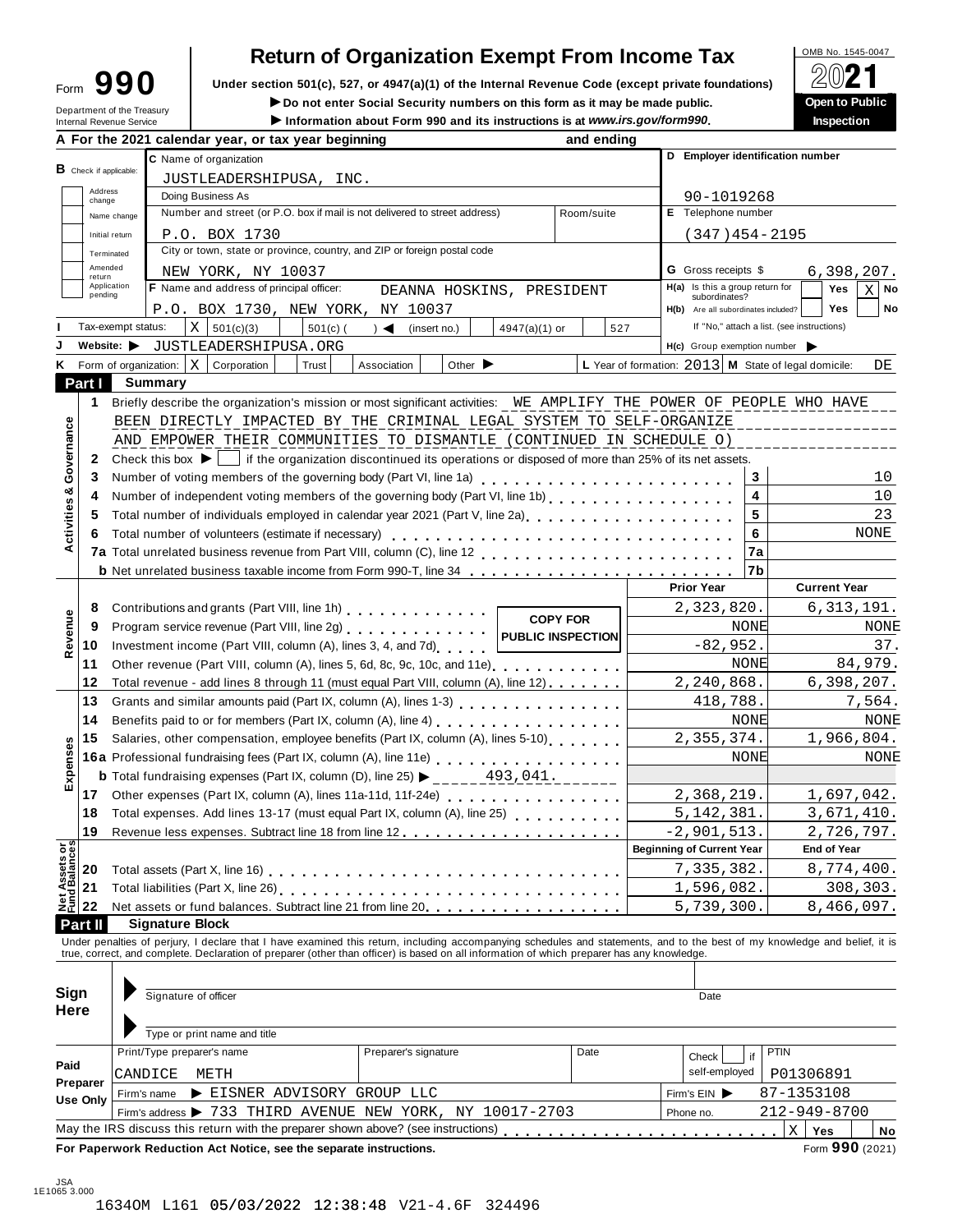|                 | JUSTLEADERSHIPUSA, INC.                                                                                                                                                                                                                                                                                                                              | 90-1019268                       |
|-----------------|------------------------------------------------------------------------------------------------------------------------------------------------------------------------------------------------------------------------------------------------------------------------------------------------------------------------------------------------------|----------------------------------|
| Form 990 (2021) |                                                                                                                                                                                                                                                                                                                                                      | Page 2                           |
| Part III        | <b>Statement of Program Service Accomplishments</b>                                                                                                                                                                                                                                                                                                  |                                  |
|                 |                                                                                                                                                                                                                                                                                                                                                      | $\vert$ x $\vert$                |
|                 | 1 Briefly describe the organization's mission:                                                                                                                                                                                                                                                                                                       |                                  |
|                 | WE AMPLIFY THE POWER OF PEOPLE WHO HAVE BEEN DIRECTLY IMPACTED BY THE                                                                                                                                                                                                                                                                                |                                  |
|                 | CRIMINAL LEGAL SYSTEM TO SELF-ORGANIZE AND EMPOWER THEIR COMMUNITIES                                                                                                                                                                                                                                                                                 |                                  |
|                 | TO DISMANTLE RACIST AND OPPRESSIVE SYSTEMS IN THEIR COMMUNITIES TO                                                                                                                                                                                                                                                                                   |                                  |
|                 | BUILD A JUST U.S.                                                                                                                                                                                                                                                                                                                                    |                                  |
| $\mathbf{2}$    | Did the organization undertake any significant program services during the year which were not listed on the                                                                                                                                                                                                                                         | $X$ No<br>Yes                    |
|                 | If "Yes," describe these new services on Schedule O.                                                                                                                                                                                                                                                                                                 |                                  |
| 3               | Did the organization cease conducting, or make significant changes in how it conducts, any program                                                                                                                                                                                                                                                   | $\vert x \vert$ No<br><b>Yes</b> |
|                 | If "Yes," describe these changes on Schedule O.                                                                                                                                                                                                                                                                                                      |                                  |
| 4               | Describe the organization's program service accomplishments for each of its three largest program services, as measured by<br>expenses. Section $501(c)(3)$ and $501(c)(4)$ organizations are required to report the amount of grants and allocations to others,<br>the total expenses, and revenue, if any, for each program service reported.      |                                  |
| 4a (Code:       | $778,110$ . including grants of \$ $7,564$ . $\sqrt{($ Revenue \$<br>) (Expenses \$                                                                                                                                                                                                                                                                  | $84,979.$ )                      |
| SEE SCHEDULE O  |                                                                                                                                                                                                                                                                                                                                                      |                                  |
|                 |                                                                                                                                                                                                                                                                                                                                                      |                                  |
|                 |                                                                                                                                                                                                                                                                                                                                                      |                                  |
|                 |                                                                                                                                                                                                                                                                                                                                                      |                                  |
|                 |                                                                                                                                                                                                                                                                                                                                                      |                                  |
|                 |                                                                                                                                                                                                                                                                                                                                                      |                                  |
|                 |                                                                                                                                                                                                                                                                                                                                                      |                                  |
|                 |                                                                                                                                                                                                                                                                                                                                                      |                                  |
| 4b (Code:       | 1,320,035. including grants of \$<br>) (Expenses \$<br>NONE ) (Revenue \$<br>LEADERSHIP IN ACTION (LAP): AN ACTIVATION OF AND INVESTMENT IN<br>JLUSA'S 1,200+ ALUMNI NETWORK ACROSS 45 STATES PLUS D.C. TO DRIVE<br>POLICY REFORM AND COMMUNITY REINVESTMENT STRATEGIES NATIONWIDE<br>THROUGH MULTICHANNEL ADVOCACY CAMPAIGNS DESIGNED TO REDUCE THE |                                  |
|                 | IMPACT OF OPPRESSIVE POLICIES IN THE U.S. CORRECTIONAL POPULATION,                                                                                                                                                                                                                                                                                   |                                  |
|                 | ENSURE HEALTH AND SAFETY INSIDE FACILITIES AND UPON RETURN TO                                                                                                                                                                                                                                                                                        |                                  |
|                 | COMMUNITIES, PROTECT THE VOTING RIGHTS OF AND ENGAGE NEWLY                                                                                                                                                                                                                                                                                           |                                  |
|                 | RE-ENFRANCHISED VOTERS.                                                                                                                                                                                                                                                                                                                              |                                  |
|                 |                                                                                                                                                                                                                                                                                                                                                      |                                  |
|                 |                                                                                                                                                                                                                                                                                                                                                      |                                  |
|                 |                                                                                                                                                                                                                                                                                                                                                      |                                  |
|                 | <b>4c</b> (Code: ) (Expenses \$ $_{206,635}$ . including grants of \$ $_{\text{NONE}}$ ) (Revenue \$                                                                                                                                                                                                                                                 |                                  |
|                 | SUSTAINABILITY PROJECTS: PROJECTS FOCUSED ON LONG-TERM COMMUNITY                                                                                                                                                                                                                                                                                     |                                  |
|                 | SUSTAINABILITY AND DEVELOPMENT TOWARDS A DE-CARCERAL STATE.                                                                                                                                                                                                                                                                                          |                                  |
|                 |                                                                                                                                                                                                                                                                                                                                                      |                                  |
|                 |                                                                                                                                                                                                                                                                                                                                                      |                                  |
|                 |                                                                                                                                                                                                                                                                                                                                                      |                                  |
|                 |                                                                                                                                                                                                                                                                                                                                                      |                                  |
|                 |                                                                                                                                                                                                                                                                                                                                                      |                                  |
|                 |                                                                                                                                                                                                                                                                                                                                                      |                                  |
|                 | 4d Other program services (Describe on Schedule O.) SEE SCHEDULE O<br>(Expenses \$148,001. including grants of \$<br>) (Revenue \$                                                                                                                                                                                                                   |                                  |
| <b>JSA</b>      | 4e Total program service expenses $\triangleright$ 2, 452, 781.                                                                                                                                                                                                                                                                                      |                                  |
| 1E1020 1.000    |                                                                                                                                                                                                                                                                                                                                                      | Form 990 (2021)                  |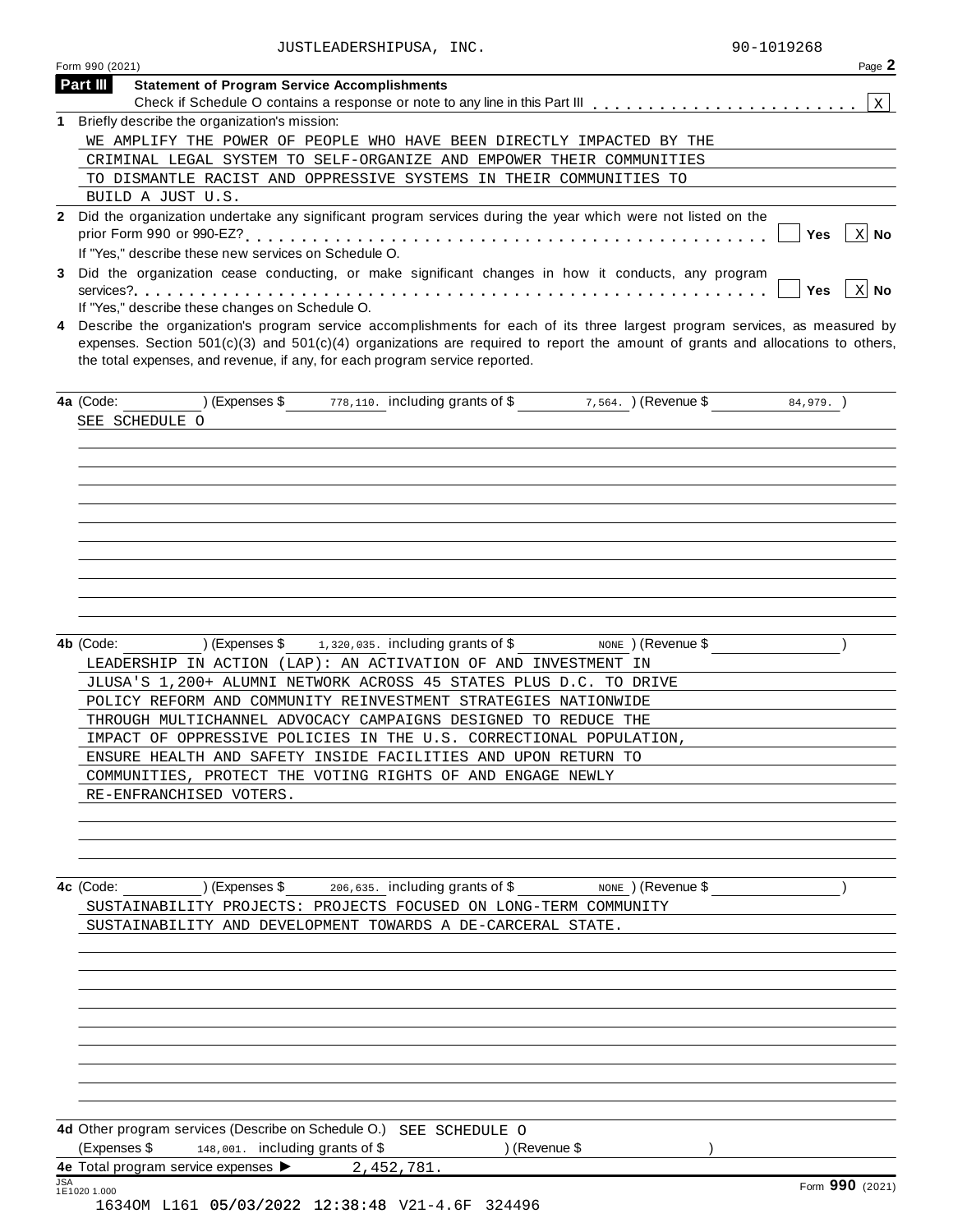JUSTLEADERSHIPUSA, INC. 200-1019268

|              | Form 990 (2021)                                                                                                                                                                      |                 |                  | Page 3          |
|--------------|--------------------------------------------------------------------------------------------------------------------------------------------------------------------------------------|-----------------|------------------|-----------------|
| Part IV      | <b>Checklist of Required Schedules</b>                                                                                                                                               |                 |                  |                 |
|              |                                                                                                                                                                                      |                 | Yes              | No              |
| 1            | Is the organization described in section $501(c)(3)$ or $4947(a)(1)$ (other than a private foundation)? If "Yes,"                                                                    |                 |                  |                 |
|              |                                                                                                                                                                                      | 1               | Χ<br>$\mathbf X$ |                 |
| 2            | Is the organization required to complete Schedule B, Schedule of Contributors? See instructions                                                                                      | $\mathbf{2}$    |                  |                 |
| 3            | Did the organization engage in direct or indirect political campaign activities on behalf of or in opposition to                                                                     |                 |                  |                 |
| 4            | candidates for public office? If "Yes," complete Schedule C, Part I<br>Section 501(c)(3) organizations. Did the organization engage in lobbying activities, or have a section 501(h) | 3               |                  | X               |
|              |                                                                                                                                                                                      | 4               | Χ                |                 |
| 5            | Is the organization a section $501(c)(4)$ , $501(c)(5)$ , or $501(c)(6)$ organization that receives membership dues,                                                                 |                 |                  |                 |
|              | assessments, or similar amounts as defined in Rev. Proc. 98-19? If "Yes," complete Schedule C, Part III                                                                              | 5               |                  | X               |
| 6            | Did the organization maintain any donor advised funds or any similar funds or accounts for which donors                                                                              |                 |                  |                 |
|              | have the right to provide advice on the distribution or investment of amounts in such funds or accounts? If                                                                          |                 |                  |                 |
|              |                                                                                                                                                                                      | 6               |                  | Χ               |
| 7            | Did the organization receive or hold a conservation easement, including easements to preserve open space,                                                                            |                 |                  |                 |
|              | the environment, historic land areas, or historic structures? If "Yes," complete Schedule D, Part II.                                                                                | 7               |                  | X               |
| 8            | Did the organization maintain collections of works of art, historical treasures, or other similar assets? If "Yes,"                                                                  |                 |                  |                 |
|              |                                                                                                                                                                                      | 8               |                  | X               |
| 9            | Did the organization report an amount in Part X, line 21, for escrow or custodial account liability, serve as a                                                                      |                 |                  |                 |
|              | custodian for amounts not listed in Part X; or provide credit counseling, debt management, credit repair, or                                                                         |                 |                  |                 |
|              |                                                                                                                                                                                      | 9               |                  | Χ               |
| 10           | Did the organization, directly or through a related organization, hold assets in donor-restricted endowments                                                                         |                 |                  |                 |
|              |                                                                                                                                                                                      | 10              |                  | Χ               |
| 11           | If the organization's answer to any of the following questions is "Yes," then complete Schedule D, Parts VI,                                                                         |                 |                  |                 |
|              | VII, VIII, IX, or X, as applicable.                                                                                                                                                  |                 |                  |                 |
|              | a Did the organization report an amount for land, buildings, and equipment in Part X, line 10? If "Yes,"                                                                             |                 |                  |                 |
|              |                                                                                                                                                                                      | 11a             | Χ                |                 |
|              | <b>b</b> Did the organization report an amount for investments-other securities in Part X, line 12, that is 5% or more                                                               |                 |                  |                 |
|              | of its total assets reported in Part X, line 16? If "Yes," complete Schedule D, Part VII                                                                                             | 11 <sub>b</sub> |                  | X               |
|              | c Did the organization report an amount for investments-program related in Part X, line 13, that is 5% or more                                                                       |                 |                  |                 |
|              | of its total assets reported in Part X, line 16? If "Yes," complete Schedule D, Part VIII                                                                                            | 11c             |                  | X               |
|              | d Did the organization report an amount for other assets in Part X, line 15, that is 5% or more of its total assets                                                                  |                 |                  |                 |
|              | reported in Part X, line 16? If "Yes," complete Schedule D, Part IX.                                                                                                                 | 11d             |                  | X               |
|              | e Did the organization report an amount for other liabilities in Part X, line 25? If "Yes," complete Schedule D, Part X                                                              | 11e             | Χ                |                 |
|              | f Did the organization's separate or consolidated financial statements for the tax year include a footnote that addresses                                                            |                 |                  |                 |
|              | the organization's liability for uncertain tax positions under FIN 48 (ASC 740)? If "Yes," complete Schedule D, Part X                                                               | 11f             | X                |                 |
|              | 12a Did the organization obtain separate, independent audited financial statements for the tax year? If "Yes," complete                                                              |                 |                  |                 |
|              |                                                                                                                                                                                      | 12a             | Χ                |                 |
|              | <b>b</b> Was the organization included in consolidated, independent audited financial statements for the tax year? If                                                                |                 |                  |                 |
|              | "Yes," and if the organization answered "No" to line 12a, then completing Schedule D, Parts XI and XII is optional                                                                   | 12 <sub>b</sub> |                  | X               |
| 13           | Is the organization a school described in section $170(b)(1)(A)(ii)?$ If "Yes," complete Schedule E.                                                                                 | 13              |                  | Χ               |
|              | 14a Did the organization maintain an office, employees, or agents outside of the United States?.                                                                                     | 14a             |                  | Χ               |
|              | <b>b</b> Did the organization have aggregate revenues or expenses of more than \$10,000 from grantmaking,                                                                            |                 |                  |                 |
|              | fundraising, business, investment, and program service activities outside the United States, or aggregate                                                                            |                 |                  |                 |
|              | foreign investments valued at \$100,000 or more? If "Yes," complete Schedule F, Parts I and IV                                                                                       | 14 <sub>b</sub> |                  | X               |
| 15           | Did the organization report on Part IX, column (A), line 3, more than \$5,000 of grants or other assistance to or                                                                    |                 |                  |                 |
|              |                                                                                                                                                                                      | 15              |                  | X               |
| 16           | Did the organization report on Part IX, column (A), line 3, more than \$5,000 of aggregate grants or other                                                                           |                 |                  |                 |
|              | assistance to or for foreign individuals? If "Yes," complete Schedule F, Parts III and IV                                                                                            | 16              |                  | X               |
| 17           | Did the organization report a total of more than \$15,000 of expenses for professional fundraising services on                                                                       |                 |                  |                 |
|              | Part IX, column (A), lines 6 and 11e? If "Yes," complete Schedule G, Part I. See instructions                                                                                        | 17              |                  | X               |
| 18           | Did the organization report more than \$15,000 total of fundraising event gross income and contributions on                                                                          |                 |                  |                 |
|              |                                                                                                                                                                                      | 18              |                  | X               |
| 19           | Did the organization report more than \$15,000 of gross income from gaming activities on Part VIII, line 9a?                                                                         |                 |                  |                 |
|              |                                                                                                                                                                                      | 19              |                  | X               |
|              | 20a Did the organization operate one or more hospital facilities? If "Yes," complete Schedule H                                                                                      | 20a             |                  | Χ               |
|              | <b>b</b> If "Yes" to line 20a, did the organization attach a copy of its audited financial statements to this return?                                                                | 20 <sub>b</sub> |                  |                 |
| 21           | Did the organization report more than \$5,000 of grants or other assistance to any domestic organization or                                                                          |                 |                  |                 |
| JSA          | domestic government on Part IX, column (A), line 1? If "Yes," complete Schedule I, Parts I and II                                                                                    | 21              |                  | X               |
| 1E1021 1.000 |                                                                                                                                                                                      |                 |                  | Form 990 (2021) |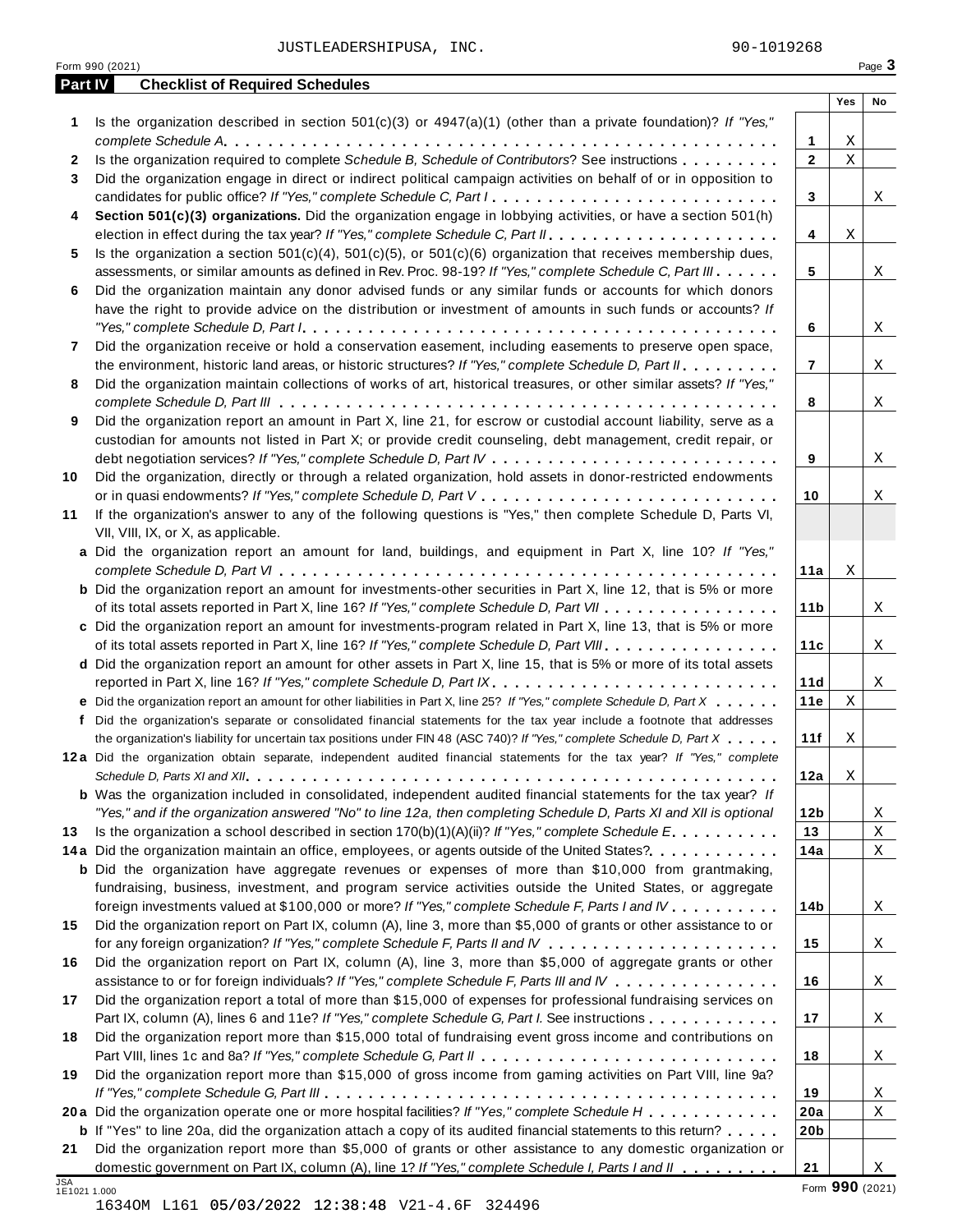|                     | 90-1019268<br>JUSTLEADERSHIPUSA, INC.                                                                                                                                                                                       |                 |     |                 |
|---------------------|-----------------------------------------------------------------------------------------------------------------------------------------------------------------------------------------------------------------------------|-----------------|-----|-----------------|
| <b>Part IV</b>      | Form 990 (2021)<br><b>Checklist of Required Schedules (continued)</b>                                                                                                                                                       |                 |     | Page 4          |
|                     |                                                                                                                                                                                                                             |                 | Yes | <b>No</b>       |
| 22                  | Did the organization report more than \$5,000 of grants or other assistance to or for domestic individuals on                                                                                                               | 22              |     | X               |
| 23                  | Did the organization answer "Yes" to Part VII, Section A, line 3, 4, or 5, about compensation of the                                                                                                                        |                 |     |                 |
|                     | organization's current and former officers, directors, trustees, key employees, and highest compensated                                                                                                                     |                 |     |                 |
|                     |                                                                                                                                                                                                                             | 23              | Χ   |                 |
|                     | 24a Did the organization have a tax-exempt bond issue with an outstanding principal amount of more than                                                                                                                     |                 |     |                 |
|                     | \$100,000 as of the last day of the year, that was issued after December 31, 2002? If "Yes," answer lines 24b                                                                                                               |                 |     |                 |
|                     | through 24d and complete Schedule K. If "No," go to line 25a $\dots \dots \dots \dots \dots \dots \dots \dots \dots \dots \dots$                                                                                            | 24a             |     | X               |
|                     | <b>b</b> Did the organization invest any proceeds of tax-exempt bonds beyond a temporary period exception?                                                                                                                  | 24b             |     |                 |
|                     | c Did the organization maintain an escrow account other than a refunding escrow at any time during the year                                                                                                                 | 24c             |     |                 |
|                     | d Did the organization act as an "on behalf of" issuer for bonds outstanding at any time during the year? $ 24d$                                                                                                            |                 |     |                 |
|                     | 25a Section 501(c)(3), 501(c)(4), and 501(c)(29) organizations. Did the organization engage in an excess benefit                                                                                                            |                 |     |                 |
|                     | transaction with a disqualified person during the year? If "Yes," complete Schedule L, Part $1, \ldots, \ldots, \ldots, \ldots$                                                                                             | 25a             |     | X               |
|                     | <b>b</b> Is the organization aware that it engaged in an excess benefit transaction with a disqualified person in a prior                                                                                                   |                 |     |                 |
|                     | year, and that the transaction has not been reported on any of the organization's prior Forms 990 or 990-EZ?                                                                                                                |                 |     |                 |
|                     |                                                                                                                                                                                                                             | 25 <sub>b</sub> |     | X               |
| 26                  | Did the organization report any amount on Part X, line 5 or 22, for receivables from or payables to any current                                                                                                             |                 |     |                 |
|                     | or former officer, director, trustee, key employee, creator or founder, substantial contributor, or 35%                                                                                                                     |                 |     |                 |
|                     | controlled entity or family member of any of these persons? If "Yes," complete Schedule L, Part II.                                                                                                                         | 26              |     | X               |
| 27                  | Did the organization provide a grant or other assistance to any current or former officer, director, trustee, key<br>employee, creator or founder, substantial contributor or employee thereof, a grant selection committee |                 |     |                 |
|                     | member, or to a 35% controlled entity (including an employee thereof) or family member of any of these                                                                                                                      |                 |     |                 |
|                     |                                                                                                                                                                                                                             | 27              |     | Χ               |
| 28                  | Was the organization a party to a business transaction with one of the following parties (see the Schedule L,                                                                                                               |                 |     |                 |
|                     | Part IV instructions, for applicable filing thresholds, conditions, and exceptions):                                                                                                                                        |                 |     |                 |
|                     | a A current or former officer, director, trustee, key employee, creator or founder, or substantial contributor? If                                                                                                          |                 |     |                 |
|                     |                                                                                                                                                                                                                             | 28a             |     | X               |
|                     | <b>b</b> A family member of any individual described in line 28a? If "Yes," complete Schedule L, Part IV.                                                                                                                   | 28b             |     | X               |
|                     | c A 35% controlled entity of one or more individuals and/or organizations described in line 28a or 28b? If                                                                                                                  |                 |     |                 |
| 29                  | Did the organization receive more than \$25,000 in non-cash contributions? If "Yes," complete Schedule M                                                                                                                    | 28c<br>29       |     | X<br>X          |
| 30                  | Did the organization receive contributions of art, historical treasures, or other similar assets, or qualified                                                                                                              |                 |     |                 |
|                     |                                                                                                                                                                                                                             | 30              |     | X               |
| 31                  | Did the organization liquidate, terminate, or dissolve and cease operations? If "Yes," complete Schedule N, Part I                                                                                                          | 31              |     | X               |
| 32                  | Did the organization sell, exchange, dispose of, or transfer more than 25% of its net assets? If "Yes,"                                                                                                                     |                 |     |                 |
|                     |                                                                                                                                                                                                                             | 32              |     | X               |
| 33                  | Did the organization own 100% of an entity disregarded as separate from the organization under Regulations                                                                                                                  |                 |     |                 |
|                     |                                                                                                                                                                                                                             | 33              |     | X               |
| 34                  | Was the organization related to any tax-exempt or taxable entity? If "Yes," complete Schedule R, Part II, III,                                                                                                              |                 |     |                 |
|                     |                                                                                                                                                                                                                             | 34              |     | X               |
|                     | 35a Did the organization have a controlled entity within the meaning of section 512(b)(13)?<br><b>b</b> If "Yes" to line 35a, did the organization receive any payment from or engage in any transaction with a             | 35a             |     | X               |
|                     | controlled entity within the meaning of section 512(b)(13)? If "Yes," complete Schedule R, Part V, line 2                                                                                                                   | 35 <sub>b</sub> |     |                 |
| 36                  | Section 501(c)(3) organizations. Did the organization make any transfers to an exempt non-charitable                                                                                                                        |                 |     |                 |
|                     | related organization? If "Yes," complete Schedule R, Part V, line 2.                                                                                                                                                        | 36              |     | X               |
| 37                  | Did the organization conduct more than 5% of its activities through an entity that is not a related organization                                                                                                            |                 |     |                 |
|                     | and that is treated as a partnership for federal income tax purposes? If "Yes," complete Schedule R, Part VI                                                                                                                | 37              |     | X               |
| 38                  | Did the organization complete Schedule O and provide explanations on Schedule O for Part VI, lines 11b and                                                                                                                  |                 |     |                 |
|                     | 19? Note: All Form 990 filers are required to complete Schedule O.                                                                                                                                                          | 38              | Χ   |                 |
| <b>Part V</b>       | <b>Statements Regarding Other IRS Filings and Tax Compliance</b>                                                                                                                                                            |                 |     |                 |
|                     | Check if Schedule O contains a response or note to any line in this Part V                                                                                                                                                  |                 | Yes | No              |
|                     | 1a<br>32                                                                                                                                                                                                                    |                 |     |                 |
|                     | <b>b</b> Enter the number of Forms W-2G included on line 1a. Enter -0- if not applicable.   1b<br>NONE                                                                                                                      |                 |     |                 |
|                     | c Did the organization comply with backup withholding rules for reportable payments to vendors and                                                                                                                          |                 |     |                 |
|                     |                                                                                                                                                                                                                             | 1c              | Χ   |                 |
| JSA<br>1E1030 1.000 |                                                                                                                                                                                                                             |                 |     | Form 990 (2021) |

1634OM L161 05/03/2022 12:38:48 V21-4.6F 324496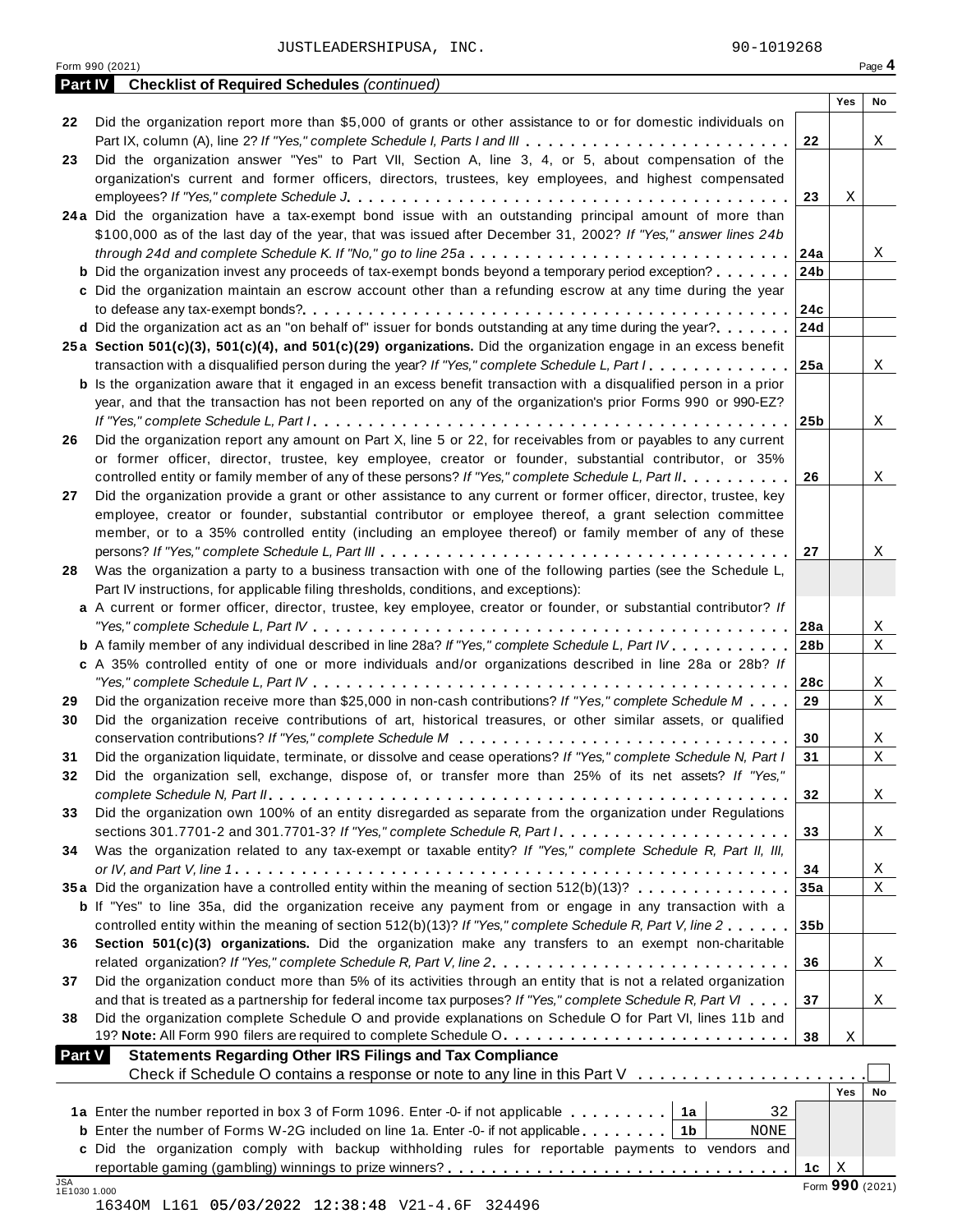JUSTLEADERSHIPUSA, INC. 200-1019268

Form <sup>990</sup> (2021) Page **5**

| 2a Enter the number of employees reported on Form W-3, Transmittal of Wage and Tax<br>23<br>2a<br>Statements, filed for the calendar year ending with or within the year covered by this return.<br>Χ<br>2b<br><b>b</b> If at least one is reported on line 2a, did the organization file all required federal employment tax returns?<br>Note: If the sum of lines 1a and 2a is greater than 250, you may be required to e-file. See instructions.<br>3a<br>3 <sub>b</sub><br><b>b</b> If "Yes," has it filed a Form 990-T for this year? If "No" to line 3b, provide an explanation on Schedule O<br>4a At any time during the calendar year, did the organization have an interest in, or a signature or other authority over,<br>4a<br>a financial account in a foreign country (such as a bank account, securities account, or other financial account)?<br><b>b</b> If "Yes," enter the name of the foreign country $\blacktriangleright$<br>See instructions for filing requirements for FinCEN Form 114, Report of Foreign Bank and Financial Accounts (FBAR).<br>5a<br>5a Was the organization a party to a prohibited tax shelter transaction at any time during the tax year?<br>5b<br><b>b</b> Did any taxable party notify the organization that it was or is a party to a prohibited tax shelter transaction?<br>5 <sub>c</sub><br>6a Does the organization have annual gross receipts that are normally greater than \$100,000, and did the<br>6a<br>organization solicit any contributions that were not tax deductible as charitable contributions?<br>b If "Yes," did the organization include with every solicitation an express statement that such contributions or<br>6b<br>Organizations that may receive deductible contributions under section 170(c).<br>7<br>a Did the organization receive a payment in excess of \$75 made partly as a contribution and partly for goods<br>7а<br>7b<br><b>b</b> If "Yes," did the organization notify the donor of the value of the goods or services provided?<br>c Did the organization sell, exchange, or otherwise dispose of tangible personal property for which it was<br>7c<br>7d<br>7e<br>e Did the organization receive any funds, directly or indirectly, to pay premiums on a personal benefit contract?<br>7f<br>f Did the organization, during the year, pay premiums, directly or indirectly, on a personal benefit contract?<br>7g<br>g If the organization received a contribution of qualified intellectual property, did the organization file Form 8899 as required?<br>7h<br>h If the organization received a contribution of cars, boats, airplanes, or other vehicles, did the organization file a Form 1098-C?. .<br>Sponsoring organizations maintaining donor advised funds. Did a donor advised fund maintained by the<br>8<br>8<br>sponsoring organization have excess business holdings at any time during the year?<br>Sponsoring organizations maintaining donor advised funds.<br>9<br>9a<br>a Did the sponsoring organization make any taxable distributions under section 4966?<br>9b<br><b>b</b> Did the sponsoring organization make a distribution to a donor, donor advisor, or related person?<br>Section 501(c)(7) organizations. Enter:<br>10<br>10a<br>a Initiation fees and capital contributions included on Part VIII, line 12<br>10b<br><b>b</b> Gross receipts, included on Form 990, Part VIII, line 12, for public use of club facilities<br>Section 501(c)(12) organizations. Enter:<br>11a<br><b>b</b> Gross income from other sources. (Do not net amounts due or paid to other sources<br>11b<br>12a<br>12a Section 4947(a)(1) non-exempt charitable trusts. Is the organization filing Form 990 in lieu of Form 1041? | X<br>Χ<br>Χ<br>X<br>X<br>X<br>Χ |
|-------------------------------------------------------------------------------------------------------------------------------------------------------------------------------------------------------------------------------------------------------------------------------------------------------------------------------------------------------------------------------------------------------------------------------------------------------------------------------------------------------------------------------------------------------------------------------------------------------------------------------------------------------------------------------------------------------------------------------------------------------------------------------------------------------------------------------------------------------------------------------------------------------------------------------------------------------------------------------------------------------------------------------------------------------------------------------------------------------------------------------------------------------------------------------------------------------------------------------------------------------------------------------------------------------------------------------------------------------------------------------------------------------------------------------------------------------------------------------------------------------------------------------------------------------------------------------------------------------------------------------------------------------------------------------------------------------------------------------------------------------------------------------------------------------------------------------------------------------------------------------------------------------------------------------------------------------------------------------------------------------------------------------------------------------------------------------------------------------------------------------------------------------------------------------------------------------------------------------------------------------------------------------------------------------------------------------------------------------------------------------------------------------------------------------------------------------------------------------------------------------------------------------------------------------------------------------------------------------------------------------------------------------------------------------------------------------------------------------------------------------------------------------------------------------------------------------------------------------------------------------------------------------------------------------------------------------------------------------------------------------------------------------------------------------------------------------------------------------------------------------------------------------------------------------------------------------------------------------------------------------------------------------------------------------------------------------------------------------------------------------------------------------------------------------------------------------------------------------------------------------------------------------------------------------------------------------------------------------------------------------------------------------------------------------------------------------------------------------------------|---------------------------------|
|                                                                                                                                                                                                                                                                                                                                                                                                                                                                                                                                                                                                                                                                                                                                                                                                                                                                                                                                                                                                                                                                                                                                                                                                                                                                                                                                                                                                                                                                                                                                                                                                                                                                                                                                                                                                                                                                                                                                                                                                                                                                                                                                                                                                                                                                                                                                                                                                                                                                                                                                                                                                                                                                                                                                                                                                                                                                                                                                                                                                                                                                                                                                                                                                                                                                                                                                                                                                                                                                                                                                                                                                                                                                                                                                           |                                 |
|                                                                                                                                                                                                                                                                                                                                                                                                                                                                                                                                                                                                                                                                                                                                                                                                                                                                                                                                                                                                                                                                                                                                                                                                                                                                                                                                                                                                                                                                                                                                                                                                                                                                                                                                                                                                                                                                                                                                                                                                                                                                                                                                                                                                                                                                                                                                                                                                                                                                                                                                                                                                                                                                                                                                                                                                                                                                                                                                                                                                                                                                                                                                                                                                                                                                                                                                                                                                                                                                                                                                                                                                                                                                                                                                           |                                 |
|                                                                                                                                                                                                                                                                                                                                                                                                                                                                                                                                                                                                                                                                                                                                                                                                                                                                                                                                                                                                                                                                                                                                                                                                                                                                                                                                                                                                                                                                                                                                                                                                                                                                                                                                                                                                                                                                                                                                                                                                                                                                                                                                                                                                                                                                                                                                                                                                                                                                                                                                                                                                                                                                                                                                                                                                                                                                                                                                                                                                                                                                                                                                                                                                                                                                                                                                                                                                                                                                                                                                                                                                                                                                                                                                           |                                 |
|                                                                                                                                                                                                                                                                                                                                                                                                                                                                                                                                                                                                                                                                                                                                                                                                                                                                                                                                                                                                                                                                                                                                                                                                                                                                                                                                                                                                                                                                                                                                                                                                                                                                                                                                                                                                                                                                                                                                                                                                                                                                                                                                                                                                                                                                                                                                                                                                                                                                                                                                                                                                                                                                                                                                                                                                                                                                                                                                                                                                                                                                                                                                                                                                                                                                                                                                                                                                                                                                                                                                                                                                                                                                                                                                           |                                 |
|                                                                                                                                                                                                                                                                                                                                                                                                                                                                                                                                                                                                                                                                                                                                                                                                                                                                                                                                                                                                                                                                                                                                                                                                                                                                                                                                                                                                                                                                                                                                                                                                                                                                                                                                                                                                                                                                                                                                                                                                                                                                                                                                                                                                                                                                                                                                                                                                                                                                                                                                                                                                                                                                                                                                                                                                                                                                                                                                                                                                                                                                                                                                                                                                                                                                                                                                                                                                                                                                                                                                                                                                                                                                                                                                           |                                 |
|                                                                                                                                                                                                                                                                                                                                                                                                                                                                                                                                                                                                                                                                                                                                                                                                                                                                                                                                                                                                                                                                                                                                                                                                                                                                                                                                                                                                                                                                                                                                                                                                                                                                                                                                                                                                                                                                                                                                                                                                                                                                                                                                                                                                                                                                                                                                                                                                                                                                                                                                                                                                                                                                                                                                                                                                                                                                                                                                                                                                                                                                                                                                                                                                                                                                                                                                                                                                                                                                                                                                                                                                                                                                                                                                           |                                 |
|                                                                                                                                                                                                                                                                                                                                                                                                                                                                                                                                                                                                                                                                                                                                                                                                                                                                                                                                                                                                                                                                                                                                                                                                                                                                                                                                                                                                                                                                                                                                                                                                                                                                                                                                                                                                                                                                                                                                                                                                                                                                                                                                                                                                                                                                                                                                                                                                                                                                                                                                                                                                                                                                                                                                                                                                                                                                                                                                                                                                                                                                                                                                                                                                                                                                                                                                                                                                                                                                                                                                                                                                                                                                                                                                           |                                 |
|                                                                                                                                                                                                                                                                                                                                                                                                                                                                                                                                                                                                                                                                                                                                                                                                                                                                                                                                                                                                                                                                                                                                                                                                                                                                                                                                                                                                                                                                                                                                                                                                                                                                                                                                                                                                                                                                                                                                                                                                                                                                                                                                                                                                                                                                                                                                                                                                                                                                                                                                                                                                                                                                                                                                                                                                                                                                                                                                                                                                                                                                                                                                                                                                                                                                                                                                                                                                                                                                                                                                                                                                                                                                                                                                           |                                 |
|                                                                                                                                                                                                                                                                                                                                                                                                                                                                                                                                                                                                                                                                                                                                                                                                                                                                                                                                                                                                                                                                                                                                                                                                                                                                                                                                                                                                                                                                                                                                                                                                                                                                                                                                                                                                                                                                                                                                                                                                                                                                                                                                                                                                                                                                                                                                                                                                                                                                                                                                                                                                                                                                                                                                                                                                                                                                                                                                                                                                                                                                                                                                                                                                                                                                                                                                                                                                                                                                                                                                                                                                                                                                                                                                           |                                 |
|                                                                                                                                                                                                                                                                                                                                                                                                                                                                                                                                                                                                                                                                                                                                                                                                                                                                                                                                                                                                                                                                                                                                                                                                                                                                                                                                                                                                                                                                                                                                                                                                                                                                                                                                                                                                                                                                                                                                                                                                                                                                                                                                                                                                                                                                                                                                                                                                                                                                                                                                                                                                                                                                                                                                                                                                                                                                                                                                                                                                                                                                                                                                                                                                                                                                                                                                                                                                                                                                                                                                                                                                                                                                                                                                           |                                 |
|                                                                                                                                                                                                                                                                                                                                                                                                                                                                                                                                                                                                                                                                                                                                                                                                                                                                                                                                                                                                                                                                                                                                                                                                                                                                                                                                                                                                                                                                                                                                                                                                                                                                                                                                                                                                                                                                                                                                                                                                                                                                                                                                                                                                                                                                                                                                                                                                                                                                                                                                                                                                                                                                                                                                                                                                                                                                                                                                                                                                                                                                                                                                                                                                                                                                                                                                                                                                                                                                                                                                                                                                                                                                                                                                           |                                 |
|                                                                                                                                                                                                                                                                                                                                                                                                                                                                                                                                                                                                                                                                                                                                                                                                                                                                                                                                                                                                                                                                                                                                                                                                                                                                                                                                                                                                                                                                                                                                                                                                                                                                                                                                                                                                                                                                                                                                                                                                                                                                                                                                                                                                                                                                                                                                                                                                                                                                                                                                                                                                                                                                                                                                                                                                                                                                                                                                                                                                                                                                                                                                                                                                                                                                                                                                                                                                                                                                                                                                                                                                                                                                                                                                           |                                 |
|                                                                                                                                                                                                                                                                                                                                                                                                                                                                                                                                                                                                                                                                                                                                                                                                                                                                                                                                                                                                                                                                                                                                                                                                                                                                                                                                                                                                                                                                                                                                                                                                                                                                                                                                                                                                                                                                                                                                                                                                                                                                                                                                                                                                                                                                                                                                                                                                                                                                                                                                                                                                                                                                                                                                                                                                                                                                                                                                                                                                                                                                                                                                                                                                                                                                                                                                                                                                                                                                                                                                                                                                                                                                                                                                           |                                 |
|                                                                                                                                                                                                                                                                                                                                                                                                                                                                                                                                                                                                                                                                                                                                                                                                                                                                                                                                                                                                                                                                                                                                                                                                                                                                                                                                                                                                                                                                                                                                                                                                                                                                                                                                                                                                                                                                                                                                                                                                                                                                                                                                                                                                                                                                                                                                                                                                                                                                                                                                                                                                                                                                                                                                                                                                                                                                                                                                                                                                                                                                                                                                                                                                                                                                                                                                                                                                                                                                                                                                                                                                                                                                                                                                           |                                 |
|                                                                                                                                                                                                                                                                                                                                                                                                                                                                                                                                                                                                                                                                                                                                                                                                                                                                                                                                                                                                                                                                                                                                                                                                                                                                                                                                                                                                                                                                                                                                                                                                                                                                                                                                                                                                                                                                                                                                                                                                                                                                                                                                                                                                                                                                                                                                                                                                                                                                                                                                                                                                                                                                                                                                                                                                                                                                                                                                                                                                                                                                                                                                                                                                                                                                                                                                                                                                                                                                                                                                                                                                                                                                                                                                           |                                 |
|                                                                                                                                                                                                                                                                                                                                                                                                                                                                                                                                                                                                                                                                                                                                                                                                                                                                                                                                                                                                                                                                                                                                                                                                                                                                                                                                                                                                                                                                                                                                                                                                                                                                                                                                                                                                                                                                                                                                                                                                                                                                                                                                                                                                                                                                                                                                                                                                                                                                                                                                                                                                                                                                                                                                                                                                                                                                                                                                                                                                                                                                                                                                                                                                                                                                                                                                                                                                                                                                                                                                                                                                                                                                                                                                           |                                 |
|                                                                                                                                                                                                                                                                                                                                                                                                                                                                                                                                                                                                                                                                                                                                                                                                                                                                                                                                                                                                                                                                                                                                                                                                                                                                                                                                                                                                                                                                                                                                                                                                                                                                                                                                                                                                                                                                                                                                                                                                                                                                                                                                                                                                                                                                                                                                                                                                                                                                                                                                                                                                                                                                                                                                                                                                                                                                                                                                                                                                                                                                                                                                                                                                                                                                                                                                                                                                                                                                                                                                                                                                                                                                                                                                           |                                 |
|                                                                                                                                                                                                                                                                                                                                                                                                                                                                                                                                                                                                                                                                                                                                                                                                                                                                                                                                                                                                                                                                                                                                                                                                                                                                                                                                                                                                                                                                                                                                                                                                                                                                                                                                                                                                                                                                                                                                                                                                                                                                                                                                                                                                                                                                                                                                                                                                                                                                                                                                                                                                                                                                                                                                                                                                                                                                                                                                                                                                                                                                                                                                                                                                                                                                                                                                                                                                                                                                                                                                                                                                                                                                                                                                           |                                 |
|                                                                                                                                                                                                                                                                                                                                                                                                                                                                                                                                                                                                                                                                                                                                                                                                                                                                                                                                                                                                                                                                                                                                                                                                                                                                                                                                                                                                                                                                                                                                                                                                                                                                                                                                                                                                                                                                                                                                                                                                                                                                                                                                                                                                                                                                                                                                                                                                                                                                                                                                                                                                                                                                                                                                                                                                                                                                                                                                                                                                                                                                                                                                                                                                                                                                                                                                                                                                                                                                                                                                                                                                                                                                                                                                           |                                 |
|                                                                                                                                                                                                                                                                                                                                                                                                                                                                                                                                                                                                                                                                                                                                                                                                                                                                                                                                                                                                                                                                                                                                                                                                                                                                                                                                                                                                                                                                                                                                                                                                                                                                                                                                                                                                                                                                                                                                                                                                                                                                                                                                                                                                                                                                                                                                                                                                                                                                                                                                                                                                                                                                                                                                                                                                                                                                                                                                                                                                                                                                                                                                                                                                                                                                                                                                                                                                                                                                                                                                                                                                                                                                                                                                           |                                 |
|                                                                                                                                                                                                                                                                                                                                                                                                                                                                                                                                                                                                                                                                                                                                                                                                                                                                                                                                                                                                                                                                                                                                                                                                                                                                                                                                                                                                                                                                                                                                                                                                                                                                                                                                                                                                                                                                                                                                                                                                                                                                                                                                                                                                                                                                                                                                                                                                                                                                                                                                                                                                                                                                                                                                                                                                                                                                                                                                                                                                                                                                                                                                                                                                                                                                                                                                                                                                                                                                                                                                                                                                                                                                                                                                           |                                 |
|                                                                                                                                                                                                                                                                                                                                                                                                                                                                                                                                                                                                                                                                                                                                                                                                                                                                                                                                                                                                                                                                                                                                                                                                                                                                                                                                                                                                                                                                                                                                                                                                                                                                                                                                                                                                                                                                                                                                                                                                                                                                                                                                                                                                                                                                                                                                                                                                                                                                                                                                                                                                                                                                                                                                                                                                                                                                                                                                                                                                                                                                                                                                                                                                                                                                                                                                                                                                                                                                                                                                                                                                                                                                                                                                           |                                 |
|                                                                                                                                                                                                                                                                                                                                                                                                                                                                                                                                                                                                                                                                                                                                                                                                                                                                                                                                                                                                                                                                                                                                                                                                                                                                                                                                                                                                                                                                                                                                                                                                                                                                                                                                                                                                                                                                                                                                                                                                                                                                                                                                                                                                                                                                                                                                                                                                                                                                                                                                                                                                                                                                                                                                                                                                                                                                                                                                                                                                                                                                                                                                                                                                                                                                                                                                                                                                                                                                                                                                                                                                                                                                                                                                           |                                 |
|                                                                                                                                                                                                                                                                                                                                                                                                                                                                                                                                                                                                                                                                                                                                                                                                                                                                                                                                                                                                                                                                                                                                                                                                                                                                                                                                                                                                                                                                                                                                                                                                                                                                                                                                                                                                                                                                                                                                                                                                                                                                                                                                                                                                                                                                                                                                                                                                                                                                                                                                                                                                                                                                                                                                                                                                                                                                                                                                                                                                                                                                                                                                                                                                                                                                                                                                                                                                                                                                                                                                                                                                                                                                                                                                           |                                 |
|                                                                                                                                                                                                                                                                                                                                                                                                                                                                                                                                                                                                                                                                                                                                                                                                                                                                                                                                                                                                                                                                                                                                                                                                                                                                                                                                                                                                                                                                                                                                                                                                                                                                                                                                                                                                                                                                                                                                                                                                                                                                                                                                                                                                                                                                                                                                                                                                                                                                                                                                                                                                                                                                                                                                                                                                                                                                                                                                                                                                                                                                                                                                                                                                                                                                                                                                                                                                                                                                                                                                                                                                                                                                                                                                           | X                               |
|                                                                                                                                                                                                                                                                                                                                                                                                                                                                                                                                                                                                                                                                                                                                                                                                                                                                                                                                                                                                                                                                                                                                                                                                                                                                                                                                                                                                                                                                                                                                                                                                                                                                                                                                                                                                                                                                                                                                                                                                                                                                                                                                                                                                                                                                                                                                                                                                                                                                                                                                                                                                                                                                                                                                                                                                                                                                                                                                                                                                                                                                                                                                                                                                                                                                                                                                                                                                                                                                                                                                                                                                                                                                                                                                           | X                               |
|                                                                                                                                                                                                                                                                                                                                                                                                                                                                                                                                                                                                                                                                                                                                                                                                                                                                                                                                                                                                                                                                                                                                                                                                                                                                                                                                                                                                                                                                                                                                                                                                                                                                                                                                                                                                                                                                                                                                                                                                                                                                                                                                                                                                                                                                                                                                                                                                                                                                                                                                                                                                                                                                                                                                                                                                                                                                                                                                                                                                                                                                                                                                                                                                                                                                                                                                                                                                                                                                                                                                                                                                                                                                                                                                           |                                 |
|                                                                                                                                                                                                                                                                                                                                                                                                                                                                                                                                                                                                                                                                                                                                                                                                                                                                                                                                                                                                                                                                                                                                                                                                                                                                                                                                                                                                                                                                                                                                                                                                                                                                                                                                                                                                                                                                                                                                                                                                                                                                                                                                                                                                                                                                                                                                                                                                                                                                                                                                                                                                                                                                                                                                                                                                                                                                                                                                                                                                                                                                                                                                                                                                                                                                                                                                                                                                                                                                                                                                                                                                                                                                                                                                           |                                 |
|                                                                                                                                                                                                                                                                                                                                                                                                                                                                                                                                                                                                                                                                                                                                                                                                                                                                                                                                                                                                                                                                                                                                                                                                                                                                                                                                                                                                                                                                                                                                                                                                                                                                                                                                                                                                                                                                                                                                                                                                                                                                                                                                                                                                                                                                                                                                                                                                                                                                                                                                                                                                                                                                                                                                                                                                                                                                                                                                                                                                                                                                                                                                                                                                                                                                                                                                                                                                                                                                                                                                                                                                                                                                                                                                           |                                 |
|                                                                                                                                                                                                                                                                                                                                                                                                                                                                                                                                                                                                                                                                                                                                                                                                                                                                                                                                                                                                                                                                                                                                                                                                                                                                                                                                                                                                                                                                                                                                                                                                                                                                                                                                                                                                                                                                                                                                                                                                                                                                                                                                                                                                                                                                                                                                                                                                                                                                                                                                                                                                                                                                                                                                                                                                                                                                                                                                                                                                                                                                                                                                                                                                                                                                                                                                                                                                                                                                                                                                                                                                                                                                                                                                           |                                 |
|                                                                                                                                                                                                                                                                                                                                                                                                                                                                                                                                                                                                                                                                                                                                                                                                                                                                                                                                                                                                                                                                                                                                                                                                                                                                                                                                                                                                                                                                                                                                                                                                                                                                                                                                                                                                                                                                                                                                                                                                                                                                                                                                                                                                                                                                                                                                                                                                                                                                                                                                                                                                                                                                                                                                                                                                                                                                                                                                                                                                                                                                                                                                                                                                                                                                                                                                                                                                                                                                                                                                                                                                                                                                                                                                           |                                 |
|                                                                                                                                                                                                                                                                                                                                                                                                                                                                                                                                                                                                                                                                                                                                                                                                                                                                                                                                                                                                                                                                                                                                                                                                                                                                                                                                                                                                                                                                                                                                                                                                                                                                                                                                                                                                                                                                                                                                                                                                                                                                                                                                                                                                                                                                                                                                                                                                                                                                                                                                                                                                                                                                                                                                                                                                                                                                                                                                                                                                                                                                                                                                                                                                                                                                                                                                                                                                                                                                                                                                                                                                                                                                                                                                           |                                 |
|                                                                                                                                                                                                                                                                                                                                                                                                                                                                                                                                                                                                                                                                                                                                                                                                                                                                                                                                                                                                                                                                                                                                                                                                                                                                                                                                                                                                                                                                                                                                                                                                                                                                                                                                                                                                                                                                                                                                                                                                                                                                                                                                                                                                                                                                                                                                                                                                                                                                                                                                                                                                                                                                                                                                                                                                                                                                                                                                                                                                                                                                                                                                                                                                                                                                                                                                                                                                                                                                                                                                                                                                                                                                                                                                           |                                 |
|                                                                                                                                                                                                                                                                                                                                                                                                                                                                                                                                                                                                                                                                                                                                                                                                                                                                                                                                                                                                                                                                                                                                                                                                                                                                                                                                                                                                                                                                                                                                                                                                                                                                                                                                                                                                                                                                                                                                                                                                                                                                                                                                                                                                                                                                                                                                                                                                                                                                                                                                                                                                                                                                                                                                                                                                                                                                                                                                                                                                                                                                                                                                                                                                                                                                                                                                                                                                                                                                                                                                                                                                                                                                                                                                           |                                 |
|                                                                                                                                                                                                                                                                                                                                                                                                                                                                                                                                                                                                                                                                                                                                                                                                                                                                                                                                                                                                                                                                                                                                                                                                                                                                                                                                                                                                                                                                                                                                                                                                                                                                                                                                                                                                                                                                                                                                                                                                                                                                                                                                                                                                                                                                                                                                                                                                                                                                                                                                                                                                                                                                                                                                                                                                                                                                                                                                                                                                                                                                                                                                                                                                                                                                                                                                                                                                                                                                                                                                                                                                                                                                                                                                           |                                 |
|                                                                                                                                                                                                                                                                                                                                                                                                                                                                                                                                                                                                                                                                                                                                                                                                                                                                                                                                                                                                                                                                                                                                                                                                                                                                                                                                                                                                                                                                                                                                                                                                                                                                                                                                                                                                                                                                                                                                                                                                                                                                                                                                                                                                                                                                                                                                                                                                                                                                                                                                                                                                                                                                                                                                                                                                                                                                                                                                                                                                                                                                                                                                                                                                                                                                                                                                                                                                                                                                                                                                                                                                                                                                                                                                           |                                 |
|                                                                                                                                                                                                                                                                                                                                                                                                                                                                                                                                                                                                                                                                                                                                                                                                                                                                                                                                                                                                                                                                                                                                                                                                                                                                                                                                                                                                                                                                                                                                                                                                                                                                                                                                                                                                                                                                                                                                                                                                                                                                                                                                                                                                                                                                                                                                                                                                                                                                                                                                                                                                                                                                                                                                                                                                                                                                                                                                                                                                                                                                                                                                                                                                                                                                                                                                                                                                                                                                                                                                                                                                                                                                                                                                           |                                 |
|                                                                                                                                                                                                                                                                                                                                                                                                                                                                                                                                                                                                                                                                                                                                                                                                                                                                                                                                                                                                                                                                                                                                                                                                                                                                                                                                                                                                                                                                                                                                                                                                                                                                                                                                                                                                                                                                                                                                                                                                                                                                                                                                                                                                                                                                                                                                                                                                                                                                                                                                                                                                                                                                                                                                                                                                                                                                                                                                                                                                                                                                                                                                                                                                                                                                                                                                                                                                                                                                                                                                                                                                                                                                                                                                           |                                 |
|                                                                                                                                                                                                                                                                                                                                                                                                                                                                                                                                                                                                                                                                                                                                                                                                                                                                                                                                                                                                                                                                                                                                                                                                                                                                                                                                                                                                                                                                                                                                                                                                                                                                                                                                                                                                                                                                                                                                                                                                                                                                                                                                                                                                                                                                                                                                                                                                                                                                                                                                                                                                                                                                                                                                                                                                                                                                                                                                                                                                                                                                                                                                                                                                                                                                                                                                                                                                                                                                                                                                                                                                                                                                                                                                           |                                 |
|                                                                                                                                                                                                                                                                                                                                                                                                                                                                                                                                                                                                                                                                                                                                                                                                                                                                                                                                                                                                                                                                                                                                                                                                                                                                                                                                                                                                                                                                                                                                                                                                                                                                                                                                                                                                                                                                                                                                                                                                                                                                                                                                                                                                                                                                                                                                                                                                                                                                                                                                                                                                                                                                                                                                                                                                                                                                                                                                                                                                                                                                                                                                                                                                                                                                                                                                                                                                                                                                                                                                                                                                                                                                                                                                           |                                 |
|                                                                                                                                                                                                                                                                                                                                                                                                                                                                                                                                                                                                                                                                                                                                                                                                                                                                                                                                                                                                                                                                                                                                                                                                                                                                                                                                                                                                                                                                                                                                                                                                                                                                                                                                                                                                                                                                                                                                                                                                                                                                                                                                                                                                                                                                                                                                                                                                                                                                                                                                                                                                                                                                                                                                                                                                                                                                                                                                                                                                                                                                                                                                                                                                                                                                                                                                                                                                                                                                                                                                                                                                                                                                                                                                           |                                 |
| 12b<br><b>b</b> If "Yes," enter the amount of tax-exempt interest received or accrued during the year                                                                                                                                                                                                                                                                                                                                                                                                                                                                                                                                                                                                                                                                                                                                                                                                                                                                                                                                                                                                                                                                                                                                                                                                                                                                                                                                                                                                                                                                                                                                                                                                                                                                                                                                                                                                                                                                                                                                                                                                                                                                                                                                                                                                                                                                                                                                                                                                                                                                                                                                                                                                                                                                                                                                                                                                                                                                                                                                                                                                                                                                                                                                                                                                                                                                                                                                                                                                                                                                                                                                                                                                                                     |                                 |
| Section 501(c)(29) qualified nonprofit health insurance issuers.<br>13                                                                                                                                                                                                                                                                                                                                                                                                                                                                                                                                                                                                                                                                                                                                                                                                                                                                                                                                                                                                                                                                                                                                                                                                                                                                                                                                                                                                                                                                                                                                                                                                                                                                                                                                                                                                                                                                                                                                                                                                                                                                                                                                                                                                                                                                                                                                                                                                                                                                                                                                                                                                                                                                                                                                                                                                                                                                                                                                                                                                                                                                                                                                                                                                                                                                                                                                                                                                                                                                                                                                                                                                                                                                    |                                 |
| 13a<br>a Is the organization licensed to issue qualified health plans in more than one state?                                                                                                                                                                                                                                                                                                                                                                                                                                                                                                                                                                                                                                                                                                                                                                                                                                                                                                                                                                                                                                                                                                                                                                                                                                                                                                                                                                                                                                                                                                                                                                                                                                                                                                                                                                                                                                                                                                                                                                                                                                                                                                                                                                                                                                                                                                                                                                                                                                                                                                                                                                                                                                                                                                                                                                                                                                                                                                                                                                                                                                                                                                                                                                                                                                                                                                                                                                                                                                                                                                                                                                                                                                             |                                 |
| Note: See the instructions for additional information the organization must report on Schedule O.                                                                                                                                                                                                                                                                                                                                                                                                                                                                                                                                                                                                                                                                                                                                                                                                                                                                                                                                                                                                                                                                                                                                                                                                                                                                                                                                                                                                                                                                                                                                                                                                                                                                                                                                                                                                                                                                                                                                                                                                                                                                                                                                                                                                                                                                                                                                                                                                                                                                                                                                                                                                                                                                                                                                                                                                                                                                                                                                                                                                                                                                                                                                                                                                                                                                                                                                                                                                                                                                                                                                                                                                                                         |                                 |
| <b>b</b> Enter the amount of reserves the organization is required to maintain by the states in which                                                                                                                                                                                                                                                                                                                                                                                                                                                                                                                                                                                                                                                                                                                                                                                                                                                                                                                                                                                                                                                                                                                                                                                                                                                                                                                                                                                                                                                                                                                                                                                                                                                                                                                                                                                                                                                                                                                                                                                                                                                                                                                                                                                                                                                                                                                                                                                                                                                                                                                                                                                                                                                                                                                                                                                                                                                                                                                                                                                                                                                                                                                                                                                                                                                                                                                                                                                                                                                                                                                                                                                                                                     |                                 |
| 13 <sub>b</sub><br>the organization is licensed to issue qualified health plans $\ldots \ldots \ldots \ldots \ldots \ldots \ldots$                                                                                                                                                                                                                                                                                                                                                                                                                                                                                                                                                                                                                                                                                                                                                                                                                                                                                                                                                                                                                                                                                                                                                                                                                                                                                                                                                                                                                                                                                                                                                                                                                                                                                                                                                                                                                                                                                                                                                                                                                                                                                                                                                                                                                                                                                                                                                                                                                                                                                                                                                                                                                                                                                                                                                                                                                                                                                                                                                                                                                                                                                                                                                                                                                                                                                                                                                                                                                                                                                                                                                                                                        |                                 |
| 13с                                                                                                                                                                                                                                                                                                                                                                                                                                                                                                                                                                                                                                                                                                                                                                                                                                                                                                                                                                                                                                                                                                                                                                                                                                                                                                                                                                                                                                                                                                                                                                                                                                                                                                                                                                                                                                                                                                                                                                                                                                                                                                                                                                                                                                                                                                                                                                                                                                                                                                                                                                                                                                                                                                                                                                                                                                                                                                                                                                                                                                                                                                                                                                                                                                                                                                                                                                                                                                                                                                                                                                                                                                                                                                                                       |                                 |
| 14a<br>14a Did the organization receive any payments for indoor tanning services during the tax year?                                                                                                                                                                                                                                                                                                                                                                                                                                                                                                                                                                                                                                                                                                                                                                                                                                                                                                                                                                                                                                                                                                                                                                                                                                                                                                                                                                                                                                                                                                                                                                                                                                                                                                                                                                                                                                                                                                                                                                                                                                                                                                                                                                                                                                                                                                                                                                                                                                                                                                                                                                                                                                                                                                                                                                                                                                                                                                                                                                                                                                                                                                                                                                                                                                                                                                                                                                                                                                                                                                                                                                                                                                     | Χ                               |
| 14b<br><b>b</b> If "Yes," has it filed a Form 720 to report these payments? If "No," provide an explanation on Schedule $0 \cdot \cdot \cdot \cdot$                                                                                                                                                                                                                                                                                                                                                                                                                                                                                                                                                                                                                                                                                                                                                                                                                                                                                                                                                                                                                                                                                                                                                                                                                                                                                                                                                                                                                                                                                                                                                                                                                                                                                                                                                                                                                                                                                                                                                                                                                                                                                                                                                                                                                                                                                                                                                                                                                                                                                                                                                                                                                                                                                                                                                                                                                                                                                                                                                                                                                                                                                                                                                                                                                                                                                                                                                                                                                                                                                                                                                                                       |                                 |
| Is the organization subject to the section 4960 tax on payment(s) of more than \$1,000,000 in remuneration or<br>15                                                                                                                                                                                                                                                                                                                                                                                                                                                                                                                                                                                                                                                                                                                                                                                                                                                                                                                                                                                                                                                                                                                                                                                                                                                                                                                                                                                                                                                                                                                                                                                                                                                                                                                                                                                                                                                                                                                                                                                                                                                                                                                                                                                                                                                                                                                                                                                                                                                                                                                                                                                                                                                                                                                                                                                                                                                                                                                                                                                                                                                                                                                                                                                                                                                                                                                                                                                                                                                                                                                                                                                                                       |                                 |
| 15                                                                                                                                                                                                                                                                                                                                                                                                                                                                                                                                                                                                                                                                                                                                                                                                                                                                                                                                                                                                                                                                                                                                                                                                                                                                                                                                                                                                                                                                                                                                                                                                                                                                                                                                                                                                                                                                                                                                                                                                                                                                                                                                                                                                                                                                                                                                                                                                                                                                                                                                                                                                                                                                                                                                                                                                                                                                                                                                                                                                                                                                                                                                                                                                                                                                                                                                                                                                                                                                                                                                                                                                                                                                                                                                        | Χ                               |
| If "Yes," see the instructions and file Form 4720, Schedule N.                                                                                                                                                                                                                                                                                                                                                                                                                                                                                                                                                                                                                                                                                                                                                                                                                                                                                                                                                                                                                                                                                                                                                                                                                                                                                                                                                                                                                                                                                                                                                                                                                                                                                                                                                                                                                                                                                                                                                                                                                                                                                                                                                                                                                                                                                                                                                                                                                                                                                                                                                                                                                                                                                                                                                                                                                                                                                                                                                                                                                                                                                                                                                                                                                                                                                                                                                                                                                                                                                                                                                                                                                                                                            |                                 |
| 16<br>Is the organization an educational institution subject to the section 4968 excise tax on net investment income?<br>16                                                                                                                                                                                                                                                                                                                                                                                                                                                                                                                                                                                                                                                                                                                                                                                                                                                                                                                                                                                                                                                                                                                                                                                                                                                                                                                                                                                                                                                                                                                                                                                                                                                                                                                                                                                                                                                                                                                                                                                                                                                                                                                                                                                                                                                                                                                                                                                                                                                                                                                                                                                                                                                                                                                                                                                                                                                                                                                                                                                                                                                                                                                                                                                                                                                                                                                                                                                                                                                                                                                                                                                                               | Χ                               |
| If "Yes," complete Form 4720, Schedule O.                                                                                                                                                                                                                                                                                                                                                                                                                                                                                                                                                                                                                                                                                                                                                                                                                                                                                                                                                                                                                                                                                                                                                                                                                                                                                                                                                                                                                                                                                                                                                                                                                                                                                                                                                                                                                                                                                                                                                                                                                                                                                                                                                                                                                                                                                                                                                                                                                                                                                                                                                                                                                                                                                                                                                                                                                                                                                                                                                                                                                                                                                                                                                                                                                                                                                                                                                                                                                                                                                                                                                                                                                                                                                                 |                                 |
|                                                                                                                                                                                                                                                                                                                                                                                                                                                                                                                                                                                                                                                                                                                                                                                                                                                                                                                                                                                                                                                                                                                                                                                                                                                                                                                                                                                                                                                                                                                                                                                                                                                                                                                                                                                                                                                                                                                                                                                                                                                                                                                                                                                                                                                                                                                                                                                                                                                                                                                                                                                                                                                                                                                                                                                                                                                                                                                                                                                                                                                                                                                                                                                                                                                                                                                                                                                                                                                                                                                                                                                                                                                                                                                                           |                                 |
| Section 501(c)(21) organizations. Did the trust, any disqualified person, or mine operator engage in any<br>17<br>17<br>activities that would result in the imposition of an excise tax under section 4951, 4952 or 4953?                                                                                                                                                                                                                                                                                                                                                                                                                                                                                                                                                                                                                                                                                                                                                                                                                                                                                                                                                                                                                                                                                                                                                                                                                                                                                                                                                                                                                                                                                                                                                                                                                                                                                                                                                                                                                                                                                                                                                                                                                                                                                                                                                                                                                                                                                                                                                                                                                                                                                                                                                                                                                                                                                                                                                                                                                                                                                                                                                                                                                                                                                                                                                                                                                                                                                                                                                                                                                                                                                                                 | Χ                               |
| If "Yes," complete Form 6069.                                                                                                                                                                                                                                                                                                                                                                                                                                                                                                                                                                                                                                                                                                                                                                                                                                                                                                                                                                                                                                                                                                                                                                                                                                                                                                                                                                                                                                                                                                                                                                                                                                                                                                                                                                                                                                                                                                                                                                                                                                                                                                                                                                                                                                                                                                                                                                                                                                                                                                                                                                                                                                                                                                                                                                                                                                                                                                                                                                                                                                                                                                                                                                                                                                                                                                                                                                                                                                                                                                                                                                                                                                                                                                             |                                 |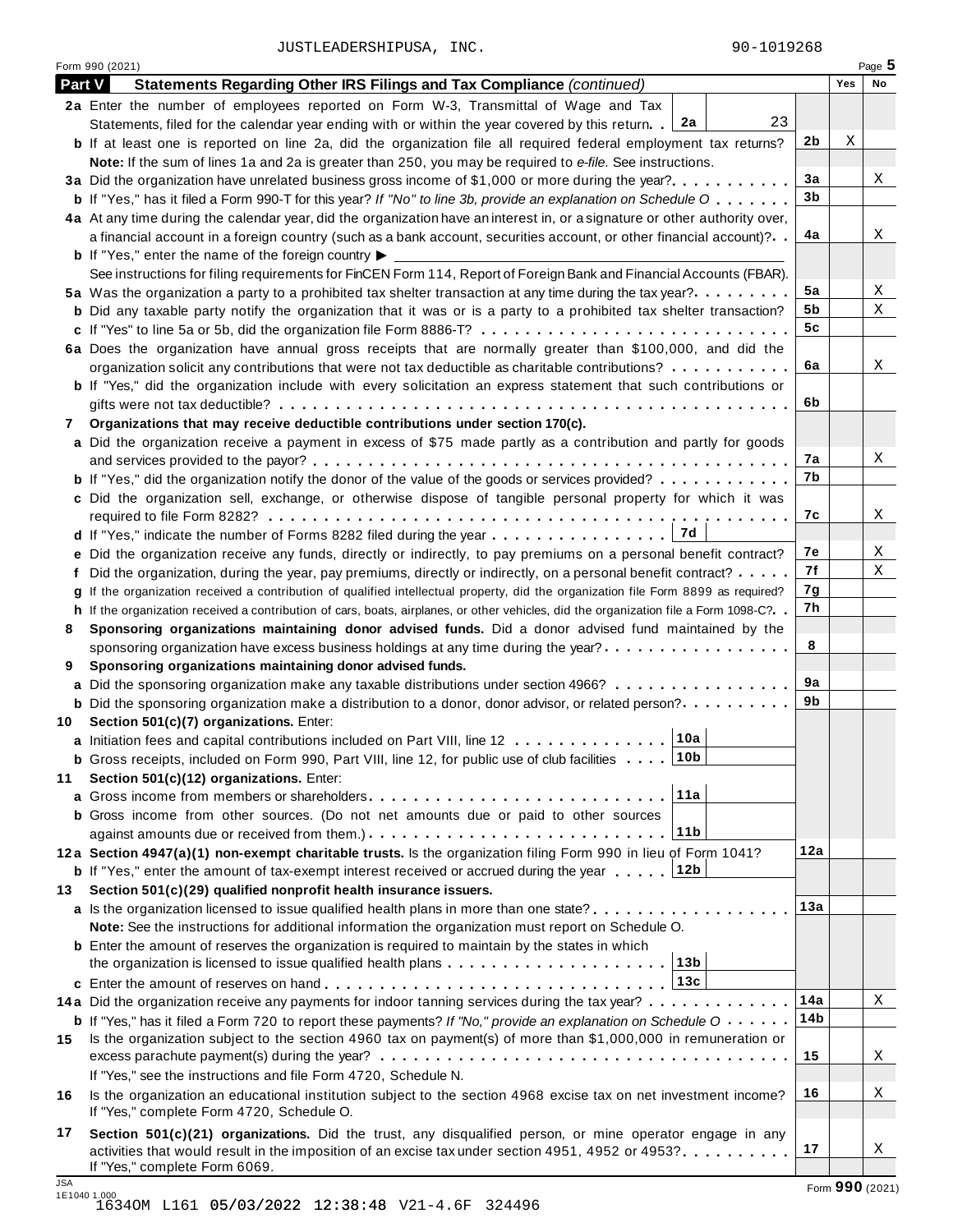|                | Form 990 (2021)<br>JUSTLEADERSHIPUSA, INC.                                                                                                                                                                                                                                                                                      | 90-1019268 |                 |                 | Page 6       |
|----------------|---------------------------------------------------------------------------------------------------------------------------------------------------------------------------------------------------------------------------------------------------------------------------------------------------------------------------------|------------|-----------------|-----------------|--------------|
| <b>Part VI</b> | Governance, Management, and Disclosure. For each "Yes" response to lines 2 through 7b below, and for a "No"<br>response to line 8a, 8b, or 10b below, describe the circumstances, processes, or changes on Schedule O. See instructions.                                                                                        |            |                 |                 |              |
|                |                                                                                                                                                                                                                                                                                                                                 |            |                 |                 | $\mathbf{x}$ |
|                | <b>Section A. Governing Body and Management</b>                                                                                                                                                                                                                                                                                 |            |                 |                 |              |
|                |                                                                                                                                                                                                                                                                                                                                 |            |                 | Yes             | No           |
|                | 1a<br>1a Enter the number of voting members of the governing body at the end of the tax year<br>If there are material differences in voting rights among members of the governing body, or<br>if the governing body delegated broad authority to an executive committee or similar<br>committee, explain on Schedule O.         | 10         |                 |                 |              |
| b              | 1b<br>Enter the number of voting members included on line 1a, above, who are independent                                                                                                                                                                                                                                        | 10         |                 |                 |              |
| 2              | Did any officer, director, trustee, or key employee have a family relationship or a business relationship with                                                                                                                                                                                                                  |            |                 |                 |              |
|                |                                                                                                                                                                                                                                                                                                                                 |            | $\mathbf{2}$    |                 | Χ            |
| 3              | Did the organization delegate control over management duties customarily performed by or under the direct                                                                                                                                                                                                                       |            |                 |                 |              |
|                | supervision of officers, directors, trustees, or key employees to a management company or other person?                                                                                                                                                                                                                         |            | 3               |                 | Χ            |
| 4              | Did the organization make any significant changes to its governing documents since the prior Form 990 was filed?.                                                                                                                                                                                                               |            | 4               |                 | Χ            |
| 5              | Did the organization become aware during the year of a significant diversion of the organization's assets?                                                                                                                                                                                                                      |            | 5               |                 | X            |
| 6              |                                                                                                                                                                                                                                                                                                                                 | 6          |                 |                 | Χ            |
| 7a             | Did the organization have members, stockholders, or other persons who had the power to elect or appoint                                                                                                                                                                                                                         |            |                 |                 |              |
|                |                                                                                                                                                                                                                                                                                                                                 |            | 7а              |                 | X            |
| b              | Are any governance decisions of the organization reserved to (or subject to approval by) members,                                                                                                                                                                                                                               |            |                 |                 |              |
|                |                                                                                                                                                                                                                                                                                                                                 | 7b         |                 |                 | Χ            |
| 8              | Did the organization contemporaneously document the meetings held or written actions undertaken during                                                                                                                                                                                                                          |            |                 |                 |              |
|                | the year by the following:                                                                                                                                                                                                                                                                                                      |            |                 |                 |              |
| a              |                                                                                                                                                                                                                                                                                                                                 |            | 8a              | Χ               |              |
| b              |                                                                                                                                                                                                                                                                                                                                 |            | 8b              | $\mathbf X$     |              |
| 9              | Is there any officer, director, trustee, or key employee listed in Part VII, Section A, who cannot be reached at                                                                                                                                                                                                                |            |                 |                 |              |
|                | the organization's mailing address? If "Yes," provide the names and addresses on Schedule O.                                                                                                                                                                                                                                    | 9          |                 |                 | X            |
|                | Section B. Policies (This Section B requests information about policies not required by the Internal Revenue Code.)                                                                                                                                                                                                             |            |                 |                 |              |
|                |                                                                                                                                                                                                                                                                                                                                 |            |                 | Yes             | No           |
|                |                                                                                                                                                                                                                                                                                                                                 | 10a        |                 |                 | X            |
|                | 10a Did the organization have local chapters, branches, or affiliates?                                                                                                                                                                                                                                                          |            |                 |                 |              |
| b              | If "Yes," did the organization have written policies and procedures governing the activities of such chapters,                                                                                                                                                                                                                  |            | 10 <sub>b</sub> |                 |              |
|                | affiliates, and branches to ensure their operations are consistent with the organization's exempt purposes?                                                                                                                                                                                                                     |            | 11a             | X               |              |
|                | 11a Has the organization provided a complete copy of this Form 990 to all members of its governing body before filing the form?                                                                                                                                                                                                 |            |                 |                 |              |
| b              | Describe on Schedule O the process, if any, used by the organization to review this Form 990.                                                                                                                                                                                                                                   |            |                 |                 |              |
|                | 12a Did the organization have a written conflict of interest policy? If "No," go to line 13                                                                                                                                                                                                                                     |            | 12a             | Χ               |              |
| b              | Were officers, directors, or trustees, and key employees required to disclose annually interests that could give                                                                                                                                                                                                                |            |                 |                 |              |
|                |                                                                                                                                                                                                                                                                                                                                 |            | 12 <sub>b</sub> | Χ               |              |
|                | Did the organization regularly and consistently monitor and enforce compliance with the policy? If "Yes,"                                                                                                                                                                                                                       |            |                 |                 |              |
|                |                                                                                                                                                                                                                                                                                                                                 |            | 12c             | Χ               |              |
| 13             | Did the organization have a written whistleblower policy?                                                                                                                                                                                                                                                                       |            | 13              | $\mathbf X$     |              |
| 14             | Did the organization have a written document retention and destruction policy?                                                                                                                                                                                                                                                  |            | 14              | X               |              |
| 15             | Did the process for determining compensation of the following persons include a review and approval by                                                                                                                                                                                                                          |            |                 |                 |              |
|                | independent persons, comparability data, and contemporaneous substantiation of the deliberation and decision?                                                                                                                                                                                                                   |            |                 |                 |              |
| a              | The organization's CEO, Executive Director, or top management official                                                                                                                                                                                                                                                          |            | 15a             | Χ               |              |
| b              | If "Yes" to line 15a or 15b, describe the process on Schedule O. See instructions.                                                                                                                                                                                                                                              |            | 15 <sub>b</sub> |                 | Χ            |
|                | 16a Did the organization invest in, contribute assets to, or participate in a joint venture or similar arrangement                                                                                                                                                                                                              |            |                 |                 |              |
|                |                                                                                                                                                                                                                                                                                                                                 |            | 16a             |                 | Χ            |
|                | <b>b</b> If "Yes," did the organization follow a written policy or procedure requiring the organization to evaluate its<br>participation in joint venture arrangements under applicable federal tax law, and take steps to safeguard the                                                                                        |            |                 |                 |              |
|                |                                                                                                                                                                                                                                                                                                                                 |            | 16 <sub>b</sub> |                 |              |
|                | <b>Section C. Disclosure</b>                                                                                                                                                                                                                                                                                                    |            |                 |                 |              |
| 17             | List the states with which a copy of this Form 990 is required to be filed $\blacktriangleright \frac{N Y}{N}$ .                                                                                                                                                                                                                |            |                 |                 |              |
| 18             | Section 6104 requires an organization to make its Forms 1023 (1024 or 1024-A, if applicable), 990, and 990-T (section 501(c)<br>(3)s only) available for public inspection. Indicate how you made these available. Check all that apply.<br>X Upon request<br>Own website<br>Another's website<br>Other (explain on Schedule O) |            |                 |                 |              |
| 19             | Describe on Schedule O whether (and if so, how) the organization made its governing documents, conflict of interest policy,<br>and financial statements available to the public during the tax year.                                                                                                                            |            |                 |                 |              |
| 20             | State the name, address, and telephone number of the person who possesses the organization's books and records $\blacktriangleright$<br>BDO FMA 600 THIRD AVENUE, 3RD FLOOR NEW YORK, NY 10016                                                                                                                                  |            |                 |                 |              |
| <b>JSA</b>     | 212-931-9112                                                                                                                                                                                                                                                                                                                    |            |                 | Form 990 (2021) |              |

|  | 16340M L161 05/03/2022 12:38:48 V21-4.6F 324496 |  |  |
|--|-------------------------------------------------|--|--|
|  |                                                 |  |  |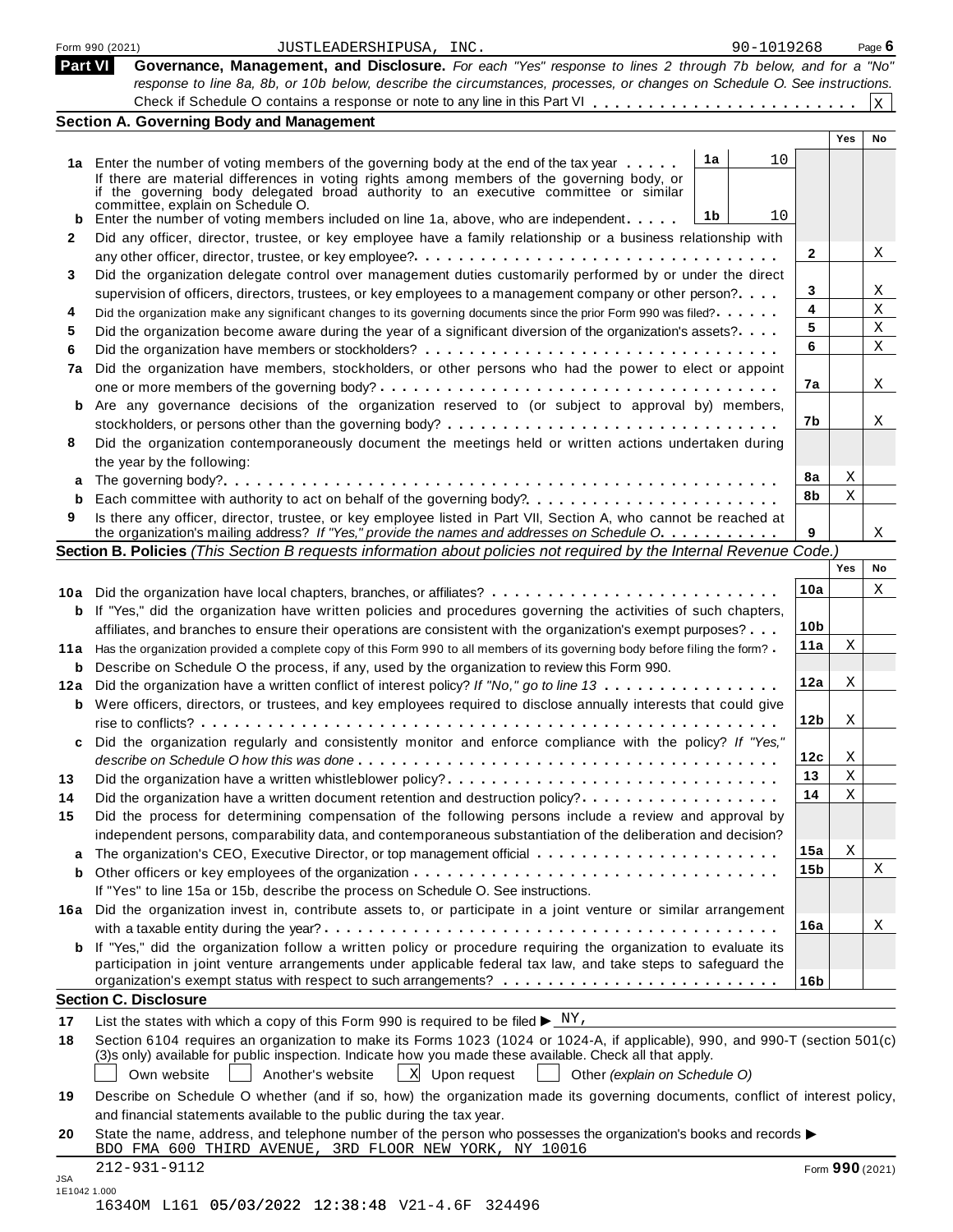| Part VII Compensation of Officers, Directors, Trustees, Key Employees, Highest Compensated Employees, and |  |  |  |  |  |
|-----------------------------------------------------------------------------------------------------------|--|--|--|--|--|
| <b>Independent Contractors</b>                                                                            |  |  |  |  |  |

Check if Schedule O contains a response or note to any line in this Part VII  $\dots \dots \dots$ 

**Section A. Officers, Directors, Trustees, Key Employees, and Highest Compensated Employees**

**1a** Complete this table for all persons required to be listed. Report compensation for the calendar year ending with or within the organization's tax year.

anization's lax year.<br>● List all of the organization's **current** officers, directors, trustees (whether individuals or organizations), regardless of amount of<br>nnensation Enter -0- in columns (D) (E) and (E) if no compensa compensation. Enter -0- in columns (D), (E), and (F) if no compensation was paid.

• List all of the organization's current key employees, if any. See the instructions for definition of "key employee."

■ List all of the organization's current key employees, if any. See the instructions for definition of "key employee."<br>■ List the organization's five current highest compensated employees (other than an officer, director, who received reportable compensation (box 5 of Form W-2, Form 1099-MISC, and/or box 1 of Form 1099-NEC) of more than

\$100,000 from the organization and any related organizations.s<br>• List all of the organization's **former** officers, key employees, and highest compensated employees who received more than<br>\$1.00.000 of reportable componentio \$100,000 of reportable compensation from the organization and any related organizations.

% List all of the organization's **former directors or trustees** that received, in the capacity as a former director or trustee of the organization, more than \$10,000 of reportable compensation from the organization and any related organizations. See the instructions for the order in which to list the persons above.

Check this box if neither the organization nor any related organization compensated any current officer, director, or trustee.

|                               |                        |                                                              |                       | (C)         |              |                                 |        |                          |                              |                          |
|-------------------------------|------------------------|--------------------------------------------------------------|-----------------------|-------------|--------------|---------------------------------|--------|--------------------------|------------------------------|--------------------------|
| (A)                           | (B)                    |                                                              |                       | Position    |              |                                 |        | (D)                      | (E)                          | (F)                      |
| Name and title                | Average                | (do not check more than one<br>box, unless person is both an |                       |             |              |                                 |        | Reportable               | Reportable                   | <b>Estimated amount</b>  |
|                               | hours<br>per week      |                                                              |                       |             |              | officer and a director/trustee) |        | compensation<br>from the | compensation<br>from related | of other<br>compensation |
|                               | (list any              |                                                              |                       |             |              |                                 |        | organization (W-2/       | organizations (W-2/          | from the                 |
|                               | hours for              | Individual trustee<br>or director                            | Institutional trustee | Officer     | Key employee |                                 | Former | 1099-MISC/               | 1099-MISC/                   | organization and         |
|                               | related                |                                                              |                       |             |              |                                 |        | 1099-NEC)                | 1099-NEC)                    | related organizations    |
|                               | organizations<br>below |                                                              |                       |             |              |                                 |        |                          |                              |                          |
|                               | dotted line)           |                                                              |                       |             |              |                                 |        |                          |                              |                          |
|                               |                        |                                                              |                       |             |              | Highest compensated<br>employee |        |                          |                              |                          |
|                               |                        |                                                              |                       |             |              |                                 |        |                          |                              |                          |
| (1) DEANNA HOSKINS            | 40.00                  |                                                              |                       |             |              |                                 |        |                          |                              |                          |
| PRESIDENT AND CEO             | <b>NONE</b>            |                                                              |                       | Х           |              |                                 |        | 250,517.                 | <b>NONE</b>                  | 22,058.                  |
| (2) DAONESE JOHNSON-COLON     | 40.00                  |                                                              |                       |             |              |                                 |        |                          |                              |                          |
| VICE PRESIDENT-OPERATIONS/COO | NONE                   |                                                              |                       | $\rm X$     |              |                                 |        | 157,932.                 | NONE                         | 7,023.                   |
| (3) AMINAH ABDUL-MAJEED       | 40.00                  |                                                              |                       |             |              |                                 |        |                          |                              |                          |
| DIRECTOR OF DEVELOPMENT       | NONE                   |                                                              |                       |             |              | X                               |        | 105,266.                 | <b>NONE</b>                  | 11,584.                  |
| (4) VIVIAN D. NIXON           | 1.00                   |                                                              |                       |             |              |                                 |        |                          |                              |                          |
| BOARD CHAIR                   | $\rm{NONE}$            | X                                                            |                       | X           |              |                                 |        | <b>NONE</b>              | NONE                         | NONE                     |
| (5) ANNABEL DAVIS-GOFF        | 1.00                   |                                                              |                       |             |              |                                 |        |                          |                              |                          |
| CO-VICE CHAIR                 | <b>NONE</b>            | Χ                                                            |                       | Χ           |              |                                 |        | <b>NONE</b>              | <b>NONE</b>                  | <b>NONE</b>              |
| (6) JACOUELINE MANN           | 1.00                   |                                                              |                       |             |              |                                 |        |                          |                              |                          |
| <b>DIRECTOR</b>               | <b>NONE</b>            | Χ                                                            |                       |             |              |                                 |        | <b>NONE</b>              | NONE                         | <b>NONE</b>              |
| (7) ROBERT LIU                | 1.00                   |                                                              |                       |             |              |                                 |        |                          |                              |                          |
| TREASURER                     | <b>NONE</b>            | X                                                            |                       | X           |              |                                 |        | <b>NONE</b>              | NONE                         | <b>NONE</b>              |
| $(8)$ SUE A. KAPLAN, J.D.     | 1.00                   |                                                              |                       |             |              |                                 |        |                          |                              |                          |
| SECRETARY                     | <b>NONE</b>            | Χ                                                            |                       | $\mathbf X$ |              |                                 |        | <b>NONE</b>              | NONE                         | <b>NONE</b>              |
| (9) BRUCE WESTERN             | 1.00                   |                                                              |                       |             |              |                                 |        |                          |                              |                          |
| <b>DIRECTOR</b>               | <b>NONE</b>            | Χ                                                            |                       |             |              |                                 |        | NONE                     | <b>NONE</b>                  | <b>NONE</b>              |
| (10) MADELINE DELONE          | 1.00                   |                                                              |                       |             |              |                                 |        |                          |                              |                          |
| <b>DIRECTOR</b>               | <b>NONE</b>            | X                                                            |                       |             |              |                                 |        | <b>NONE</b>              | <b>NONE</b>                  | NONE                     |
| (11) ASHISH PRASHAR           | 1.00                   |                                                              |                       |             |              |                                 |        |                          |                              |                          |
| <b>DIRECTOR</b>               | <b>NONE</b>            | Χ                                                            |                       |             |              |                                 |        | <b>NONE</b>              | <b>NONE</b>                  | <b>NONE</b>              |
| (12) JEFF HENDERSON           | 1.00                   |                                                              |                       |             |              |                                 |        |                          |                              |                          |
| <b>DIRECTOR</b>               | <b>NONE</b>            | X                                                            |                       |             |              |                                 |        | <b>NONE</b>              | NONE                         | <b>NONE</b>              |
| (13) REUBEN MILLER            | 1.00                   |                                                              |                       |             |              |                                 |        |                          |                              |                          |
| <b>DIRECTOR</b>               | <b>NONE</b>            | Χ                                                            |                       |             |              |                                 |        | <b>NONE</b>              | <b>NONE</b>                  | <b>NONE</b>              |
| (14)                          |                        |                                                              |                       |             |              |                                 |        |                          |                              |                          |
|                               |                        |                                                              |                       |             |              |                                 |        |                          |                              |                          |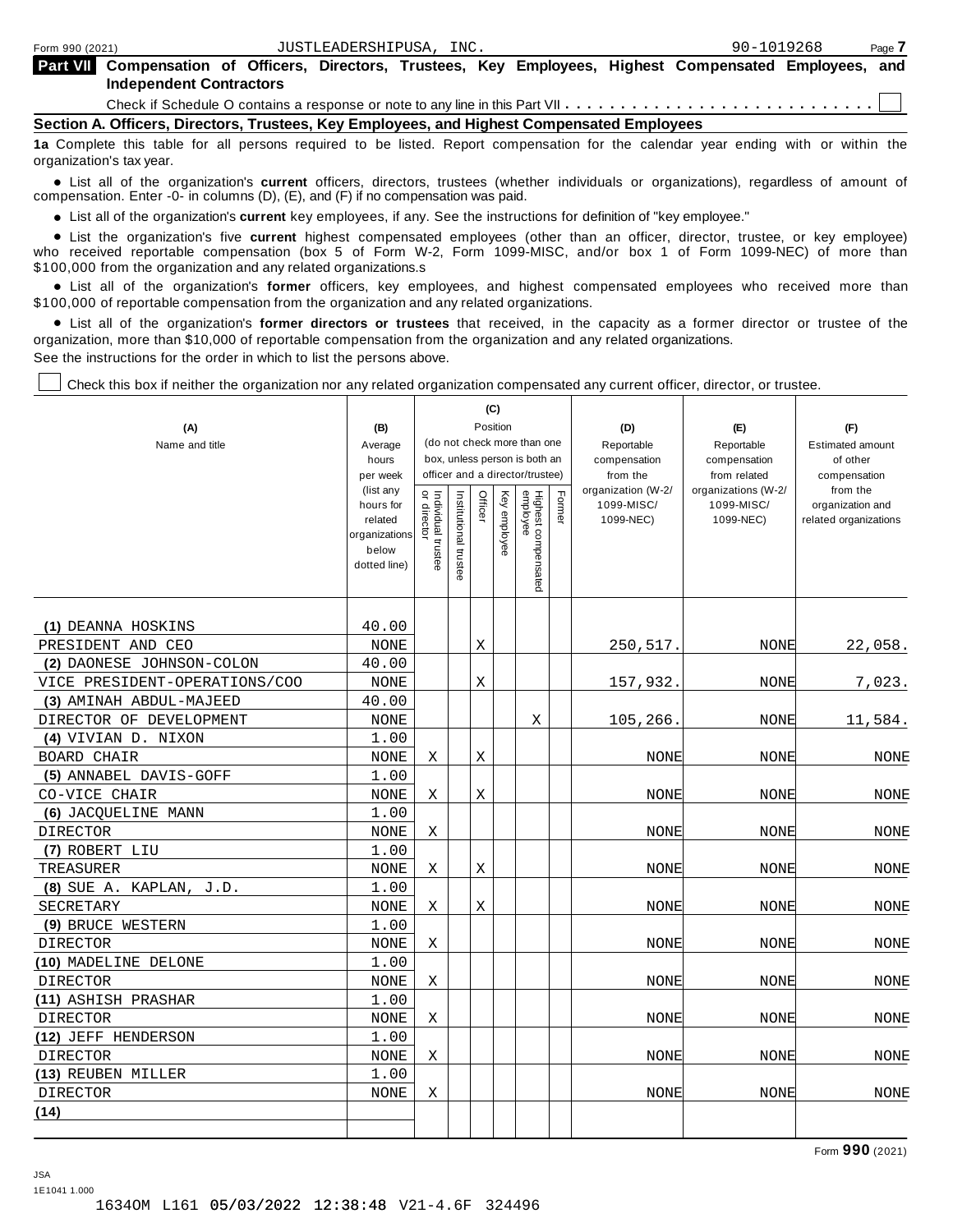#### JUSTLEADERSHIPUSA, INC. 200-1019268

| Form 990 (2021)                                                                                                                                                                                                                                    |                                                                  |                    |                       |         |              |                                 |        |                                |                          | Page 8              |
|----------------------------------------------------------------------------------------------------------------------------------------------------------------------------------------------------------------------------------------------------|------------------------------------------------------------------|--------------------|-----------------------|---------|--------------|---------------------------------|--------|--------------------------------|--------------------------|---------------------|
| Section A. Officers, Directors, Trustees, Key Employees, and Highest Compensated Employees (continued)<br><b>Part VII</b>                                                                                                                          |                                                                  |                    |                       |         |              |                                 |        |                                |                          |                     |
| (A)                                                                                                                                                                                                                                                | (B)<br>(C)<br>Position<br>Average<br>(do not check more than one |                    |                       |         |              |                                 |        | (D)                            | (E)                      | (F)                 |
| Name and title                                                                                                                                                                                                                                     |                                                                  |                    |                       |         |              |                                 |        | Reportable                     | Reportable               | Estimated           |
|                                                                                                                                                                                                                                                    | hours per<br>week (list any                                      |                    |                       |         |              | box, unless person is both an   |        | compensation                   | compensation from        | amount of<br>other  |
|                                                                                                                                                                                                                                                    | hours for                                                        |                    |                       |         |              | officer and a director/trustee) |        | from<br>the                    | related<br>organizations | compensation        |
|                                                                                                                                                                                                                                                    | related                                                          |                    |                       |         |              |                                 |        | organization                   | (W-2/1099-MISC)          | from the            |
|                                                                                                                                                                                                                                                    | organizations                                                    |                    |                       | Officer |              |                                 | Former | (W-2/1099-MISC)                |                          | organization        |
|                                                                                                                                                                                                                                                    | below dotted                                                     |                    |                       |         |              |                                 |        |                                |                          | and related         |
|                                                                                                                                                                                                                                                    | line)                                                            |                    |                       |         | Key employee |                                 |        |                                |                          | organizations       |
|                                                                                                                                                                                                                                                    |                                                                  | Individual trustee | Institutional trustee |         |              |                                 |        |                                |                          |                     |
|                                                                                                                                                                                                                                                    |                                                                  |                    |                       |         |              | Highest compensated<br>employee |        |                                |                          |                     |
|                                                                                                                                                                                                                                                    |                                                                  |                    |                       |         |              |                                 |        |                                |                          |                     |
|                                                                                                                                                                                                                                                    |                                                                  |                    |                       |         |              |                                 |        |                                |                          |                     |
|                                                                                                                                                                                                                                                    |                                                                  |                    |                       |         |              |                                 |        |                                |                          |                     |
|                                                                                                                                                                                                                                                    |                                                                  |                    |                       |         |              |                                 |        |                                |                          |                     |
|                                                                                                                                                                                                                                                    |                                                                  |                    |                       |         |              |                                 |        |                                |                          |                     |
|                                                                                                                                                                                                                                                    |                                                                  |                    |                       |         |              |                                 |        |                                |                          |                     |
|                                                                                                                                                                                                                                                    |                                                                  |                    |                       |         |              |                                 |        |                                |                          |                     |
|                                                                                                                                                                                                                                                    |                                                                  |                    |                       |         |              |                                 |        |                                |                          |                     |
|                                                                                                                                                                                                                                                    |                                                                  |                    |                       |         |              |                                 |        |                                |                          |                     |
|                                                                                                                                                                                                                                                    |                                                                  |                    |                       |         |              |                                 |        |                                |                          |                     |
|                                                                                                                                                                                                                                                    |                                                                  |                    |                       |         |              |                                 |        |                                |                          |                     |
|                                                                                                                                                                                                                                                    |                                                                  |                    |                       |         |              |                                 |        |                                |                          |                     |
|                                                                                                                                                                                                                                                    |                                                                  |                    |                       |         |              |                                 |        |                                |                          |                     |
|                                                                                                                                                                                                                                                    |                                                                  |                    |                       |         |              |                                 |        | 513,715.                       | <b>NONE</b>              |                     |
| 1b Sub-total<br>.                                                                                                                                                                                                                                  |                                                                  |                    |                       |         |              |                                 |        |                                |                          | 40,665.             |
| c Total from continuation sheets to Part VII, Section A                                                                                                                                                                                            |                                                                  |                    |                       |         |              |                                 |        | <b>NONE</b>                    | <b>NONE</b>              | NONE                |
|                                                                                                                                                                                                                                                    |                                                                  |                    |                       |         |              |                                 |        | 513,715.                       | NONE                     | 40,665.             |
| 2 Total number of individuals (including but not limited to those listed above) who received more than \$100,000 of<br>reportable compensation from the organization ▶                                                                             |                                                                  |                    |                       |         |              |                                 |        |                                |                          |                     |
|                                                                                                                                                                                                                                                    |                                                                  |                    |                       |         |              | 3                               |        |                                |                          |                     |
|                                                                                                                                                                                                                                                    |                                                                  |                    |                       |         |              |                                 |        |                                |                          | Yes<br>No           |
| Did the organization list any former officer, director, or trustee, key employee, or highest compensated<br>3                                                                                                                                      |                                                                  |                    |                       |         |              |                                 |        |                                |                          |                     |
| employee on line 1a? If "Yes," complete Schedule J for such individual                                                                                                                                                                             |                                                                  |                    |                       |         |              |                                 |        |                                |                          | 3<br>Χ              |
| For any individual listed on line 1a, is the sum of reportable compensation and other compensation from the<br>4                                                                                                                                   |                                                                  |                    |                       |         |              |                                 |        |                                |                          |                     |
| organization and related organizations greater than \$150,000? If "Yes," complete Schedule J for such                                                                                                                                              |                                                                  |                    |                       |         |              |                                 |        |                                |                          | 4<br>Χ              |
| Did any person listed on line 1a receive or accrue compensation from any unrelated organization or individual<br>5.<br>for services rendered to the organization? If "Yes," complete Schedule J for such person                                    |                                                                  |                    |                       |         |              |                                 |        |                                |                          | 5<br>Χ              |
| <b>Section B. Independent Contractors</b>                                                                                                                                                                                                          |                                                                  |                    |                       |         |              |                                 |        |                                |                          |                     |
| 1 Complete this table for your five highest compensated independent contractors that received more than \$100,000 of<br>compensation from the organization. Report compensation for the calendar year ending with or within the organization's tax |                                                                  |                    |                       |         |              |                                 |        |                                |                          |                     |
| year.                                                                                                                                                                                                                                              |                                                                  |                    |                       |         |              |                                 |        |                                |                          |                     |
| (A)<br>Name and business address<br>SEE SCHEDULE O                                                                                                                                                                                                 |                                                                  |                    |                       |         |              |                                 |        | (B)<br>Description of services |                          | (C)<br>Compensation |
|                                                                                                                                                                                                                                                    |                                                                  |                    |                       |         |              |                                 |        |                                |                          |                     |
|                                                                                                                                                                                                                                                    |                                                                  |                    |                       |         |              |                                 |        |                                |                          |                     |
|                                                                                                                                                                                                                                                    |                                                                  |                    |                       |         |              |                                 |        |                                |                          |                     |

**2** Total number of independent contractors (including but not limited to those listed above) who received more than \$100,000 in compensation from the organization  $\triangleright$ <br>1E1055 2.000 1

1634OM L161 05/03/2022 12:38:48 V21-4.6F 324496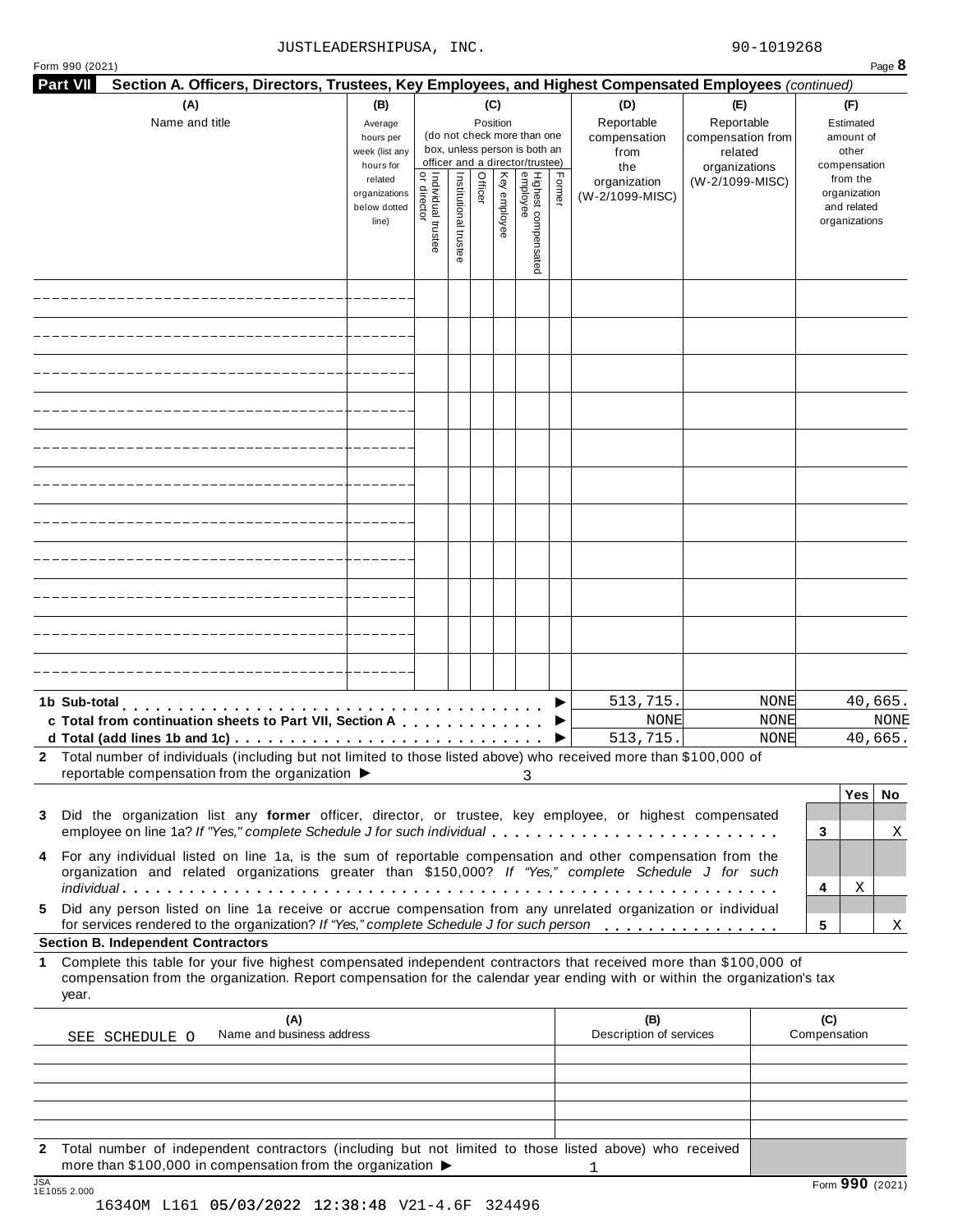| Form 990 (2021)  | INC.<br>JUSTLEADERSHIPUSA.                                                                                                                                  | 90-1019268 | Page 9 |
|------------------|-------------------------------------------------------------------------------------------------------------------------------------------------------------|------------|--------|
| <b>Part VIII</b> | <b>Statement of Revenue</b>                                                                                                                                 |            |        |
|                  | Check if Schedule O contains a response or note to any line in this Part VIII Check if Schedule O contains a response or note to any line in this Part VIII |            |        |

|                                                           | <b>Part VIII</b> | <b>Statement of Revenue</b><br>Check if Schedule O contains a response or note to any line in this Part VIII         |                      |                      |                                              |                                      |                                                               |
|-----------------------------------------------------------|------------------|----------------------------------------------------------------------------------------------------------------------|----------------------|----------------------|----------------------------------------------|--------------------------------------|---------------------------------------------------------------|
|                                                           |                  |                                                                                                                      |                      | (A)<br>Total revenue | (B)<br>Related or exempt<br>function revenue | (C)<br>Unrelated<br>business revenue | (D)<br>Revenue excluded<br>from tax under<br>sections 512-514 |
|                                                           | 1a               | Federated campaigns <b>Federated</b><br>1а                                                                           |                      |                      |                                              |                                      |                                                               |
| Contributions, Gifts, Grants<br>and Other Similar Amounts | b                | Membership dues <b>All Accords</b> Membership dues<br>1b                                                             |                      |                      |                                              |                                      |                                                               |
|                                                           | c                | Fundraising events <b>Exercises</b><br>1c                                                                            |                      |                      |                                              |                                      |                                                               |
|                                                           | d                | Related organizations <b>contains</b><br>1d                                                                          |                      |                      |                                              |                                      |                                                               |
|                                                           | е                | Government grants (contributions)<br>1e                                                                              | 2,187,517.           |                      |                                              |                                      |                                                               |
|                                                           | t.               | All other contributions, gifts, grants,                                                                              |                      |                      |                                              |                                      |                                                               |
|                                                           |                  | and similar amounts not included above<br>1f                                                                         | 4, 125, 674.         |                      |                                              |                                      |                                                               |
|                                                           | g                | Noncash contributions included in                                                                                    |                      |                      |                                              |                                      |                                                               |
|                                                           |                  | lines 1a-1f $\ldots$ , $\ldots$ , $\frac{1}{9}$ \$                                                                   |                      |                      |                                              |                                      |                                                               |
|                                                           |                  |                                                                                                                      |                      | 6,313,191.           |                                              |                                      |                                                               |
|                                                           |                  |                                                                                                                      | <b>Business Code</b> |                      |                                              |                                      |                                                               |
|                                                           | 2a               |                                                                                                                      |                      |                      |                                              |                                      |                                                               |
|                                                           | b                |                                                                                                                      |                      |                      |                                              |                                      |                                                               |
|                                                           | c                |                                                                                                                      |                      |                      |                                              |                                      |                                                               |
|                                                           | d                |                                                                                                                      |                      |                      |                                              |                                      |                                                               |
| Program Service<br>Revenue                                | е                |                                                                                                                      |                      |                      |                                              |                                      |                                                               |
|                                                           | f<br>g           | All other program service revenue                                                                                    |                      | NONE                 |                                              |                                      |                                                               |
|                                                           | 3                | Investment income (including dividends, interest, and                                                                |                      |                      |                                              |                                      |                                                               |
|                                                           |                  |                                                                                                                      |                      | 37.                  |                                              |                                      | 37.                                                           |
|                                                           | 4                | Income from investment of tax-exempt bond proceeds $\blacktriangleright$                                             |                      | NONE                 |                                              |                                      |                                                               |
|                                                           | 5                |                                                                                                                      |                      | NONE                 |                                              |                                      |                                                               |
|                                                           |                  | (i) Real                                                                                                             | (ii) Personal        |                      |                                              |                                      |                                                               |
|                                                           | 6a               | Gross rents  <br>6а                                                                                                  |                      |                      |                                              |                                      |                                                               |
|                                                           | b                | Less: rental expenses<br>6b                                                                                          |                      |                      |                                              |                                      |                                                               |
|                                                           | c                | <b>NONE</b><br>Rental income or (loss)<br>6с                                                                         | <b>NONE</b>          |                      |                                              |                                      |                                                               |
|                                                           | d                | Net rental income or (loss) $\cdots$ $\cdots$ $\cdots$ $\cdots$ $\cdots$                                             |                      | NONE                 |                                              |                                      |                                                               |
|                                                           | 7а               | (i) Securities<br>Gross amount from                                                                                  | (ii) Other           |                      |                                              |                                      |                                                               |
|                                                           |                  | sales<br>of<br>assets                                                                                                |                      |                      |                                              |                                      |                                                               |
|                                                           |                  | other than inventory<br>7а                                                                                           |                      |                      |                                              |                                      |                                                               |
|                                                           | b                | Less: cost or other basis                                                                                            |                      |                      |                                              |                                      |                                                               |
| evenue                                                    |                  | and sales expenses<br>7b                                                                                             |                      |                      |                                              |                                      |                                                               |
|                                                           |                  | 7c<br><b>c</b> Gain or (loss)                                                                                        |                      |                      |                                              |                                      |                                                               |
|                                                           | d                | Net gain or (loss) $\cdots$ $\cdots$ $\cdots$ $\cdots$ $\cdots$ $\cdots$                                             |                      | NONE                 |                                              |                                      |                                                               |
| Other <sub>R</sub>                                        | 8a               | Gross<br>income from fundraising                                                                                     |                      |                      |                                              |                                      |                                                               |
|                                                           |                  | events (not including \$                                                                                             |                      |                      |                                              |                                      |                                                               |
|                                                           |                  | of contributions reported on line                                                                                    |                      |                      |                                              |                                      |                                                               |
|                                                           |                  | 8а<br>1c). See Part IV, line 18                                                                                      | <b>NONE</b>          |                      |                                              |                                      |                                                               |
|                                                           | b                | 8b<br>Less: direct expenses example and the set of the set of the set of the set of the set of the set of the set of | NONE                 | NONE                 |                                              |                                      |                                                               |
|                                                           | c                | Net income or (loss) from fundraising events                                                                         | ▸                    |                      |                                              |                                      |                                                               |
|                                                           | 9а               | income<br>from<br>gaming<br>Gross                                                                                    | NONE                 |                      |                                              |                                      |                                                               |
|                                                           |                  | activities. See Part IV, line 19<br>9а                                                                               | NONE                 |                      |                                              |                                      |                                                               |
|                                                           | b<br>c           | 9b<br>Less: direct expenses<br>Net income or (loss) from gaming activities                                           | ▸                    | NONE                 |                                              |                                      |                                                               |
|                                                           |                  | sales of inventory,<br>less<br>Gross                                                                                 |                      |                      |                                              |                                      |                                                               |
|                                                           | 10a              | returns and allowances<br>10a                                                                                        | NONE                 |                      |                                              |                                      |                                                               |
|                                                           | b                | 10b<br>Less: cost of goods sold                                                                                      | NONE                 |                      |                                              |                                      |                                                               |
|                                                           | c                | Net income or (loss) from sales of inventory                                                                         | ▸                    | NONE                 |                                              |                                      |                                                               |
|                                                           |                  |                                                                                                                      | <b>Business Code</b> |                      |                                              |                                      |                                                               |
| Miscellaneous<br>Revenue                                  | 11a              | TRAINING REVENUE AND OTHER INCOME                                                                                    | 900099               | 84,979.              | 84,979                                       |                                      |                                                               |
|                                                           | $\mathbf b$      |                                                                                                                      |                      |                      |                                              |                                      |                                                               |
|                                                           | c                |                                                                                                                      |                      |                      |                                              |                                      |                                                               |
|                                                           | d                | All other revenue example and the set of the set of the set of the set of the set of the set of the set of the       |                      |                      |                                              |                                      |                                                               |
|                                                           | е                | Total. Add lines 11a-11d                                                                                             |                      | 84,979.              |                                              |                                      |                                                               |
| ICA                                                       | 12               | Total revenue. See instructions                                                                                      |                      | 6,398,207.           | 84,979.                                      |                                      | 37.                                                           |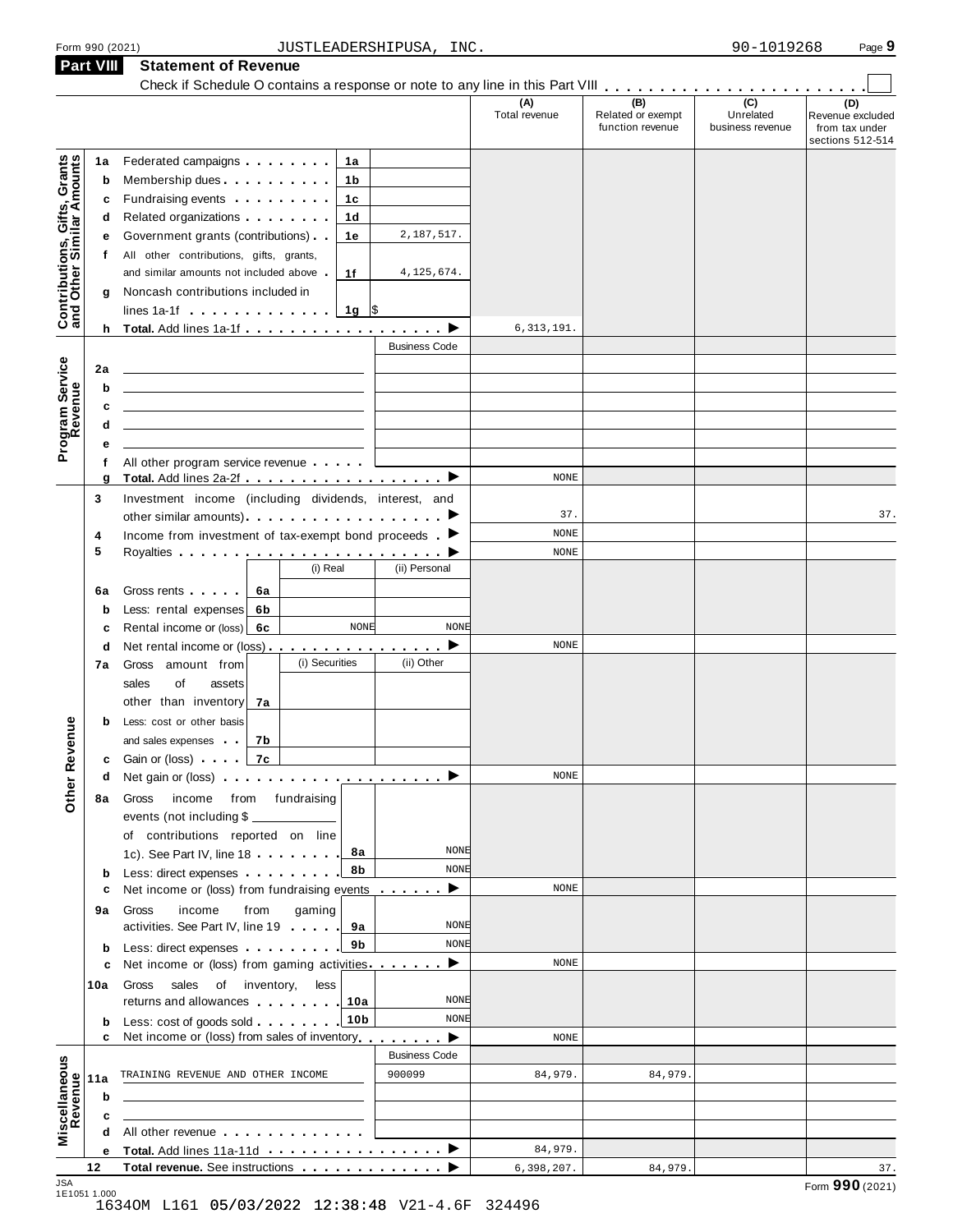#### Form <sup>990</sup> (2021) Page **10** JUSTLEADERSHIPUSA, INC. 90-1019268

|    | <b>Part IX</b> Statement of Functional Expenses                                                                                                                                                                                          |                       |                                    |                                           |                                |
|----|------------------------------------------------------------------------------------------------------------------------------------------------------------------------------------------------------------------------------------------|-----------------------|------------------------------------|-------------------------------------------|--------------------------------|
|    | Section 501(c)(3) and 501(c)(4) organizations must complete all columns. All other organizations must complete column (A).                                                                                                               |                       |                                    |                                           |                                |
|    |                                                                                                                                                                                                                                          |                       |                                    |                                           | Χ                              |
|    | Do not include amounts reported on lines 6b, 7b,<br>8b, 9b, and 10b of Part VIII.                                                                                                                                                        | (A)<br>Total expenses | (B)<br>Program service<br>expenses | (C)<br>Management and<br>general expenses | (D)<br>Fundraising<br>expenses |
|    | 1 Grants and other assistance to domestic organizations                                                                                                                                                                                  |                       |                                    |                                           |                                |
|    | and domestic governments. See Part IV, line 21                                                                                                                                                                                           | 7,564.                | 7,564.                             |                                           |                                |
|    | 2 Grants and other assistance to domestic<br>individuals. See Part IV, line 22                                                                                                                                                           | NONE                  |                                    |                                           |                                |
|    | 3 Grants and other assistance to foreign                                                                                                                                                                                                 |                       |                                    |                                           |                                |
|    | foreign<br>organizations,<br>governments,<br>and                                                                                                                                                                                         |                       |                                    |                                           |                                |
|    | foreign individuals. See Part IV, lines 15 and 16                                                                                                                                                                                        | <b>NONE</b>           |                                    |                                           |                                |
|    | Benefits paid to or for members                                                                                                                                                                                                          | <b>NONE</b>           |                                    |                                           |                                |
|    | 5 Compensation of current officers, directors,<br>trustees, and key employees                                                                                                                                                            | 437,530.              | 314,768.                           | 46,841.                                   | 75,921.                        |
|    | 6 Compensation not included above to disqualified                                                                                                                                                                                        |                       |                                    |                                           |                                |
|    | persons (as defined under section 4958(f)(1)) and                                                                                                                                                                                        |                       |                                    |                                           |                                |
|    | persons described in section 4958(c)(3)(B)                                                                                                                                                                                               | NONE                  |                                    |                                           |                                |
|    | 7 Other salaries and wages                                                                                                                                                                                                               | 1,224,690.            | 877,062.                           | 95,694.                                   | 251,934.                       |
|    | 8 Pension plan accruals and contributions (include                                                                                                                                                                                       | 45,916.               | 33,370.                            | 3,435.                                    | 9,111.                         |
|    | section 401(k) and 403(b) employer contributions)                                                                                                                                                                                        |                       |                                    |                                           |                                |
| 9  | Other employee benefits                                                                                                                                                                                                                  | 127,838.              | 93,289.                            | 9,386.                                    | 25,163.                        |
| 10 |                                                                                                                                                                                                                                          | 130,830.              | 93,276.                            | 11,656.                                   | 25,898.                        |
|    | 11 Fees for services (nonemployees):                                                                                                                                                                                                     |                       |                                    |                                           |                                |
|    | a Management                                                                                                                                                                                                                             | NONE<br>24,738.       | 8,916.                             | 8,428.                                    | 7,394.                         |
|    | <b>b</b> Legal <b>contracts</b> to the contract of the contracts of the contracts of the contracts of the contracts of the contracts of the contracts of the contracts of the contracts of the contracts of the contracts of the contrac | 210,366.              |                                    | 210,366.                                  |                                |
|    | c Accounting                                                                                                                                                                                                                             | 137,575.              | 137,575.                           |                                           |                                |
|    | e Professional fundraising services. See Part IV, line 17                                                                                                                                                                                | NONE                  |                                    |                                           |                                |
|    | f Investment management fees                                                                                                                                                                                                             | NONE                  |                                    |                                           |                                |
|    | <b>g</b> Other. (If line 11g amount exceeds 10% of line 25, column                                                                                                                                                                       | SEE SCHE O            |                                    |                                           |                                |
|    | (A), amount, list line 11g expenses on Schedule O.)                                                                                                                                                                                      | 809,607.              | 663,465.                           | 121,168.                                  | 24,974.                        |
|    | 12 Advertising and promotion <b>contains a state of the state of the state of the state of the state of the state of the state of the state of the state of the state of the state of the state of the state of the state of the</b>     | 8,790.                | 6, 254.                            | 2,536.                                    |                                |
| 13 | Office expenses                                                                                                                                                                                                                          | 129,152.              | 74,235.                            | 44,392.                                   | 10,525.                        |
| 14 | Information technology.                                                                                                                                                                                                                  | <b>NONE</b>           |                                    |                                           |                                |
| 15 | Royalties                                                                                                                                                                                                                                | NONE                  |                                    |                                           |                                |
| 16 | Occupancy                                                                                                                                                                                                                                | 193,450.              | 76,967.                            | 60,329.                                   | 56,154.                        |
| 17 |                                                                                                                                                                                                                                          | 10,580.               | 8,509.                             | 1,787.                                    | 284.                           |
|    | 18 Payments of travel or entertainment expenses<br>for any federal, state, or local public officials                                                                                                                                     | NONE                  |                                    |                                           |                                |
|    | 19 Conferences, conventions, and meetings                                                                                                                                                                                                | 56,190.               | 30,486.                            | 25,532.                                   | 172.                           |
| 20 |                                                                                                                                                                                                                                          | NONE                  |                                    |                                           |                                |
| 21 | Payments to affiliates experience and the property of the set of the set of the set of the set of the set of the set of the set of the set of the set of the set of the set of the set of the set of the set of the set of the           | <b>NONE</b>           |                                    |                                           |                                |
| 22 | Depreciation, depletion, and amortization                                                                                                                                                                                                | 22, 279.              |                                    | 22,279.                                   |                                |
| 23 | Insurance                                                                                                                                                                                                                                | 22,893.               | 16,430.                            | 1,948.                                    | 4,515.                         |
| 24 | Other expenses. Itemize expenses not covered                                                                                                                                                                                             |                       |                                    |                                           |                                |
|    | above. (List miscellaneous expenses on line 24e. If                                                                                                                                                                                      |                       |                                    |                                           |                                |
|    | line 24e amount exceeds 10% of line 25, column<br>(A), amount, list line 24e expenses on Schedule O.)                                                                                                                                    |                       |                                    |                                           |                                |
|    |                                                                                                                                                                                                                                          |                       |                                    |                                           |                                |
|    | a MISCELLANEOUS EXPENSES                                                                                                                                                                                                                 | 33, 214.              | 10,615.                            | 21,603.<br>38,208.                        | 996.                           |
|    | b PAYROLL FEES                                                                                                                                                                                                                           | 38,208.               |                                    |                                           |                                |
| d  | $\mathbf{c}$ , and the contract of $\mathbf{c}$ , and $\mathbf{c}$ , and $\mathbf{c}$ , and $\mathbf{c}$                                                                                                                                 |                       |                                    |                                           |                                |
|    | e All other expenses                                                                                                                                                                                                                     |                       |                                    |                                           |                                |
|    | 25 Total functional expenses. Add lines 1 through 24e                                                                                                                                                                                    | 3,671,410.            | 2,452,781.                         | 725,588.                                  | 493,041.                       |
|    | 26 Joint costs. Complete this line only if the<br>organization reported in column (B) joint costs<br>from a combined educational campaign and<br>fundraising solicitation. Check here $\blacktriangleright$     if                       |                       |                                    |                                           |                                |
|    | following SOP 98-2 (ASC 958-720)                                                                                                                                                                                                         |                       |                                    |                                           |                                |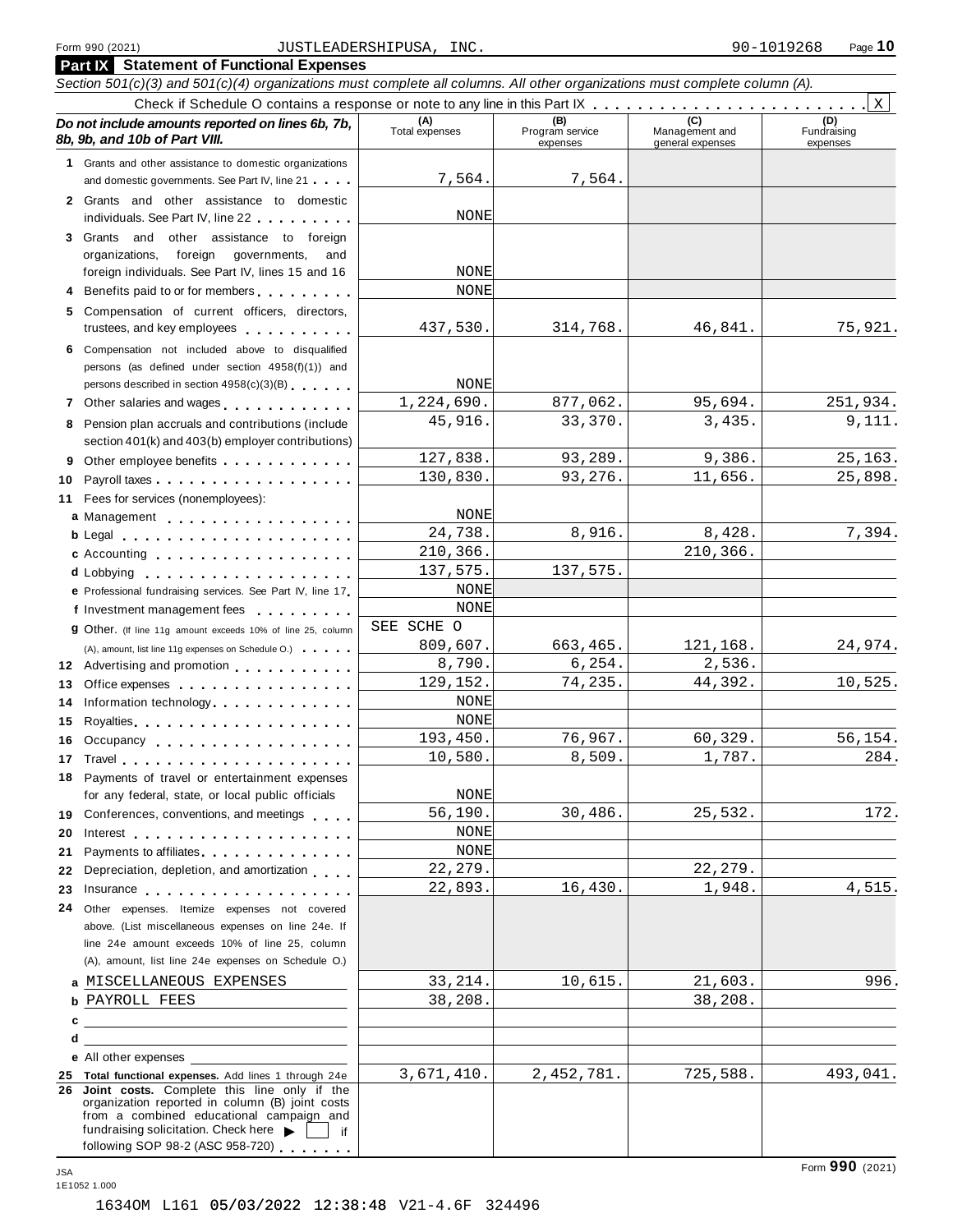JUSTLEADERSHIPUSA, INC. 200-1019268

| - 2<br>٠ |  |
|----------|--|
|          |  |

|                             | Form 990 (2021) |                                                                                                                                                    |                          |                | Page 11            |
|-----------------------------|-----------------|----------------------------------------------------------------------------------------------------------------------------------------------------|--------------------------|----------------|--------------------|
|                             | Part X          | <b>Balance Sheet</b>                                                                                                                               |                          |                |                    |
|                             |                 | Check if Schedule O contains a response or note to any line in this Part X                                                                         |                          |                | Χ                  |
|                             |                 |                                                                                                                                                    | (A)<br>Beginning of year |                | (B)<br>End of year |
|                             | 1               |                                                                                                                                                    | 5,933,766.               | $\mathbf 1$    | 6,987,915.         |
|                             | 2               |                                                                                                                                                    | 8,739.                   | $\overline{2}$ | 212,714.           |
|                             | 3               |                                                                                                                                                    | 1,149,221.               | 3              | 1,450,559.         |
|                             | 4               |                                                                                                                                                    | 18,542.                  | 4              | 3,000.             |
|                             | 5               | Loans and other receivables from any current or former officer, director,                                                                          |                          |                |                    |
|                             |                 | trustee, key employee, creator or founder, substantial contributor, or 35%                                                                         |                          |                |                    |
|                             |                 | controlled entity or family member of any of these persons                                                                                         | 75,000.                  | 5              | NONE               |
|                             | 6               | Loans and other receivables from other disqualified persons (as defined                                                                            |                          |                |                    |
|                             |                 | under section $4958(f)(1)$ , and persons described in section $4958(c)(3)(B)$                                                                      | NONE                     | 6              | <b>NONE</b>        |
| Assets                      | 7               |                                                                                                                                                    | NONE 7                   |                | NONE               |
|                             | 8               |                                                                                                                                                    | NONE                     | 8              | NONE               |
|                             | 9               |                                                                                                                                                    | 66,697.                  | 9              | 59,074.            |
|                             |                 | 10a Land, buildings, and equipment: cost or other                                                                                                  |                          |                |                    |
|                             |                 | basis. Complete Part VI of Schedule D 10a<br>143,064.                                                                                              |                          |                |                    |
|                             | b               | Less: accumulated depreciation. $\ldots \ldots \ldots$   10b  <br>81,926                                                                           | $83,417.$ 10c            |                | 61,138.            |
|                             | 11              |                                                                                                                                                    | NONE 11                  |                | <b>NONE</b>        |
|                             | 12              | Investments - other securities. See Part IV, line 11                                                                                               | NONE 12                  |                | <b>NONE</b>        |
|                             | 13              | Investments - program-related. See Part IV, line 11.                                                                                               | NONE 13                  |                | <b>NONE</b>        |
|                             | 14              |                                                                                                                                                    | NONE 14                  |                | NONE               |
|                             | 15              |                                                                                                                                                    | <b>NONE</b> 15           |                | NONE               |
|                             | 16              | Total assets. Add lines 1 through 15 (must equal line 33)                                                                                          | 7,335,382.               | 16             | 8,774,400.         |
|                             | 17              | Accounts payable and accrued expenses                                                                                                              | 201,132.                 | 17             | 303,480.           |
|                             | 18              |                                                                                                                                                    | 50,000.                  | 18             | <b>NONE</b>        |
|                             | 19              |                                                                                                                                                    | NONE 19                  |                | NONE               |
|                             | 20              |                                                                                                                                                    | NONE 20                  |                | <b>NONE</b>        |
|                             | 21<br>22        | Escrow or custodial account liability. Complete Part IV of Schedule D                                                                              | NONE 21                  |                | NONE               |
| Liabilities                 |                 | Loans and other payables to any current or former officer, director,<br>trustee, key employee, creator or founder, substantial contributor, or 35% |                          |                |                    |
|                             |                 | controlled entity or family member of any of these persons                                                                                         | NONE 22                  |                | <b>NONE</b>        |
|                             | 23              | Secured mortgages and notes payable to unrelated third parties                                                                                     | NONE 23                  |                | <b>NONE</b>        |
|                             | 24              | Unsecured notes and loans payable to unrelated third parties                                                                                       | 923,862.                 | 24             | <b>NONE</b>        |
|                             | 25              | Other liabilities (including federal income tax, payables to related third                                                                         |                          |                |                    |
|                             |                 | parties, and other liabilities not included on lines 17-24). Complete Part X                                                                       |                          |                |                    |
|                             |                 |                                                                                                                                                    | 421,088.                 | 25             | 4,823.             |
|                             | 26              |                                                                                                                                                    | 1,596,082.               | 26             | 308,303.           |
|                             |                 | Organizations that follow FASB ASC 958, check here ▶<br>$\mathbf{X}$<br>and complete lines 27, 28, 32, and 33.                                     |                          |                |                    |
|                             | 27              |                                                                                                                                                    | 3,820,953.               | 27             | 5,741,973.         |
|                             | 28              |                                                                                                                                                    | 1,918,347.               | 28             | 2,724,124.         |
| Net Assets or Fund Balances |                 | Organizations that do not follow FASB ASC 958, check here ▶<br>and complete lines 29 through 33.                                                   |                          |                |                    |
|                             | 29              | Capital stock or trust principal, or current funds                                                                                                 |                          | 29             |                    |
|                             | 30              | Paid-in or capital surplus, or land, building, or equipment fund                                                                                   |                          | 30             |                    |
|                             | 31              | Retained earnings, endowment, accumulated income, or other funds                                                                                   |                          | 31             |                    |
|                             | 32              |                                                                                                                                                    | 5,739,300.               | 32             | 8,466,097.         |
|                             | 33              | Total liabilities and net assets/fund balances                                                                                                     | 7,335,382.               | 33             | 8,774,400.         |
|                             |                 |                                                                                                                                                    |                          |                | Form 990 (2021)    |

JSA 1E1053 1.000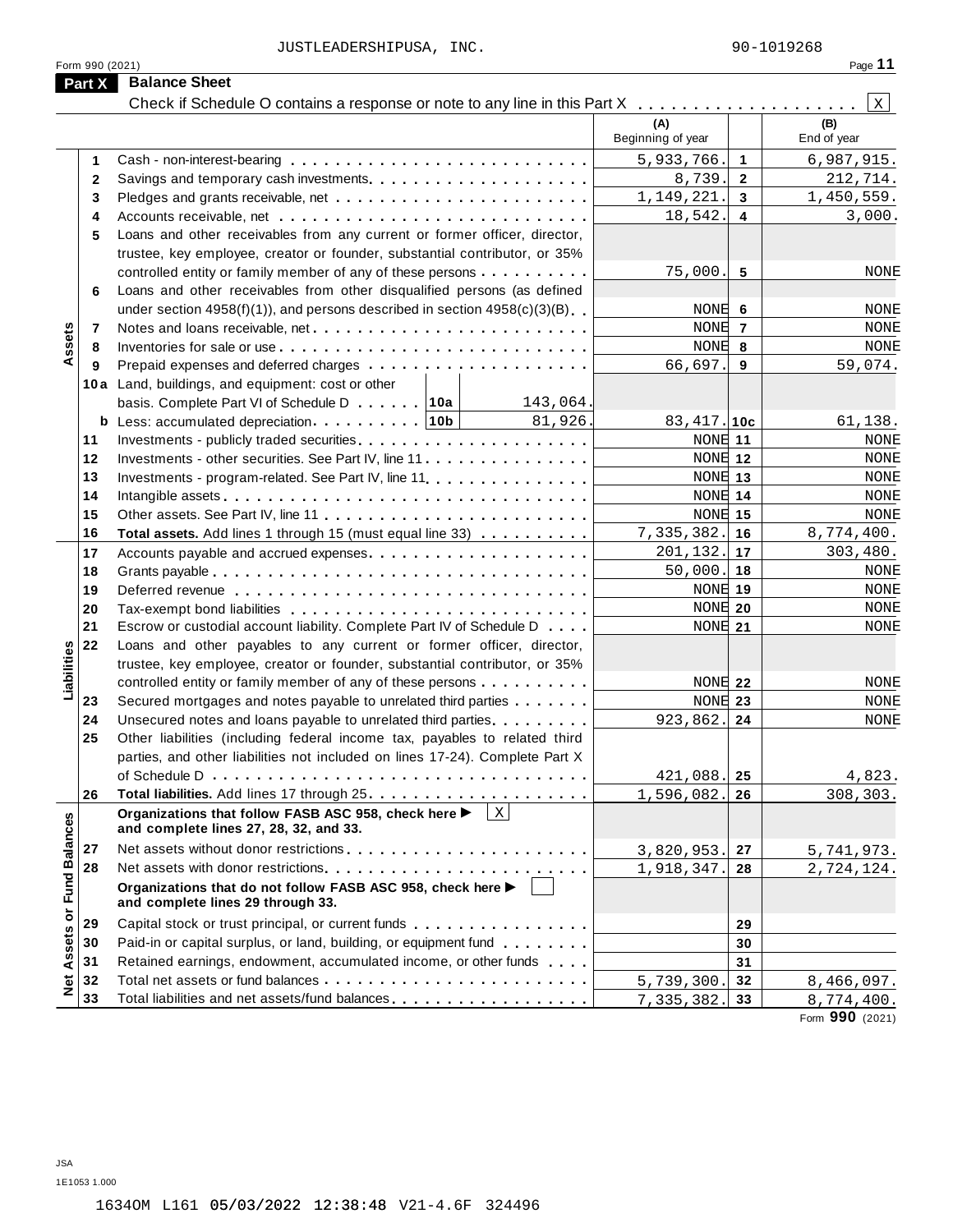JUSTLEADERSHIPUSA, INC. 9

| UUSILLADERSAIPUSA, | $\bot$ in $\cup$ . | フリーエリエンムひひ                          |
|--------------------|--------------------|-------------------------------------|
| Form 990 (2021)    |                    | $P$ age 1 $\boldsymbol{\mathsf{z}}$ |

| 00-1019268 |
|------------|
|------------|

| <b>Part XI</b>  | <b>Reconciliation of Net Assets</b>                                                                                   |                |  |                |        |              |
|-----------------|-----------------------------------------------------------------------------------------------------------------------|----------------|--|----------------|--------|--------------|
|                 |                                                                                                                       |                |  |                |        |              |
| 1               |                                                                                                                       | $\mathbf{1}$   |  |                |        | 6, 398, 207. |
| $\mathbf{2}$    |                                                                                                                       | $\mathbf{2}$   |  |                |        | 3,671,410.   |
| 3               |                                                                                                                       | 3              |  |                |        | 2,726,797.   |
| 4               | $\overline{\mathbf{4}}$<br>Net assets or fund balances at beginning of year (must equal Part X, line 32, column (A))  |                |  |                |        | 5,739,300.   |
| 5               |                                                                                                                       | 5              |  |                |        |              |
| 6               |                                                                                                                       | 6              |  |                |        |              |
| 7               |                                                                                                                       | $\overline{7}$ |  |                |        |              |
| 8               |                                                                                                                       | 8              |  |                |        |              |
| 9               | Other changes in net assets or fund balances (explain on Schedule O).                                                 | 9              |  |                |        |              |
| 10              | Net assets or fund balances at end of year. Combine lines 3 through 9 (must equal Part X, line                        |                |  |                |        |              |
|                 |                                                                                                                       | 10             |  |                |        | 8,466,097.   |
| <b>Part XII</b> | <b>Financial Statements and Reporting</b>                                                                             |                |  |                |        |              |
|                 |                                                                                                                       |                |  |                |        |              |
|                 |                                                                                                                       |                |  |                | Yes    | No           |
| 1               | Accounting method used to prepare the Form 990:     Cash<br>$\vert$ X   Accrual<br>Other                              |                |  |                |        |              |
|                 | If the organization changed its method of accounting from a prior year or checked "Other," explain on                 |                |  |                |        |              |
|                 | Schedule O.                                                                                                           |                |  |                |        |              |
|                 | 2a Were the organization's financial statements compiled or reviewed by an independent accountant?                    |                |  | 2a             |        | X            |
|                 | If "Yes," check a box below to indicate whether the financial statements for the year were compiled or                |                |  |                |        |              |
|                 | reviewed on a separate basis, consolidated basis, or both:                                                            |                |  |                |        |              |
|                 | Separate basis<br><b>Consolidated basis</b><br>Both consolidated and separate basis                                   |                |  |                |        |              |
|                 | <b>b</b> Were the organization's financial statements audited by an independent accountant?                           |                |  | 2 <sub>b</sub> | Χ      |              |
|                 | If "Yes," check a box below to indicate whether the financial statements for the year were audited on a               |                |  |                |        |              |
|                 | separate basis, consolidated basis, or both:                                                                          |                |  |                |        |              |
|                 | $\underline{X}$ Separate basis<br><b>Consolidated basis</b><br>Both consolidated and separate basis                   |                |  |                |        |              |
|                 | c If "Yes" to line 2a or 2b, does the organization have a committee that assumes responsibility for oversight of      |                |  |                |        |              |
|                 | the audit, review, or compilation of its financial statements and selection of an independent accountant?             |                |  | 2c             | Χ      |              |
|                 | If the organization changed either its oversight process or selection process during the tax year, explain on         |                |  |                |        |              |
|                 | Schedule O.                                                                                                           |                |  |                |        |              |
|                 | 3a As a result of a federal award, was the organization required to undergo an audit or audits as set forth in the    |                |  |                |        |              |
|                 |                                                                                                                       |                |  | 3a             |        | Χ            |
|                 | <b>b</b> If "Yes," did the organization undergo the required audit or audits? If the organization did not undergo the |                |  |                |        |              |
|                 | required audit or audits, explain why on Schedule O and describe any steps taken to undergo such audits               |                |  | 3 <sub>b</sub> | $\sim$ |              |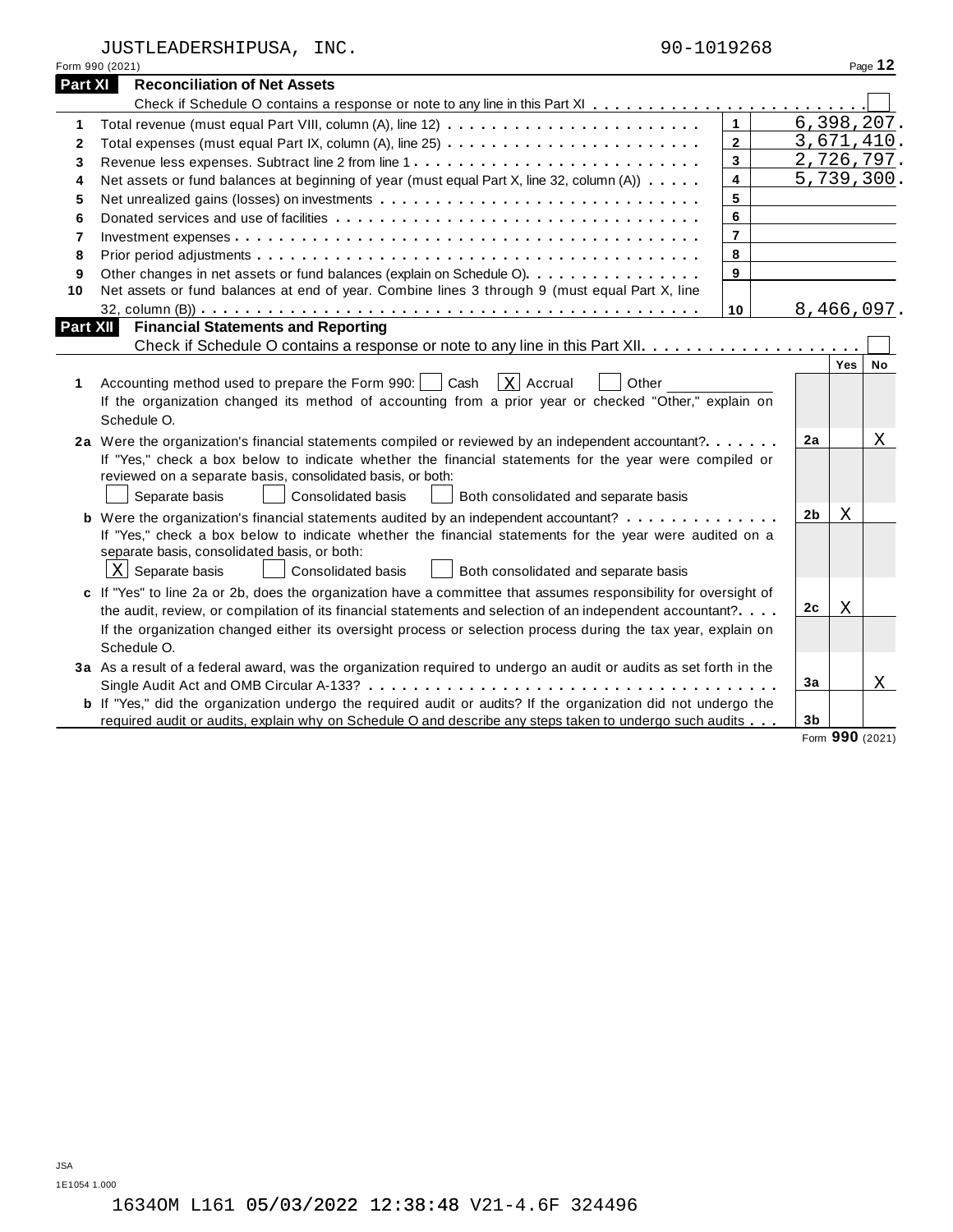| <b>SCHEDULE A</b> |  |
|-------------------|--|
| (Form 990)        |  |

## **Public Charity Status and Public Support**  $\left\{\n\begin{array}{c}\n\text{OMB No. 1545-0047} \\
\hline\n\text{OMD}\n\end{array}\n\right\}$

(Form 990) complete if the organization is a section 501(c)(3) organization or a section 497(a)(1) nonexempt charitable trust.  $2021$ I Complete if the organization is a section 501(c)(3) organization or a section 4947(a)(1) nonexempt charitable trust.<br>
Department of the Treasury **Department of the Treasury <b>Department** Complete if the organization is a

|  | Internal Revenue Service |  |
|--|--------------------------|--|
|  |                          |  |

| Internal Revenue Service | Go to www.irs.gov/Form990 for instructions and the latest information. |
|--------------------------|------------------------------------------------------------------------|
|--------------------------|------------------------------------------------------------------------|

|        | Name of the organization                                                                                                                                                                                                                                                                                                                                                                                                                                                        |          |                                                                                     |     |                                                                   | <b>Employer identification number</b>                   |                                                       |
|--------|---------------------------------------------------------------------------------------------------------------------------------------------------------------------------------------------------------------------------------------------------------------------------------------------------------------------------------------------------------------------------------------------------------------------------------------------------------------------------------|----------|-------------------------------------------------------------------------------------|-----|-------------------------------------------------------------------|---------------------------------------------------------|-------------------------------------------------------|
|        | JUSTLEADERSHIPUSA, INC.                                                                                                                                                                                                                                                                                                                                                                                                                                                         |          |                                                                                     |     |                                                                   |                                                         | 90-1019268                                            |
| Part I | Reason for Public Charity Status. (All organizations must complete this part.) See instructions.                                                                                                                                                                                                                                                                                                                                                                                |          |                                                                                     |     |                                                                   |                                                         |                                                       |
|        | The organization is not a private foundation because it is: (For lines 1 through 12, check only one box.)                                                                                                                                                                                                                                                                                                                                                                       |          |                                                                                     |     |                                                                   |                                                         |                                                       |
| 1      | A church, convention of churches, or association of churches described in section 170(b)(1)(A)(i).                                                                                                                                                                                                                                                                                                                                                                              |          |                                                                                     |     |                                                                   |                                                         |                                                       |
| 2      | A school described in section 170(b)(1)(A)(ii). (Attach Schedule E (Form 990).)                                                                                                                                                                                                                                                                                                                                                                                                 |          |                                                                                     |     |                                                                   |                                                         |                                                       |
| 3      | A hospital or a cooperative hospital service organization described in section 170(b)(1)(A)(iii).                                                                                                                                                                                                                                                                                                                                                                               |          |                                                                                     |     |                                                                   |                                                         |                                                       |
| 4      | A medical research organization operated in conjunction with a hospital described in section 170(b)(1)(A)(iii). Enter the                                                                                                                                                                                                                                                                                                                                                       |          |                                                                                     |     |                                                                   |                                                         |                                                       |
|        | hospital's name, city, and state:                                                                                                                                                                                                                                                                                                                                                                                                                                               |          |                                                                                     |     |                                                                   |                                                         |                                                       |
| 5      | An organization operated for the benefit of a college or university owned or operated by a governmental unit described in<br>section 170(b)(1)(A)(iv). (Complete Part II.)                                                                                                                                                                                                                                                                                                      |          |                                                                                     |     |                                                                   |                                                         |                                                       |
| 6      | A federal, state, or local government or governmental unit described in section 170(b)(1)(A)(v).                                                                                                                                                                                                                                                                                                                                                                                |          |                                                                                     |     |                                                                   |                                                         |                                                       |
| 7      | An organization that normally receives a substantial part of its support from a governmental unit or from the general public<br>X                                                                                                                                                                                                                                                                                                                                               |          |                                                                                     |     |                                                                   |                                                         |                                                       |
|        | described in section 170(b)(1)(A)(vi). (Complete Part II.)                                                                                                                                                                                                                                                                                                                                                                                                                      |          |                                                                                     |     |                                                                   |                                                         |                                                       |
| 8      | A community trust described in section 170(b)(1)(A)(vi). (Complete Part II.)                                                                                                                                                                                                                                                                                                                                                                                                    |          |                                                                                     |     |                                                                   |                                                         |                                                       |
| 9      | An agricultural research organization described in section 170(b)(1)(A)(ix) operated in conjunction with a land-grant college                                                                                                                                                                                                                                                                                                                                                   |          |                                                                                     |     |                                                                   |                                                         |                                                       |
|        | or university or a non-land-grant college of agriculture (see instructions). Enter the name, city, and state of the college or                                                                                                                                                                                                                                                                                                                                                  |          |                                                                                     |     |                                                                   |                                                         |                                                       |
|        | university:                                                                                                                                                                                                                                                                                                                                                                                                                                                                     |          |                                                                                     |     |                                                                   |                                                         |                                                       |
| 10     | An organization that normally receives (1) more than 331/3% of its support from contributions, membership fees, and gross<br>receipts from activities related to its exempt functions, subject to certain exceptions; and (2) no more than 331/3 % of its<br>support from gross investment income and unrelated business taxable income (less section 511 tax) from businesses<br>acquired by the organization after June 30, 1975. See section 509(a)(2). (Complete Part III.) |          |                                                                                     |     |                                                                   |                                                         |                                                       |
| 11     | An organization organized and operated exclusively to test for public safety. See section 509(a)(4).                                                                                                                                                                                                                                                                                                                                                                            |          |                                                                                     |     |                                                                   |                                                         |                                                       |
| 12     | An organization organized and operated exclusively for the benefit of, to perform the functions of, or to carry out the purposes of                                                                                                                                                                                                                                                                                                                                             |          |                                                                                     |     |                                                                   |                                                         |                                                       |
|        | one or more publicly supported organizations described in section 509(a)(1) or section 509(a)(2). See section 509(a)(3). Check                                                                                                                                                                                                                                                                                                                                                  |          |                                                                                     |     |                                                                   |                                                         |                                                       |
|        | the box on lines 12a through 12d that describes the type of supporting organization and complete lines 12e, 12f, and 12g.                                                                                                                                                                                                                                                                                                                                                       |          |                                                                                     |     |                                                                   |                                                         |                                                       |
| a      | Type I. A supporting organization operated, supervised, or controlled by its supported organization(s), typically by giving                                                                                                                                                                                                                                                                                                                                                     |          |                                                                                     |     |                                                                   |                                                         |                                                       |
|        | the supported organization(s) the power to regularly appoint or elect a majority of the directors or trustees of the                                                                                                                                                                                                                                                                                                                                                            |          |                                                                                     |     |                                                                   |                                                         |                                                       |
|        | supporting organization. You must complete Part IV, Sections A and B.                                                                                                                                                                                                                                                                                                                                                                                                           |          |                                                                                     |     |                                                                   |                                                         |                                                       |
| b      | Type II. A supporting organization supervised or controlled in connection with its supported organization(s), by having                                                                                                                                                                                                                                                                                                                                                         |          |                                                                                     |     |                                                                   |                                                         |                                                       |
|        | control or management of the supporting organization vested in the same persons that control or manage the supported                                                                                                                                                                                                                                                                                                                                                            |          |                                                                                     |     |                                                                   |                                                         |                                                       |
|        | organization(s). You must complete Part IV, Sections A and C.<br>Type III functionally integrated. A supporting organization operated in connection with, and functionally integrated with,                                                                                                                                                                                                                                                                                     |          |                                                                                     |     |                                                                   |                                                         |                                                       |
| c      | its supported organization(s) (see instructions). You must complete Part IV, Sections A, D, and E.                                                                                                                                                                                                                                                                                                                                                                              |          |                                                                                     |     |                                                                   |                                                         |                                                       |
| d      | Type III non-functionally integrated. A supporting organization operated in connection with its supported organization(s)                                                                                                                                                                                                                                                                                                                                                       |          |                                                                                     |     |                                                                   |                                                         |                                                       |
|        | that is not functionally integrated. The organization generally must satisfy a distribution requirement and an attentiveness                                                                                                                                                                                                                                                                                                                                                    |          |                                                                                     |     |                                                                   |                                                         |                                                       |
|        | requirement (see instructions). You must complete Part IV, Sections A and D, and Part V.                                                                                                                                                                                                                                                                                                                                                                                        |          |                                                                                     |     |                                                                   |                                                         |                                                       |
| е      | Check this box if the organization received a written determination from the IRS that it is a Type I, Type II, Type III                                                                                                                                                                                                                                                                                                                                                         |          |                                                                                     |     |                                                                   |                                                         |                                                       |
|        | functionally integrated, or Type III non-functionally integrated supporting organization.                                                                                                                                                                                                                                                                                                                                                                                       |          |                                                                                     |     |                                                                   |                                                         |                                                       |
|        | Enter the number of supported organizations                                                                                                                                                                                                                                                                                                                                                                                                                                     |          |                                                                                     |     |                                                                   |                                                         |                                                       |
| g      | Provide the following information about the supported organization(s).                                                                                                                                                                                                                                                                                                                                                                                                          |          |                                                                                     |     |                                                                   |                                                         |                                                       |
|        | (i) Name of supported organization                                                                                                                                                                                                                                                                                                                                                                                                                                              | (ii) EIN | (iii) Type of organization<br>(described on lines 1-10<br>above (see instructions)) |     | (iv) Is the organization<br>listed in your governing<br>document? | (v) Amount of monetary<br>support (see<br>instructions) | (vi) Amount of<br>other support (see<br>instructions) |
|        |                                                                                                                                                                                                                                                                                                                                                                                                                                                                                 |          |                                                                                     | Yes | No                                                                |                                                         |                                                       |
| (A)    |                                                                                                                                                                                                                                                                                                                                                                                                                                                                                 |          |                                                                                     |     |                                                                   |                                                         |                                                       |
|        |                                                                                                                                                                                                                                                                                                                                                                                                                                                                                 |          |                                                                                     |     |                                                                   |                                                         |                                                       |
| (B)    |                                                                                                                                                                                                                                                                                                                                                                                                                                                                                 |          |                                                                                     |     |                                                                   |                                                         |                                                       |
| (C)    |                                                                                                                                                                                                                                                                                                                                                                                                                                                                                 |          |                                                                                     |     |                                                                   |                                                         |                                                       |
| (D)    |                                                                                                                                                                                                                                                                                                                                                                                                                                                                                 |          |                                                                                     |     |                                                                   |                                                         |                                                       |
| (E)    |                                                                                                                                                                                                                                                                                                                                                                                                                                                                                 |          |                                                                                     |     |                                                                   |                                                         |                                                       |
|        |                                                                                                                                                                                                                                                                                                                                                                                                                                                                                 |          |                                                                                     |     |                                                                   |                                                         |                                                       |

For Paperwork Reduction Act Notice, see the Instructions for Form 990 or 990-EZ. School and Schedule A (Form 990) 2021 JSA 1E1210 1.000 1634OM L161 05/03/2022 12:38:48 V21-4.6F 324496

**Total**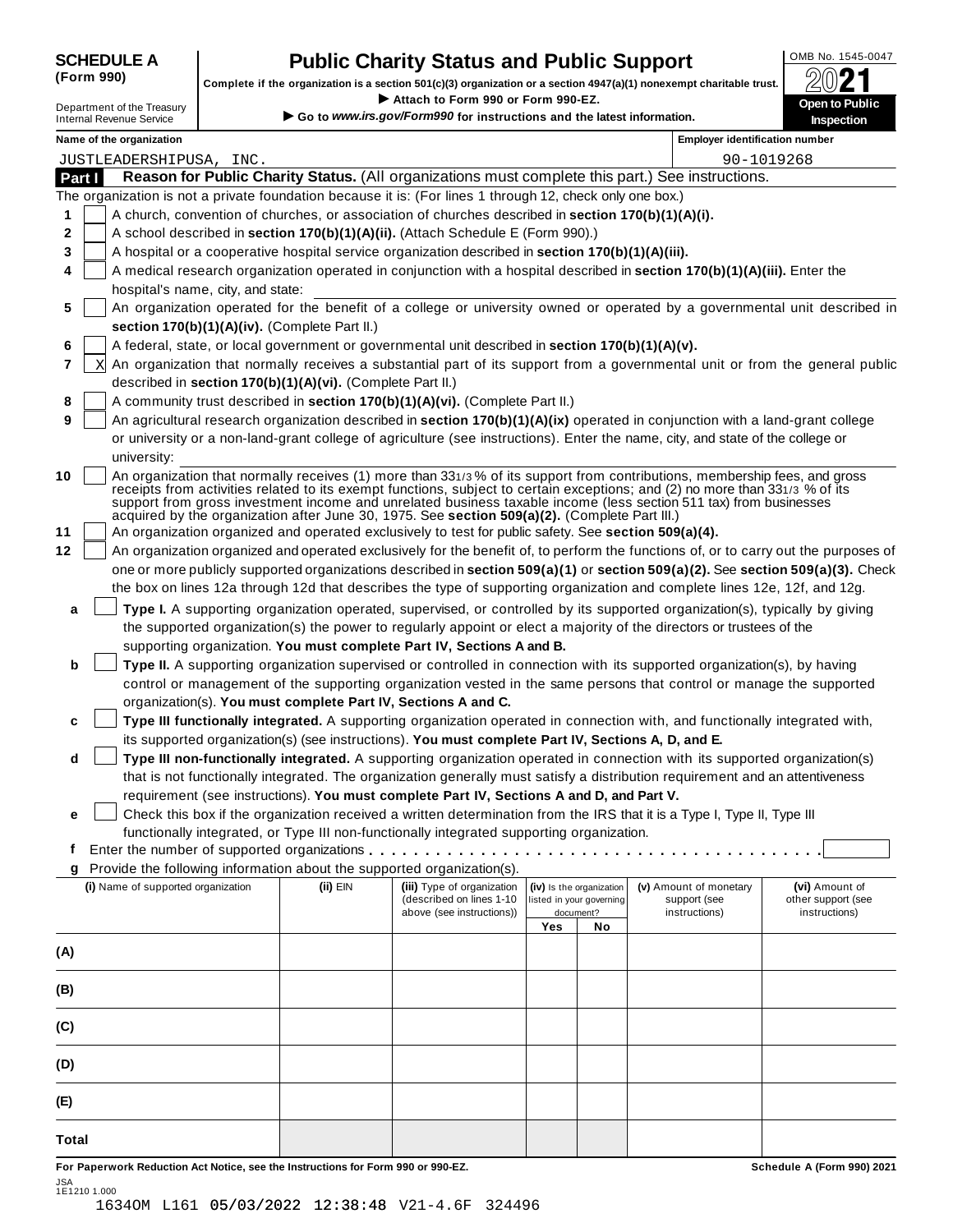| $Page \blacktriangle$ |
|-----------------------|
|                       |

**Support Schedule for Organizations Described in Sections 170(b)(1)(A)(iv) and 170(b)(1)(A)(vi)** (Complete only if you checked the box on line 5, 7, or 8 of Part I or if the organization failed to qualify under Part III. If the organization fails to qualify under the tests listed below, please complete Part III.) **Part II**

|              | <b>Section A. Public Support</b>                                                                                                                                                                                   |             |            |            |            |              |               |
|--------------|--------------------------------------------------------------------------------------------------------------------------------------------------------------------------------------------------------------------|-------------|------------|------------|------------|--------------|---------------|
|              | Calendar year (or fiscal year beginning in) ▶                                                                                                                                                                      | (a) $2017$  | (b) 2018   | (c) 2019   | $(d)$ 2020 | (e) $2021$   | (f) Total     |
| 1.           | Gifts, grants, contributions, and<br>membership fees received. (Do not<br>include any "unusual grants.")                                                                                                           | 12,196,904. | 1,619,389. | 2,998,284. | 2,323,820  | 6, 313, 191. | 25, 451, 588. |
| $\mathbf{2}$ | Tax revenues levied for the<br>organization's benefit and either paid to<br>or expended on its behalf                                                                                                              |             |            |            |            |              | <b>NONE</b>   |
| 3            | The value of services or facilities<br>furnished by a governmental unit to the<br>organization without charge                                                                                                      |             |            |            |            |              | NONE          |
| 4            | Total. Add lines 1 through 3                                                                                                                                                                                       | 12,196,904. | 1,619,389. | 2,998,284. | 2,323,820  | 6, 313, 191  | 25, 451, 588. |
| 5            | The portion of total contributions by<br>each person (other than a<br>governmental unit or publicly<br>supported organization) included on<br>line 1 that exceeds 2% of the amount<br>shown on line 11, column (f) |             |            |            |            |              | 10,820,941.   |
| 6            | Public support. Subtract line 5 from line 4                                                                                                                                                                        |             |            |            |            |              | 14,630,647.   |
|              | <b>Section B. Total Support</b>                                                                                                                                                                                    |             |            |            |            |              |               |
|              | Calendar year (or fiscal year beginning in) ▶                                                                                                                                                                      | (a) $2017$  | (b) 2018   | (c) 2019   | $(d)$ 2020 | (e) $2021$   | (f) Total     |
| 7            | Amounts from line 4                                                                                                                                                                                                | 12,196,904. | 1,619,389. | 2,998,284  | 2,323,820  | 6, 313, 191  | 25, 451, 588. |
| 8            | Gross income from interest, dividends,<br>payments received on securities loans,<br>rents, royalties, and income from<br>similar sources experiences                                                               | 2,303.      | 58,840.    | 108,006.   | 40,734.    | 37.          | 209,920.      |
| 9            | Net income from unrelated business<br>activities, whether or not the business<br>is regularly carried on each property of the set of the set of the set of the set of the set of the set of the                    |             |            |            |            |              | <b>NONE</b>   |
| 10           | Other income. Do not include gain or<br>loss from the sale of capital assets<br>(Explain in Part VI.) SEE SUPP PAGE                                                                                                |             | 3,000.     | 225,000.   |            | 84,979.      | 312,979.      |
| 11           | Total support. Add lines 7 through 10                                                                                                                                                                              |             |            |            |            |              | 25, 974, 487. |
| 12           |                                                                                                                                                                                                                    |             |            |            |            | 12           |               |
| 13           | First 5 years. If the Form 990 is for the organization's first, second, third, fourth, or fifth tax year as a section 501(c)(3)                                                                                    |             |            |            |            |              |               |
|              | <b>Section C. Computation of Public Support Percentage</b>                                                                                                                                                         |             |            |            |            |              |               |
| 14           | Public support percentage for 2021 (line 6, column (f), divided by line 11, column (f))                                                                                                                            |             |            |            |            | 14           | 56.33%        |
| 15           |                                                                                                                                                                                                                    |             |            |            |            | 15           | 48.75 %       |
|              | 16a 331/3% support test - 2021. If the organization did not check the box on line 13, and line 14 is 331/3% or more, check this                                                                                    |             |            |            |            |              |               |
|              | box and stop here. The organization qualifies as a publicly supported organization $\ldots \ldots \ldots \ldots \ldots \ldots$                                                                                     |             |            |            |            |              | $\vert$ X     |
|              | b 331/3% support test - 2020. If the organization did not check a box on line 13 or 16a, and line 15 is 331/3% or more, check                                                                                      |             |            |            |            |              |               |
|              |                                                                                                                                                                                                                    |             |            |            |            |              |               |
|              | 17a 10%-facts-and-circumstances test - 2021. If the organization did not check a box on line 13, 16a, or 16b, and line 14 is                                                                                       |             |            |            |            |              |               |
|              | 10% or more, and if the organization meets the facts-and-circumstances test, check this box and stop here. Explain in                                                                                              |             |            |            |            |              |               |
|              |                                                                                                                                                                                                                    |             |            |            |            |              |               |
|              | Part VI how the organization meets the facts-and-circumstances test. The organization qualifies as a publicly supported                                                                                            |             |            |            |            |              |               |
|              |                                                                                                                                                                                                                    |             |            |            |            |              |               |
|              | <b>b 10%-facts-and-circumstances test - 2020.</b> If the organization did not check a box on line 13, 16a, 16b, or 17a, and line                                                                                   |             |            |            |            |              |               |
|              | 15 is 10% or more, and if the organization meets the facts-and-circumstances test, check this box and stop here. Explain                                                                                           |             |            |            |            |              |               |
|              | in Part VI how the organization meets the facts-and-circumstances test. The organization qualifies as a publicly supported                                                                                         |             |            |            |            |              |               |
|              |                                                                                                                                                                                                                    |             |            |            |            |              |               |
| 18           | Private foundation. If the organization did not check a box on line 13, 16a, 16b, 17a, or 17b, check this box and see                                                                                              |             |            |            |            |              |               |

**Schedule A (Form 990) 2021**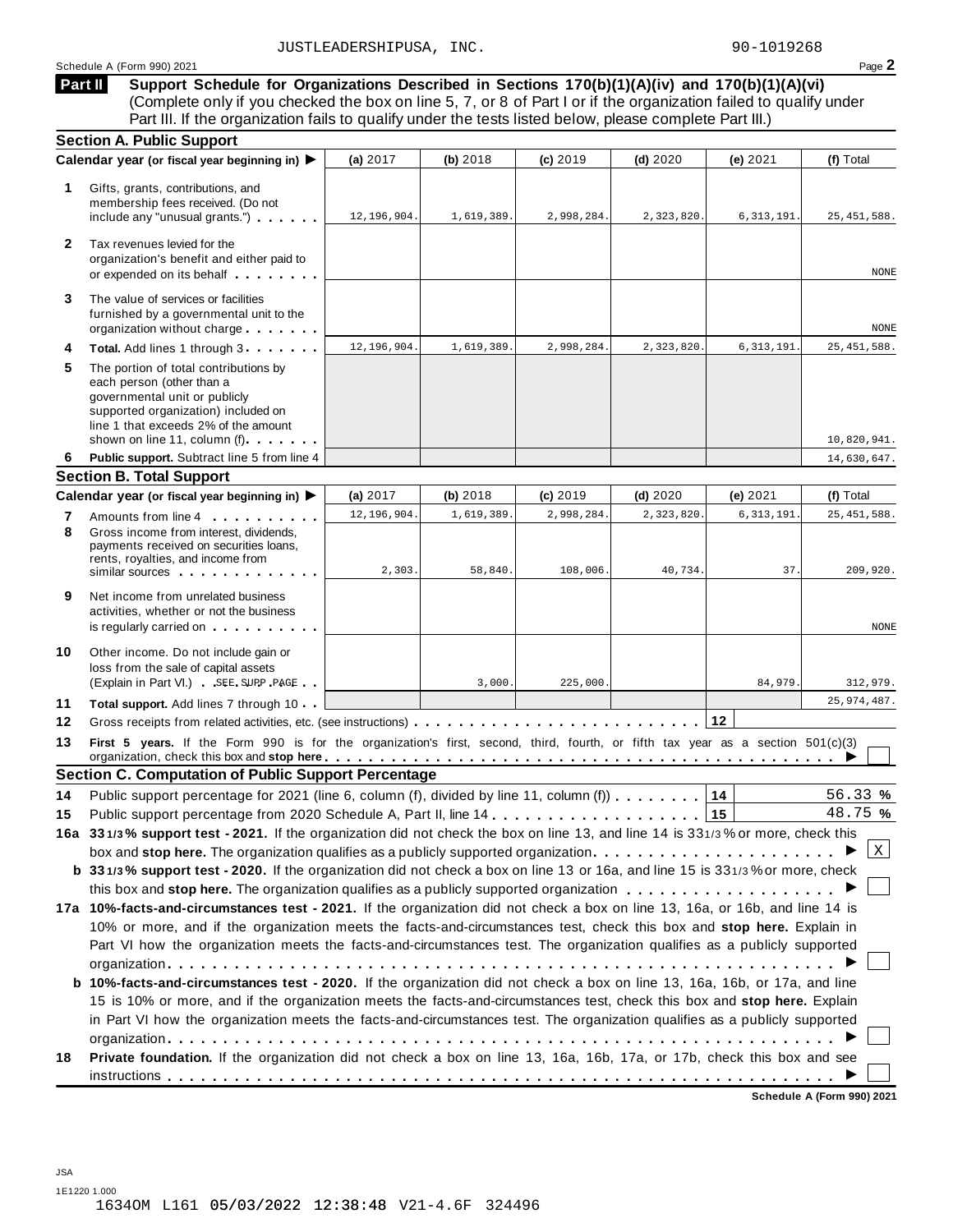Schedule <sup>A</sup> (Form 990) <sup>2021</sup> Page **3**

#### **Support Schedule for Organizations Described in Section 509(a)(2) Part III**

(Complete only if you checked the box on line 10 of Part I or if the organization failed to qualify under Part II. If the organization fails to qualify under the tests listed below, please complete Part II.)

|              | <b>Section A. Public Support</b>                                                                                                                                                                                                     |            |          |            |            |          |                            |
|--------------|--------------------------------------------------------------------------------------------------------------------------------------------------------------------------------------------------------------------------------------|------------|----------|------------|------------|----------|----------------------------|
|              | Calendar year (or fiscal year beginning in) $\blacktriangleright$                                                                                                                                                                    | (a) 2017   | (b) 2018 | $(c)$ 2019 | $(d)$ 2020 | (e) 2021 | (f) Total                  |
| $\mathbf{1}$ | Gifts, grants, contributions, and membership fees                                                                                                                                                                                    |            |          |            |            |          |                            |
|              | received. (Do not include any "unusual grants.")                                                                                                                                                                                     |            |          |            |            |          |                            |
| 2            | Gross receipts from admissions, merchandise                                                                                                                                                                                          |            |          |            |            |          |                            |
|              | sold or services performed, or facilities                                                                                                                                                                                            |            |          |            |            |          |                            |
|              | furnished in any activity that is related to the                                                                                                                                                                                     |            |          |            |            |          |                            |
|              | organization's tax-exempt purpose                                                                                                                                                                                                    |            |          |            |            |          |                            |
| 3            | Gross receipts from activities that are not an                                                                                                                                                                                       |            |          |            |            |          |                            |
|              | unrelated trade or business under section 513                                                                                                                                                                                        |            |          |            |            |          |                            |
| 4            | Tax revenues levied for the                                                                                                                                                                                                          |            |          |            |            |          |                            |
|              | organization's benefit and either paid to                                                                                                                                                                                            |            |          |            |            |          |                            |
|              | or expended on its behalf <b>contains the set of the set of the set of the set of the set of the set of the set of the set of the set of the set of the set of the set of the set of the set of the set of the set of the set of</b> |            |          |            |            |          |                            |
| 5            | The value of services or facilities                                                                                                                                                                                                  |            |          |            |            |          |                            |
|              | furnished by a governmental unit to the                                                                                                                                                                                              |            |          |            |            |          |                            |
|              | organization without charge                                                                                                                                                                                                          |            |          |            |            |          |                            |
| 6            | Total. Add lines 1 through 5                                                                                                                                                                                                         |            |          |            |            |          |                            |
|              | 7a Amounts included on lines 1, 2, and 3                                                                                                                                                                                             |            |          |            |            |          |                            |
|              |                                                                                                                                                                                                                                      |            |          |            |            |          |                            |
|              | received from disqualified persons<br><b>b</b> Amounts included on lines 2 and 3                                                                                                                                                     |            |          |            |            |          |                            |
|              | received from other than disqualified                                                                                                                                                                                                |            |          |            |            |          |                            |
|              | persons that exceed the greater of \$5,000                                                                                                                                                                                           |            |          |            |            |          |                            |
|              | or 1% of the amount on line 13 for the year                                                                                                                                                                                          |            |          |            |            |          |                            |
|              | c Add lines 7a and 7b                                                                                                                                                                                                                |            |          |            |            |          |                            |
| 8            | <b>Public support.</b> (Subtract line 7c from                                                                                                                                                                                        |            |          |            |            |          |                            |
|              | $line 6.)$                                                                                                                                                                                                                           |            |          |            |            |          |                            |
|              | <b>Section B. Total Support</b>                                                                                                                                                                                                      |            |          |            |            |          |                            |
|              | Calendar year (or fiscal year beginning in) ▶                                                                                                                                                                                        | (a) $2017$ | (b) 2018 | $(c)$ 2019 | $(d)$ 2020 | (e) 2021 | (f) Total                  |
| 9            | Amounts from line 6 <b>Amounts</b> from line 6                                                                                                                                                                                       |            |          |            |            |          |                            |
|              | 10 a Gross income from interest, dividends,<br>payments received on securities loans,                                                                                                                                                |            |          |            |            |          |                            |
|              | rents, royalties, and income from similar                                                                                                                                                                                            |            |          |            |            |          |                            |
|              | sources <b>contracts</b> and <b>sources contracts and contracts contracts and contracts</b>                                                                                                                                          |            |          |            |            |          |                            |
|              | <b>b</b> Unrelated business taxable income (less                                                                                                                                                                                     |            |          |            |            |          |                            |
|              | section 511 taxes) from businesses                                                                                                                                                                                                   |            |          |            |            |          |                            |
|              | acquired after June 30, 1975                                                                                                                                                                                                         |            |          |            |            |          |                            |
|              | c Add lines 10a and 10b                                                                                                                                                                                                              |            |          |            |            |          |                            |
| 11           | Net income from unrelated business                                                                                                                                                                                                   |            |          |            |            |          |                            |
|              | activities not included in line 10b, whether                                                                                                                                                                                         |            |          |            |            |          |                            |
|              | or not the business is regularly carried on                                                                                                                                                                                          |            |          |            |            |          |                            |
| 12           | Other income. Do not include gain or                                                                                                                                                                                                 |            |          |            |            |          |                            |
|              | loss from the sale of capital assets                                                                                                                                                                                                 |            |          |            |            |          |                            |
|              | (Explain in Part VI.) <b>All Accords</b>                                                                                                                                                                                             |            |          |            |            |          |                            |
| 13           | Total support. (Add lines 9, 10c, 11,                                                                                                                                                                                                |            |          |            |            |          |                            |
|              | and $12.$ ) $\ldots$ $\ldots$ $\ldots$ $\ldots$ $\ldots$ $\ldots$                                                                                                                                                                    |            |          |            |            |          |                            |
| 14           | First 5 years. If the Form 990 is for the organization's first, second, third, fourth, or fifth tax year as a section 501(c)(3)                                                                                                      |            |          |            |            |          |                            |
|              |                                                                                                                                                                                                                                      |            |          |            |            |          |                            |
|              | <b>Section C. Computation of Public Support Percentage</b>                                                                                                                                                                           |            |          |            |            |          |                            |
|              | Public support percentage for 2021 (line 8, column (f), divided by line 13, column (f)) $\ldots$ ,,,,,,,,,,,,,                                                                                                                       |            |          |            |            |          | ℅                          |
| 15           |                                                                                                                                                                                                                                      |            |          |            |            | 15       |                            |
| 16           |                                                                                                                                                                                                                                      |            |          |            |            | 16       | %                          |
|              | Section D. Computation of Investment Income Percentage                                                                                                                                                                               |            |          |            |            |          |                            |
| 17           | Investment income percentage for 2021 (line 10c, column (f), divided by line 13, column (f)).                                                                                                                                        |            |          |            |            | 17       | %                          |
| 18           |                                                                                                                                                                                                                                      |            |          |            |            | 18       | %                          |
|              | 19a 331/3% support tests - 2021. If the organization did not check the box on line 14, and line 15 is more than 331/3%, and line                                                                                                     |            |          |            |            |          |                            |
|              | 17 is not more than 331/3%, check this box and stop here. The organization qualifies as a publicly supported organization                                                                                                            |            |          |            |            |          |                            |
|              | b 331/3% support tests - 2020. If the organization did not check a box on line 14 or line 19a, and line 16 is more than 331/3%, and                                                                                                  |            |          |            |            |          |                            |
|              | line 18 is not more than 331/3%, check this box and stop here. The organization qualifies as a publicly supported organization                                                                                                       |            |          |            |            |          |                            |
| 20           | Private foundation. If the organization did not check a box on line 14, 19a, or 19b, check this box and see instructions                                                                                                             |            |          |            |            |          |                            |
| <b>JSA</b>   | 1E1221 1.000                                                                                                                                                                                                                         |            |          |            |            |          | Schedule A (Form 990) 2021 |
|              |                                                                                                                                                                                                                                      |            |          |            |            |          |                            |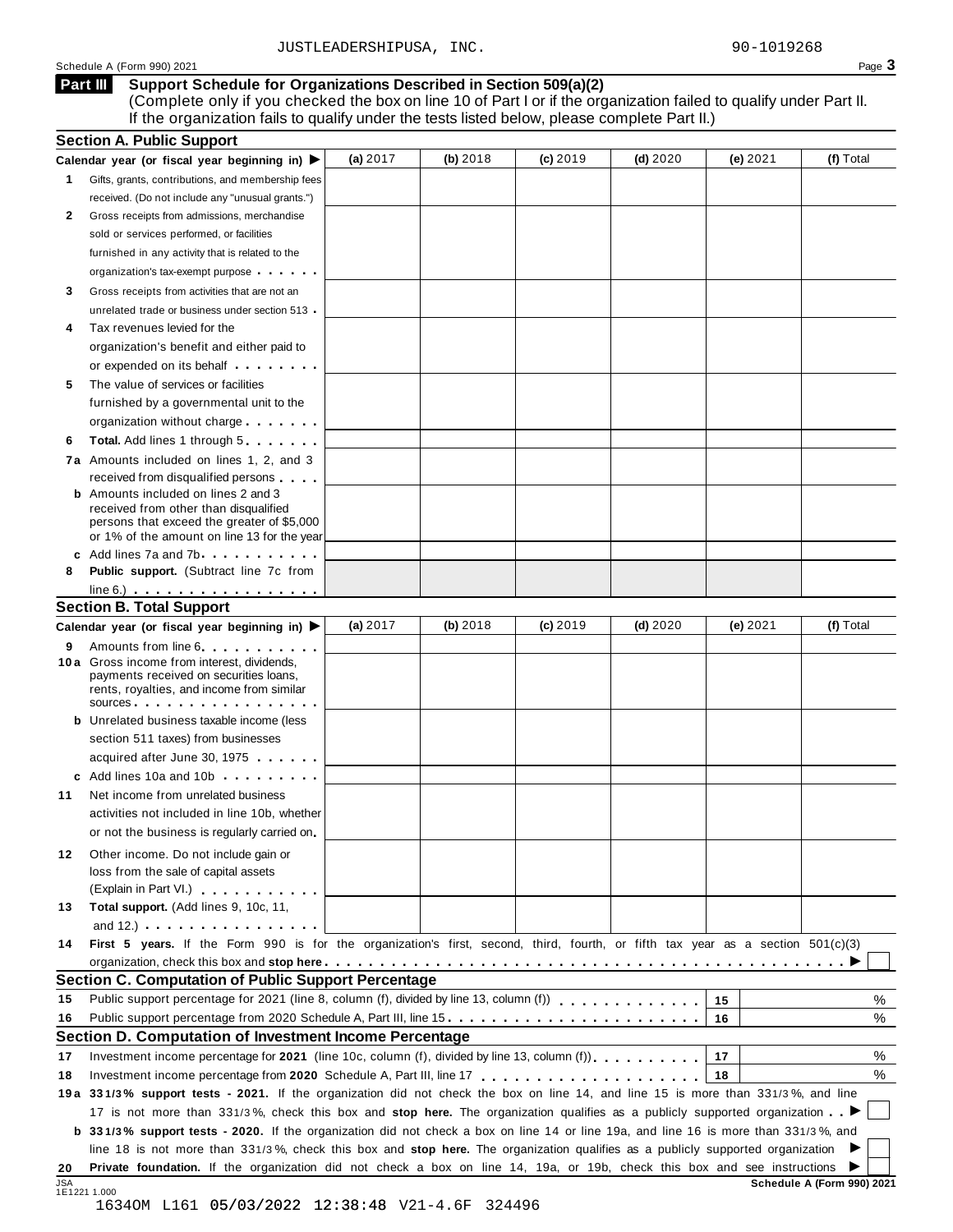**Yes No**

**2**

**3a**

**3b**

**3c**

**4a**

**4b**

**4c**

**5a**

**5b 5c**

**6**

**7**

**8**

**9a**

**9b**

**9c**

**10a**

**10b**

#### **Part IV Supporting Organizations**

(Complete only if you checked a box in line 12 on Part I. If you checked box 12a, Part I, complete Sections A and B. If you checked box 12b, Part I, complete Sections A and C. If you checked box 12c, Part I, complete Sections A, D, and E. If you checked box 12d, Part I, complete Sections A and D, and complete Part V.)

#### **Section A. All Supporting Organizations**

- **1** Are all of the organization's supported organizations listed by name in the organization's governing documents? *If "No," describe in Part VI how the supported organizations are designated. If designated by class or purpose, describe the designation. If historic and continuing relationship, explain.* **1**
- **2** Did the organization have any supported organization that does not have an IRS determination of status under section 509(a)(1) or (2)? *If"Yes," explain in Part VI how the organization determined that the supported organization was described in section 509(a)(1) or (2).*
- **3 a** Did the organization have a supported organization described in section 501(c)(4), (5), or (6)? *If "Yes," answer lines 3b and 3c below.*
- **b** Did the organization confirm that each supported organization qualified under section 501(c)(4), (5), or (6) and | satisfied the public support tests under section 509(a)(2)? *If "Yes," describe in Part VI when and how the organization made the determination.*
- **c** Did the organization ensure that all support to such organizations was used exclusively for section 170(c)(2)(B) purposes? *If"Yes," explain in Part VI what controls the organization put in place to ensure such use.*
- **4 a** Was any supported organization not organized in the United States ("foreign supported organization")? *If "Yes," and if you checked box 12a or 12b in Part I, answer lines 4b and 4c below.*
- **b** Did the organization have ultimate control and discretion in deciding whether to make grants to the foreign | supported organization? *If "Yes," describe in Part VI how the organization had such control and discretion despite being controlled or supervised by or in connection with its supported organizations.*
- **c** Did the organization support any foreign supported organization that does not have an IRS determination | under sections 501(c)(3) and 509(a)(1) or (2)? *If "Yes," explain in Part VI what controls the organization used to ensure that all support to the foreign supported organization was used exclusively for section 170(c)(2)(B) purposes.*
- **5 a** Did the organization add, substitute, or remove any supported organizations during the tax year? *If "Yes,"* answer lines 5b and 5c below (if applicable). Also, provide detail in Part VI, including (i) the names and EIN *numbers of the supported organizations added, substituted, or removed; (ii) the reasons for each such action;* (iii) the authority under the organization's organizing document authorizing such action; and (iv) how the action *was accomplished (such as by amendment to the organizing document).*
- **b Type I or Type II only.** Was any added or substituted supported organization part of a class already designated in the organization's organizing document?
- **c Substitutions only.** Was the substitution the result of an event beyond the organization's control?
- **6** Did the organization provide support (whether in the form of grants or the provision of services or facilities) to anyone other than (i) its supported organizations, (ii) individuals that are part of the charitable class benefited by one or more of its supported organizations, or (iii) other supporting organizations that also support or benefit one or more of the filing organization's supported organizations? *If"Yes," provide detail in Part VI.*
- **7** Did the organization provide a grant, loan, compensation, or other similar payment to a substantial contributor (as defined in section 4958(c)(3)(C)), a family member of a substantial contributor, or a 35% controlled entity with regard to a substantial contributor? *If"Yes," complete Part I of Schedule L (Form 990).*
- **8** Did the organization make a loan to a disqualified person (as defined in section 4958) not described on line 7? *If "Yes," complete Part I of Schedule L (Form 990).*
- **9a** Was the organization controlled directly or indirectly at any time during the tax year by one or more | disqualified persons, as defined in section 4946 (other than foundation managers and organizations described in section 509(a)(1) or (2))? *If"Yes," provide detail in Part VI.*
- **b** Did one or more disqualified persons (as defined on line 9a) hold a controlling interest in any entity in which | the supporting organization had an interest? *If"Yes," provide detail in Part VI.*
- **c** Did a disqualified person (as defined on line 9a) have an ownership interest in, or derive any personal benefit from, assets in which the supporting organization also had an interest? *If"Yes," provide detail in Part VI.*
- **10a** Was the organization subject to the excess business holdings rules of section 4943 because of section | 4943(f) (regarding certain Type II supporting organizations, and all Type III non-functionally integrated supporting organizations)? *If"Yes," answer line 10b below.*
	- **b** Did the organization have any excess business holdings in the tax year? *(Use Schedule C, Form 4720, to determine whether the organization had excess business holdings.)*

**Schedule A (Form 990) 2021**

JSA 1E1229 1.000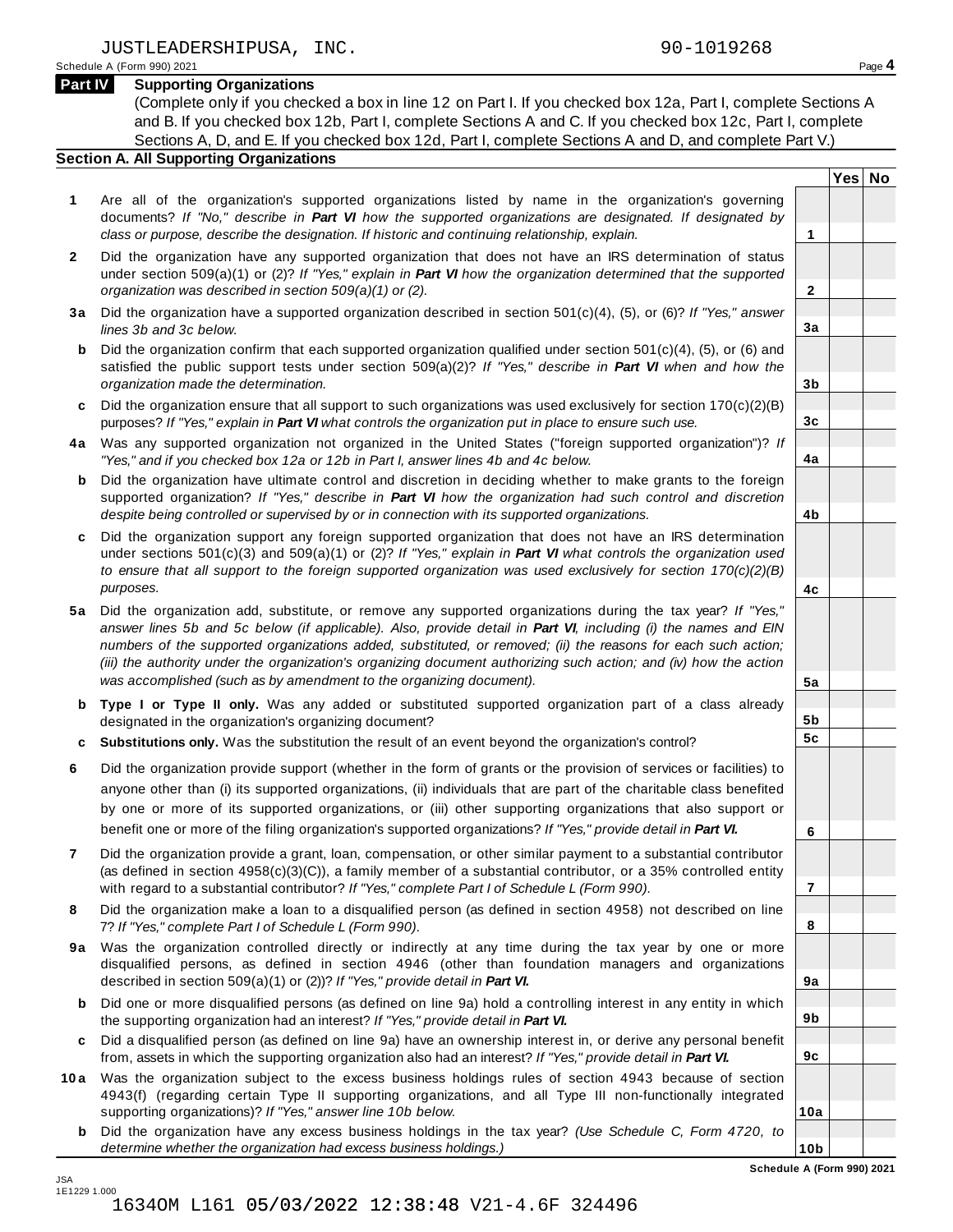Schedule <sup>A</sup> (Form 990) <sup>2021</sup> Page **5**

| <b>Part IV</b> | <b>Supporting Organizations (continued)</b>                                                                      |     |          |  |
|----------------|------------------------------------------------------------------------------------------------------------------|-----|----------|--|
|                |                                                                                                                  |     | 'Yes∣ No |  |
|                | Has the organization accepted a gift or contribution from any of the following persons?                          |     |          |  |
|                | a A person who directly or indirectly controls, either alone or together with persons described on lines 11b and |     |          |  |
|                | 11c below, the governing body of a supported organization?                                                       | 11a |          |  |

- A family member of a person described on line 11a above? **b**
- A 35% controlled entity of a person described on line 11a or 11b above? *If"Yes" to line 11a, 11b, or 11c,* **c** *provide detail in Part VI.*

### **Section B. Type I Supporting Organizations**

| - -                                                                                                                                                                                                                                                                                                                                                                                                                                                                                                                                                                                                                                                         |      |    |
|-------------------------------------------------------------------------------------------------------------------------------------------------------------------------------------------------------------------------------------------------------------------------------------------------------------------------------------------------------------------------------------------------------------------------------------------------------------------------------------------------------------------------------------------------------------------------------------------------------------------------------------------------------------|------|----|
|                                                                                                                                                                                                                                                                                                                                                                                                                                                                                                                                                                                                                                                             | Y es | No |
| Did the governing body, members of the governing body, officers acting in their official capacity, or membership of one or<br>more supported organizations have the power to regularly appoint or elect at least a majority of the organization's officers,<br>directors, or trustees at all times during the tax year? If "No," describe in <b>Part VI</b> how the supported organization(s)<br>effectively operated, supervised, or controlled the organization's activities. If the organization had more than one supported<br>organization, describe how the powers to appoint and/or remove officers, directors, or trustees were allocated among the |      |    |
| supported organizations and what conditions or restrictions, if any, applied to such powers during the tax year.                                                                                                                                                                                                                                                                                                                                                                                                                                                                                                                                            |      |    |
|                                                                                                                                                                                                                                                                                                                                                                                                                                                                                                                                                                                                                                                             |      |    |

**2** Did the organization operate for the benefit of any supported organization other than the supported organization(s) that operated, supervised, or controlled the supporting organization? *If "Yes," explain in Part VI how providing such benefit carried out the purposes of the supported organization(s) that operated, supervised, or controlled the supporting organization.*

#### **Section C. Type II Supporting Organizations**

|                                                                                                                                                                                                                                                                                                                                                                               | Yes∃No |  |
|-------------------------------------------------------------------------------------------------------------------------------------------------------------------------------------------------------------------------------------------------------------------------------------------------------------------------------------------------------------------------------|--------|--|
| Were a majority of the organization's directors or trustees during the tax year also a majority of the directors<br>or trustees of each of the organization's supported organization(s)? If "No," describe in Part VI how control<br>or management of the supporting organization was vested in the same persons that controlled or managed<br>the supported organization(s). |        |  |

#### **Section D. All Type III Supporting Organizations**

|              |                                                                                                                                                                                                                                                                                                                                                                                                                                                                                          | Yes⊺ |  |
|--------------|------------------------------------------------------------------------------------------------------------------------------------------------------------------------------------------------------------------------------------------------------------------------------------------------------------------------------------------------------------------------------------------------------------------------------------------------------------------------------------------|------|--|
|              | Did the organization provide to each of its supported organizations, by the last day of the fifth month of the<br>organization's tax year, (i) a written notice describing the type and amount of support provided during the prior<br>tax year, (ii) a copy of the Form 990 that was most recently filed as of the date of notification, and (iii) copies of<br>the organization's governing documents in effect on the date of notification, to the extent not previously<br>provided? |      |  |
| $\mathbf{2}$ | Were any of the organization's officers, directors, or trustees either (i) appointed or elected by the supported<br>organization(s) or (ii) serving on the governing body of a supported organization? If "No," explain in Part VI how<br>the organization maintained a close and continuous working relationship with the supported organization(s).                                                                                                                                    |      |  |
| 3            | By reason of the relationship described on line 2, above, did the organization's supported organizations have<br>a significant voice in the organization's investment policies and in directing the use of the organization's<br>income or assets at all times during the tax year? If "Yes," describe in Part VI the role the organization's                                                                                                                                            |      |  |
|              | supported organizations played in this regard.                                                                                                                                                                                                                                                                                                                                                                                                                                           |      |  |

#### **Section E. Type III Functionally Integrated Supporting Organizations**

|    | Check the box next to the method that the organization used to satisfy the Integral Part Test during the year (see instructions). |                                                                        |  |      |    |  |  |
|----|-----------------------------------------------------------------------------------------------------------------------------------|------------------------------------------------------------------------|--|------|----|--|--|
|    |                                                                                                                                   | The organization satisfied the Activities Test. Complete line 2 below. |  |      |    |  |  |
| b  | The organization is the parent of each of its supported organizations. Complete line 3 below.                                     |                                                                        |  |      |    |  |  |
| C. | The organization supported a governmental entity. Describe in Part VI how you supported a governmental entity (see instructions). |                                                                        |  |      |    |  |  |
|    |                                                                                                                                   |                                                                        |  | Yesl | No |  |  |
|    |                                                                                                                                   | Activities Test Answer lines 22 and 2h helow                           |  |      |    |  |  |

| a      | Did substantially all of the organization's activities during the tax year directly further the exempt purposes of<br>the supported organization(s) to which the organization was responsive? If "Yes," then in <b>Part VI identify</b><br>those supported organizations and explain how these activities directly furthered their exempt purposes.<br>how the organization was responsive to those supported organizations, and how the organization determined<br>that these activities constituted substantially all of its activities. | 2a |  |
|--------|--------------------------------------------------------------------------------------------------------------------------------------------------------------------------------------------------------------------------------------------------------------------------------------------------------------------------------------------------------------------------------------------------------------------------------------------------------------------------------------------------------------------------------------------|----|--|
|        | <b>b</b> Did the activities described on line 2a, above, constitute activities that, but for the organization's<br>involvement, one or more of the organization's supported organization(s) would have been engaged in? If<br>"Yes," explain in Part VI the reasons for the organization's position that its supported organization(s) would<br>have engaged in these activities but for the organization's involvement.                                                                                                                   | 2b |  |
| 3<br>a | Parent of Supported Organizations. Answer lines 3a and 3b below.<br>Did the organization have the power to regularly appoint or elect a majority of the officers, directors, or<br>trustees of each of the supported organizations? If "Yes" or "No," provide details in Part VI.                                                                                                                                                                                                                                                          | Зa |  |
|        | <b>b</b> Did the organization exercise a substantial degree of direction over the policies, programs, and activities of each<br>of its supported organizations? If "Yes," describe in <b>Part VI</b> the role played by the organization in this regard.                                                                                                                                                                                                                                                                                   | 3b |  |

**11b**

**11c**

**2**

JSA 1E1230 1.000 1634OM L161 05/03/2022 12:38:48 V21-4.6F 324496

**Schedule A (Form 990) 2021**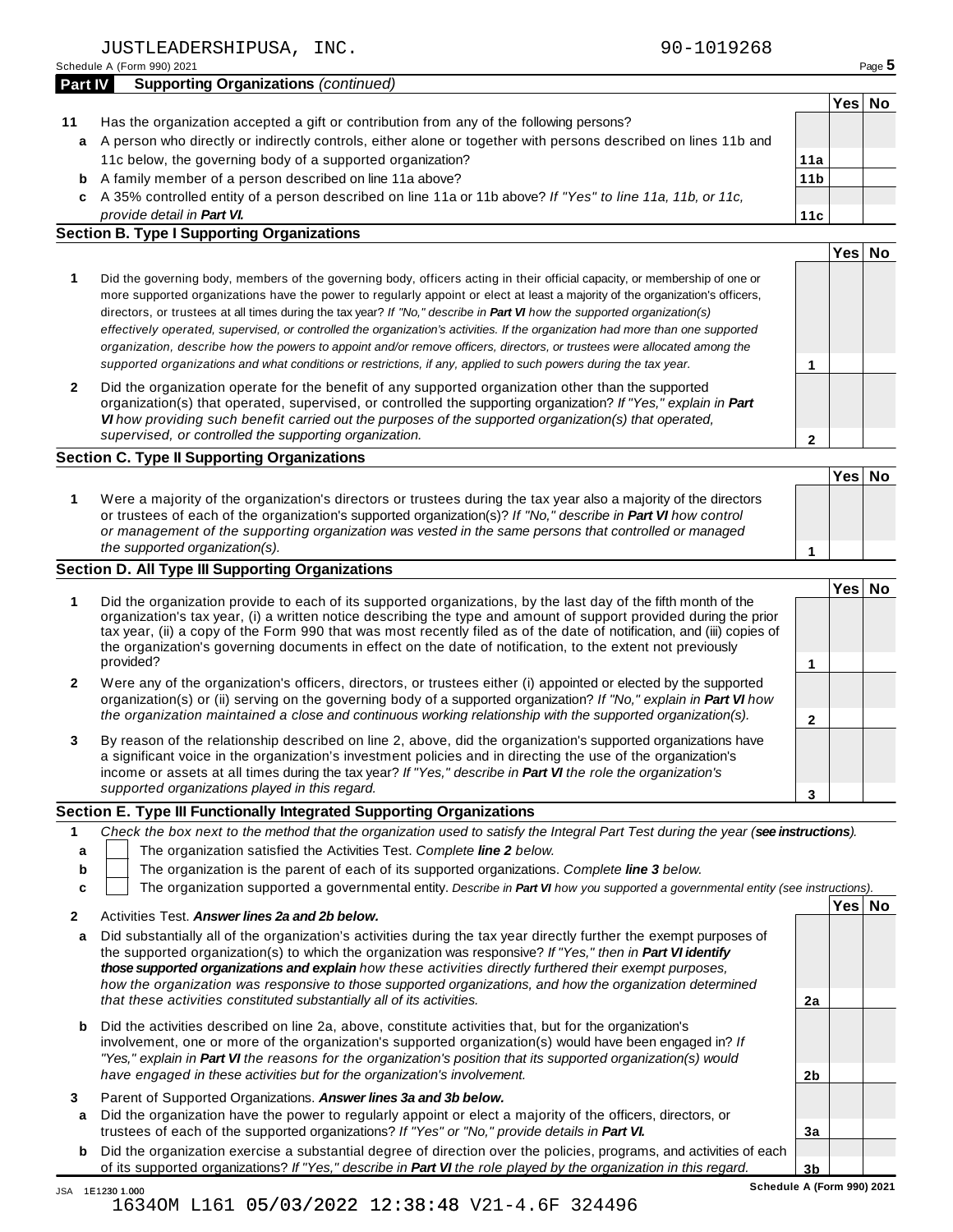#### Schedule <sup>A</sup> (Form 990) <sup>2021</sup> Page **6 Part V Type III Non-Functionally Integrated 509(a)(3) Supporting Organizations 1** Check here if the organization satisfied the Integral Part Test as a qualifying trust on Nov. 20, 1970 (*explain in Part VI*). **See instructions.** All other Type III non-functionally integrated supporting organizations must complete Sections A through E. (B) Current Year **Section <sup>A</sup> - Adjusted Net Income** (A) Prior Year (optional) **1** Net short-term capital gain **1 1 2 3 4 5 2** Recoveries of prior-year distributions **3** Other gross income (see instructions) **4** Add lines 1 through 3. **5** Depreciation and depletion **6** Portion of operating expenses paid or incurred for production or collection of gross income or for management, conservation, or maintenance of property held for production of income (see instructions) **6 7** Other expenses (see instructions) **7 8 Adjusted Net Income** (subtract lines 5, 6, and 7 from line 4) **8** (B) Current Year **Section <sup>B</sup> - Minimum Asset Amount** (A) Prior Year (optional) **1** Aggregate fair market value of all non-exempt-use assets (see instructions for short tax year or assets held for part of year): **a** Average monthly value of securities **1a 1b 1c 1d b** Average monthly cash balances **c** Fair market value of other non-exempt-use assets **d Total** (add lines 1a, 1b, and 1c) **e Discount** claimed for blockage or other factors (*explain in detail in Part VI*): **2** Acquisition indebtedness applicable to non-exempt-use assets **2 3 4 5 6 7 8 3** Subtract line 2 from line 1d. **4** Cash deemed held for exempt use. Enter 0.015 of line 3 (for greater amount, see instructions). **5** Net value of non-exempt-use assets (subtract line 4 from line 3) **6** Multiply line 5 by 0.035. **7** Recoveries of prior-year distributions **8 Minimum Asset Amount** (add line 7 to line 6) **Section C - Distributable Amount** Current Year **Current Year Amount** Current Year Amount **1** Adjusted net income for prior year (from Section A, line 8, column A) **1 2 3 4 5 2** Enter 0.85 of line 1. **3** Minimum asset amount for prior year (from Section B, line 8, column A) **4** Enter greater of line 2 or line 3. **5** Income tax imposed in prior year **6 Distributable Amount.** Subtract line 5 from line 4, unless subject to

emergency temporary reduction (see instructions).

**7** Check here if the current year is the organization's first as a non-functionally integrated Type III supporting organization (see instructions).

**6**

**Schedule A (Form 990) 2021**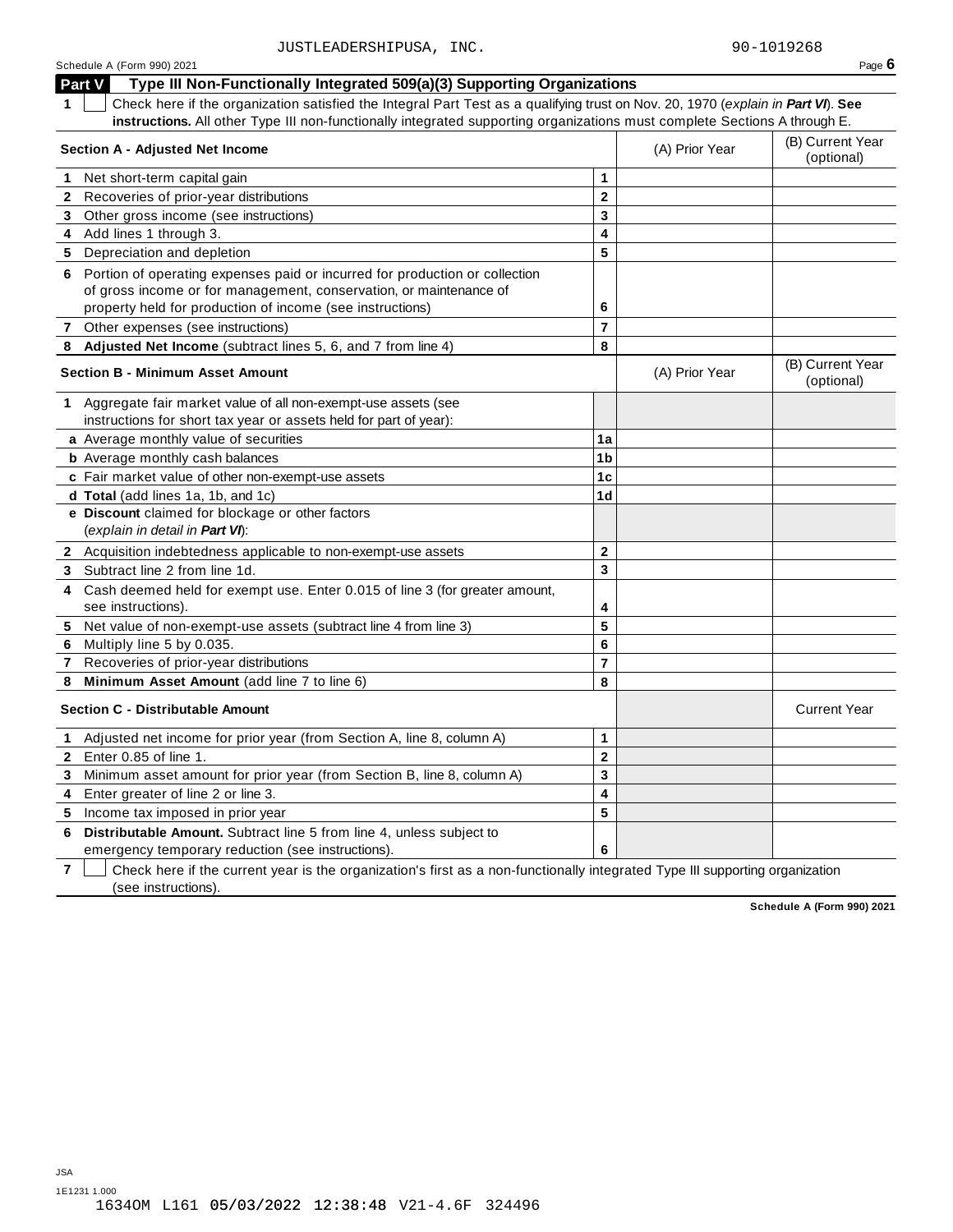|                | Schedule A (Form 990) 2021                                                                                   |                                    |                                               |                | Page 7                                           |
|----------------|--------------------------------------------------------------------------------------------------------------|------------------------------------|-----------------------------------------------|----------------|--------------------------------------------------|
| <b>Part V</b>  | Type III Non-Functionally Integrated 509(a)(3) Supporting Organizations (continued)                          |                                    |                                               |                |                                                  |
|                | <b>Section D - Distributions</b>                                                                             |                                    |                                               |                | <b>Current Year</b>                              |
| 1.             | Amounts paid to supported organizations to accomplish exempt purposes                                        |                                    |                                               | 1              |                                                  |
| $\mathbf{2}$   | Amounts paid to perform activity that directly furthers exempt purposes of supported                         |                                    |                                               |                |                                                  |
|                | organizations, in excess of income from activity                                                             |                                    | $\mathbf{2}$                                  |                |                                                  |
| 3              | Administrative expenses paid to accomplish exempt purposes of supported organizations                        |                                    |                                               | 3              |                                                  |
| 4              | Amounts paid to acquire exempt-use assets                                                                    |                                    |                                               | 4              |                                                  |
| 5              | Qualified set-aside amounts (prior IRS approval required - provide details in Part VI)                       |                                    |                                               | 5              |                                                  |
| 6              | Other distributions (describe in Part VI). See instructions.                                                 |                                    |                                               | 6              |                                                  |
| 7              | Total annual distributions. Add lines 1 through 6.                                                           |                                    |                                               | $\overline{7}$ |                                                  |
| 8              | Distributions to attentive supported organizations to which the organization is responsive                   |                                    |                                               |                |                                                  |
|                | (provide details in Part VI). See instructions.                                                              |                                    |                                               | 8              |                                                  |
| 9              | Distributable amount for 2021 from Section C, line 6                                                         |                                    |                                               | 9              |                                                  |
| 10             | Line 8 amount divided by line 9 amount                                                                       |                                    |                                               | 10             |                                                  |
|                | <b>Section E - Distribution Allocations (see instructions)</b>                                               | (i)<br><b>Excess Distributions</b> | (ii)<br><b>Underdistributions</b><br>Pre-2021 |                | (iii)<br><b>Distributable</b><br>Amount for 2021 |
| 1              | Distributable amount for 2021 from Section C, line 6                                                         |                                    |                                               |                |                                                  |
| $\overline{2}$ | Underdistributions, if any, for years prior to 2021                                                          |                                    |                                               |                |                                                  |
|                | (reasonable cause required - explain in Part VI). See                                                        |                                    |                                               |                |                                                  |
|                | instructions.                                                                                                |                                    |                                               |                |                                                  |
| 3              | Excess distributions carryover, if any, to 2021                                                              |                                    |                                               |                |                                                  |
| а              | From 2016 <b></b>                                                                                            |                                    |                                               |                |                                                  |
| b              |                                                                                                              |                                    |                                               |                |                                                  |
| c              | From 2018                                                                                                    |                                    |                                               |                |                                                  |
| d              |                                                                                                              |                                    |                                               |                |                                                  |
| е              | From 2020                                                                                                    |                                    |                                               |                |                                                  |
| f              | Total of lines 3a through 3e                                                                                 |                                    |                                               |                |                                                  |
| g              | Applied to underdistributions of prior years                                                                 |                                    |                                               |                |                                                  |
| h              | Applied to 2021 distributable amount                                                                         |                                    |                                               |                |                                                  |
| j.             | Carryover from 2016 not applied (see instructions)                                                           |                                    |                                               |                |                                                  |
|                | Remainder. Subtract lines 3g, 3h, and 3i from line 3f.                                                       |                                    |                                               |                |                                                  |
| 4              | Distributions for 2021 from                                                                                  |                                    |                                               |                |                                                  |
|                | Section D, line 7:                                                                                           |                                    |                                               |                |                                                  |
| a              | Applied to underdistributions of prior years                                                                 |                                    |                                               |                |                                                  |
| b              | Applied to 2021 distributable amount                                                                         |                                    |                                               |                |                                                  |
| 5              | Remainder. Subtract lines 4a and 4b from line 4.<br>Remaining underdistributions for years prior to 2021, if |                                    |                                               |                |                                                  |
|                | any. Subtract lines 3g and 4a from line 2. For result                                                        |                                    |                                               |                |                                                  |
|                | greater than zero, explain in Part VI. See instructions.                                                     |                                    |                                               |                |                                                  |
| 6              | Remaining underdistributions for 2021. Subtract lines 3h                                                     |                                    |                                               |                |                                                  |
|                | and 4b from line 1. For result greater than zero, explain in                                                 |                                    |                                               |                |                                                  |
|                | <b>Part VI.</b> See instructions.                                                                            |                                    |                                               |                |                                                  |
| $\mathbf{7}$   | Excess distributions carryover to 2022. Add lines 3j                                                         |                                    |                                               |                |                                                  |
|                | and 4c.                                                                                                      |                                    |                                               |                |                                                  |
| 8              | Breakdown of line 7:                                                                                         |                                    |                                               |                |                                                  |
| a              | Excess from 2017                                                                                             |                                    |                                               |                |                                                  |
| b              | Excess from 2018                                                                                             |                                    |                                               |                |                                                  |
| c              | Excess from 2019                                                                                             |                                    |                                               |                |                                                  |
| d              | Excess from 2020                                                                                             |                                    |                                               |                |                                                  |
| е              | Excess from 2021                                                                                             |                                    |                                               |                |                                                  |
|                |                                                                                                              |                                    |                                               |                | Schedule A (Form 990) 2021                       |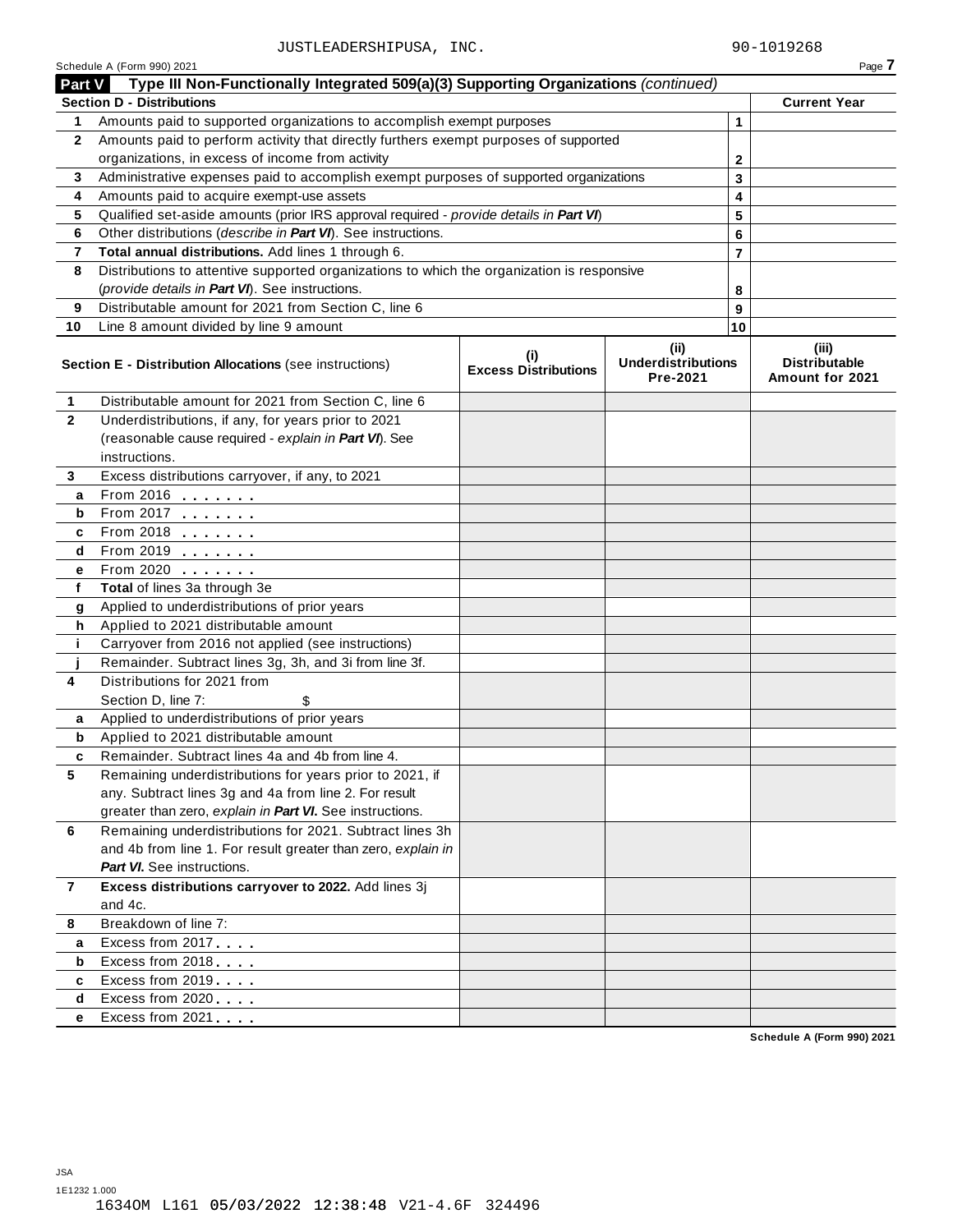**Supplemental Information.** Provide the explanations required by Part II, line 10; Part II, line 17a or 17b; Part III, line 12; Part IV, Section A, lines 1, 2, 3b, 3c, 4b, 4c, 5a, 6, 9a, 9b, 9c, 11a, 11b, and 11c; Part IV, Section B, lines 1 and 2; Part IV, Section C, line 1; Part IV, Section D, lines 2 and 3; Part IV, Section E, lines 1c, 2a, 2b, 3a and 3b; Part V, line 1; Part V, Section B, line 1e; Part V, Section D, lines 5, 6, and 8; and Part V, Section E, lines 2, 5, and 6. Also complete this part for any additional information. (See instructions.) **Part VI**

SCHEDULE A, PART II - OTHER INCOME

| DESCRIPTION                                                     | 2017 | 2018   | 2019     | 2020 | 2021    | TOTAL               |
|-----------------------------------------------------------------|------|--------|----------|------|---------|---------------------|
| SETTLEMENT AND UBI TAX REFUND<br>TRAINING REVENUE AND OTHER INC |      | 3,000. | 225,000. |      | 84,979. | 228,000.<br>84,979. |
| TOTALS                                                          |      | 3,000. | 225,000. |      | 84,979. | 312,979.            |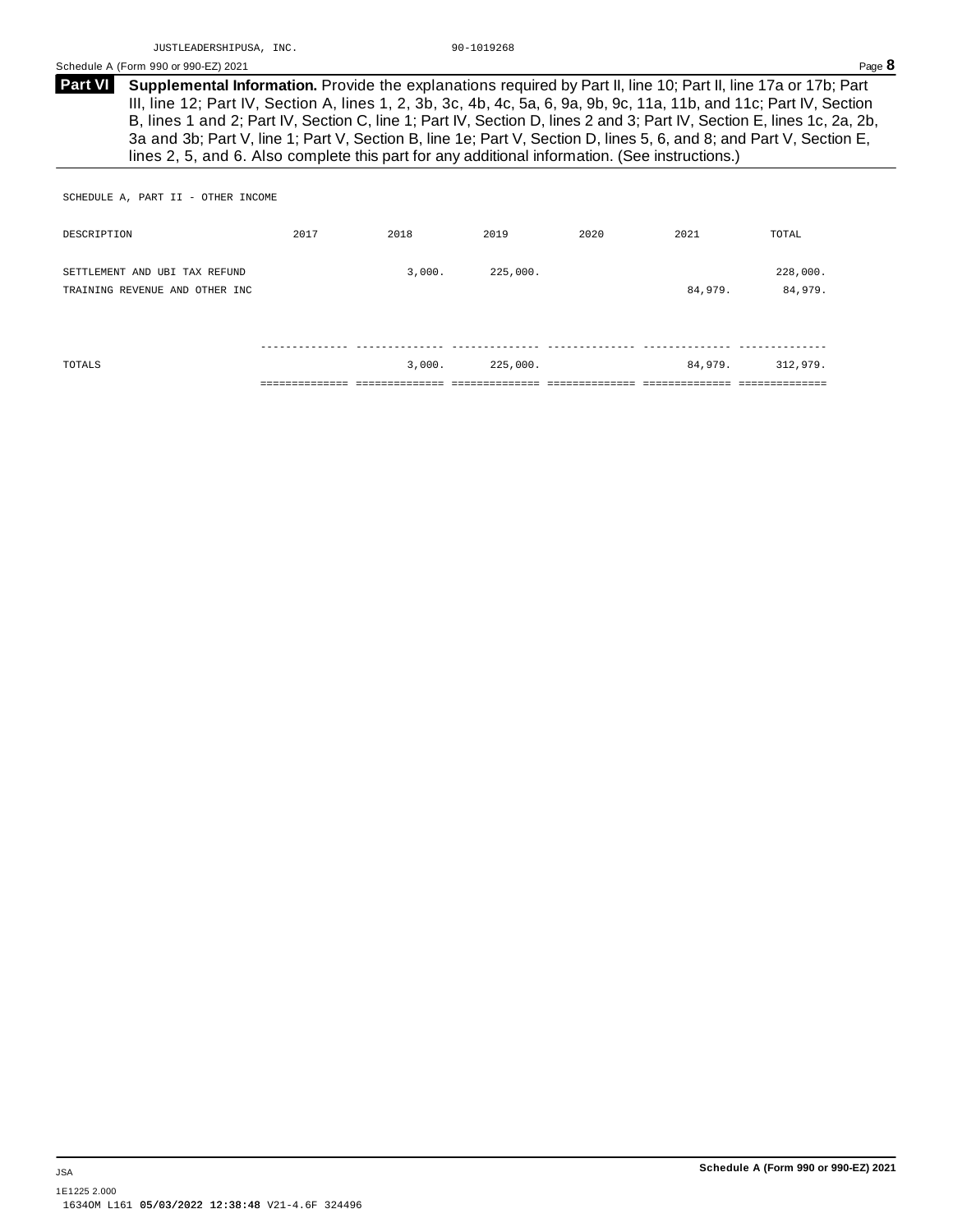# **(Form 990)**

Department of the Treasury<br>Internal Revenue Service

## Schedule B  $\left\{\n\begin{array}{c}\n\text{OnB No. 1545-0047}\n\end{array}\n\right\}$

**2021** 

 $\text{Department of the Treasury}\n\begin{array}{r|l}\n\text{Department of the Treasury}\n\end{array}\n\begin{array}{r|l}\n\end{array}\n\begin{array}{r|l}\n\end{array}\n\begin{array}{r|l}\n\end{array}\n\begin{array}{r|l}\n\end{array}\n\begin{array}{r|l}\n\end{array}\n\end{array}\n\begin{array}{r|l}\n\end{array}\n\begin{array}{r|l}\n\end{array}\n\begin{array}{r|l}\n\end{array}\n\end{array}\n\begin{array}{r|l}\n\end{array}\n\begin{array}{r|l}\n\end{array}\n\end{array}\n\begin{array}{r|l$ 

| JUSTLEADERSHIPUSA, INC.        |                                                                           | 90-1019268 |  |  |  |
|--------------------------------|---------------------------------------------------------------------------|------------|--|--|--|
| Organization type (check one): |                                                                           |            |  |  |  |
| Filers of:                     | Section:                                                                  |            |  |  |  |
| Form 990 or 990-EZ             | x  <br>$501(c)$ ( $3$ ) (enter number) organization                       |            |  |  |  |
|                                | 4947(a)(1) nonexempt charitable trust not treated as a private foundation |            |  |  |  |
|                                | 527 political organization                                                |            |  |  |  |
| Form 990-PF                    | 501(c)(3) exempt private foundation                                       |            |  |  |  |
|                                | 4947(a)(1) nonexempt charitable trust treated as a private foundation     |            |  |  |  |
|                                | 501(c)(3) taxable private foundation                                      |            |  |  |  |

Check if your organization is covered by the **General Rule** or a **Special Rule.**

**Note:** Only a section 501(c)(7), (8), or (10) organization can check boxes for both the General Rule and a Special Rule. See instructions.

#### **General Rule**

For an organization filing Form 990, 990-EZ, or 990-PF that received, during the year, contributions totaling \$5,000 or more (in money or property) from any one contributor. Complete Parts I and II. See instructions for determining a contributor's total contributions.

#### **Special Rules**

 $\times$  For an organization described in section 501(c)(3) filing Form 990 or 990-EZ that met the 33 1/3% support test of the regulations under sections 509(a)(1) and 170(b)(1)(A)(vi), that checked Schedule A (Form 990), Part II, line 13, 16a, or 16b, and that received from any one contributor, during the year, total contributions of the greater of **(1)** \$5,000; or **(2)** 2% of the amount on (i) Form 990, Part VIII, line 1h; or (ii) Form 990-EZ, line 1. Complete Parts I and II.

For an organization described in section 501(c)(7), (8), or (10) filing Form 990 or 990-EZ that received from any one contributor, during the year, total contributions of more than \$1,000 *exclusively* for religious, charitable, scientific, literary, or educational purposes, or for the prevention of cruelty to children or animals. Complete Parts I (entering "N/A" in column (b) instead of the contributor name and address), II, and III.

For an organization described in section 501(c)(7), (8), or (10) filing Form 990 or 990-EZ that received from any one contributor, during the year, contributions *exclusively* for religious, charitable, etc., purposes, but no such contributions totaled more than \$1,000. If this box is checked, enter here the total contributions that were received during the year for an *exclusively* religious, charitable, etc., purpose. Don't complete any of the parts unless the **General Rule** applies to this organization because it received *nonexclusively* religious, charitable, etc., contributions totaling \$5,000 or more during the year  $\ldots \ldots \ldots \ldots \ldots \ldots \ldots \ldots \ldots \vdots$ 

**Caution:** An organization that isn't covered by the General Rule and/or the Special Rules doesn't file Schedule B (Form 990), but it **must** answer "No" on Part IV, line 2, of its Form 990; or check the box on line H of its Form 990-EZ or on its Form 990-PF, Part I, line 2, to certify that it doesn't meet the filing requirements of Schedule B (Form 990).

1634OM L161 05/03/2022 12:38:48 V21-4.6F 324496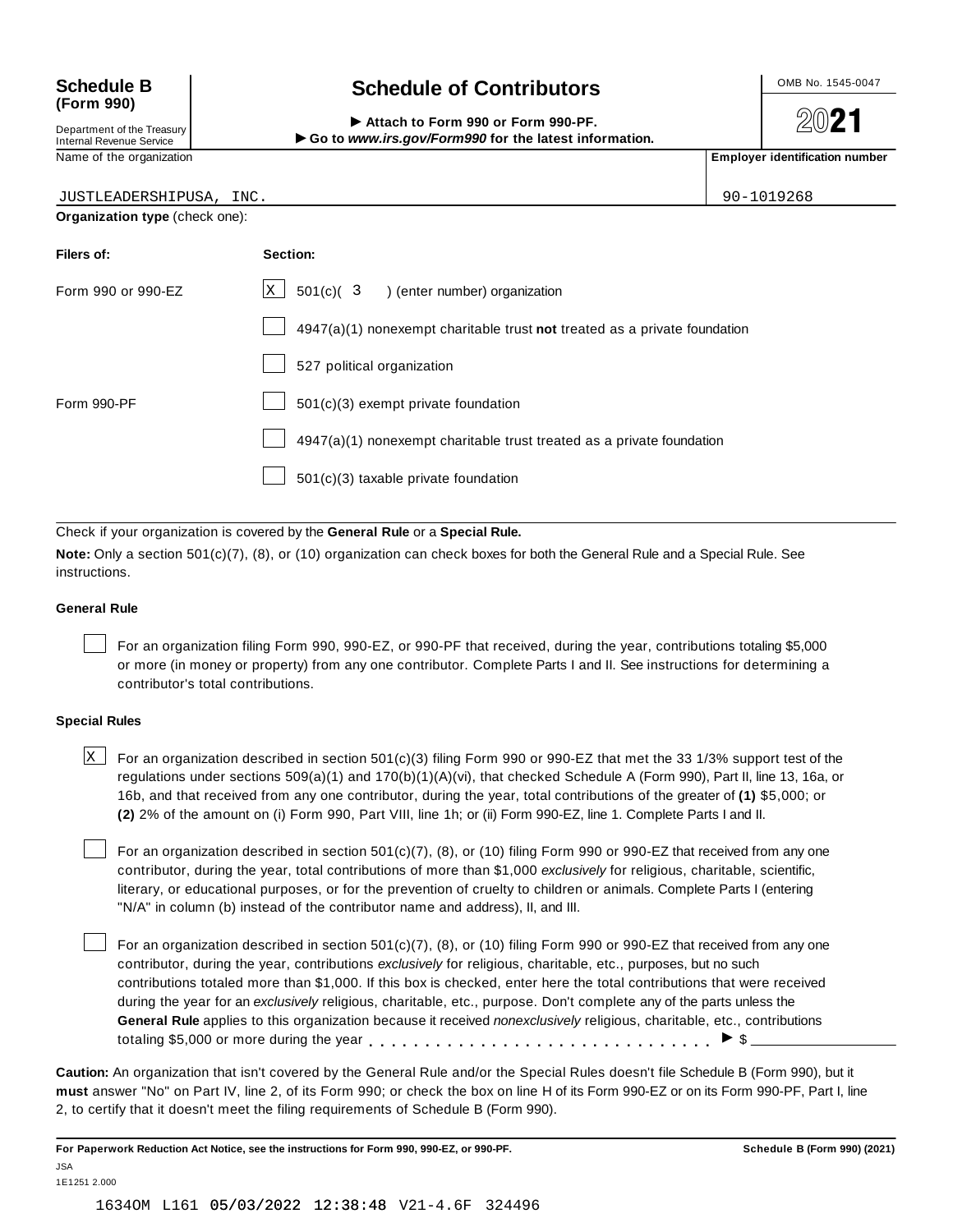|              | JUSTLEADERSHIPUSA, INC.                                                                        |                                   | 90-1019268                                                                                      |
|--------------|------------------------------------------------------------------------------------------------|-----------------------------------|-------------------------------------------------------------------------------------------------|
| Part I       | Contributors (see instructions). Use duplicate copies of Part I if additional space is needed. |                                   |                                                                                                 |
| (a)<br>No.   | (b)<br>Name, address, and ZIP + 4                                                              | (c)<br><b>Total contributions</b> | (d)<br>Type of contribution                                                                     |
| $\mathbf{1}$ | N/A                                                                                            | 400,000.<br>\$                    | Χ<br>Person<br>Payroll<br>Noncash<br>(Complete Part II for<br>noncash contributions.)           |
| (a)<br>No.   | (b)<br>Name, address, and ZIP + 4                                                              | (c)<br><b>Total contributions</b> | (d)<br>Type of contribution                                                                     |
| $\sqrt{2}$   | $\rm N/A$                                                                                      | 1,500,000.<br>\$                  | Χ<br>Person<br>Payroll<br>Noncash<br>(Complete Part II for<br>noncash contributions.)           |
| (a)<br>No.   | (b)<br>Name, address, and ZIP + 4                                                              | (c)<br><b>Total contributions</b> | (d)<br>Type of contribution                                                                     |
| $\mathsf{3}$ | N/A                                                                                            | 1,000,000.<br>\$                  | Χ<br>Person<br>Payroll<br>Noncash<br>(Complete Part II for<br>noncash contributions.)           |
| (a)<br>No.   | (b)<br>Name, address, and ZIP + 4                                                              | (c)<br><b>Total contributions</b> | (d)<br>Type of contribution                                                                     |
| 4            | N/A                                                                                            | 352,500.<br>\$                    | X<br>Person<br>Payroll<br>Noncash<br>(Complete Part II for<br>noncash contributions.)           |
| (a)<br>No.   | (b)<br>Name, address, and ZIP + 4                                                              | (c)<br><b>Total contributions</b> | (d)<br>Type of contribution                                                                     |
| 5            | N/A                                                                                            | \$<br>180,000.                    | $\mathbf X$<br>Person<br>Payroll<br>Noncash<br>(Complete Part II for<br>noncash contributions.) |
| (a)<br>No.   | (b)<br>Name, address, and ZIP + 4                                                              | (c)<br><b>Total contributions</b> | (d)<br>Type of contribution                                                                     |
| 6            | N/A                                                                                            | 200,000.<br>\$                    | $\mathbf X$<br>Person<br>Payroll<br>Noncash<br>(Complete Part II for<br>noncash contributions.) |
| <b>JSA</b>   |                                                                                                |                                   | Schedule B (Form 990) (2021)                                                                    |

Schedule <sup>B</sup> (Form 990) (2021) Page **2**

| Name,          | .                |
|----------------|------------------|
| . organization | Emplover         |
| Οt             | ∵ identification |
| . .            | ı number         |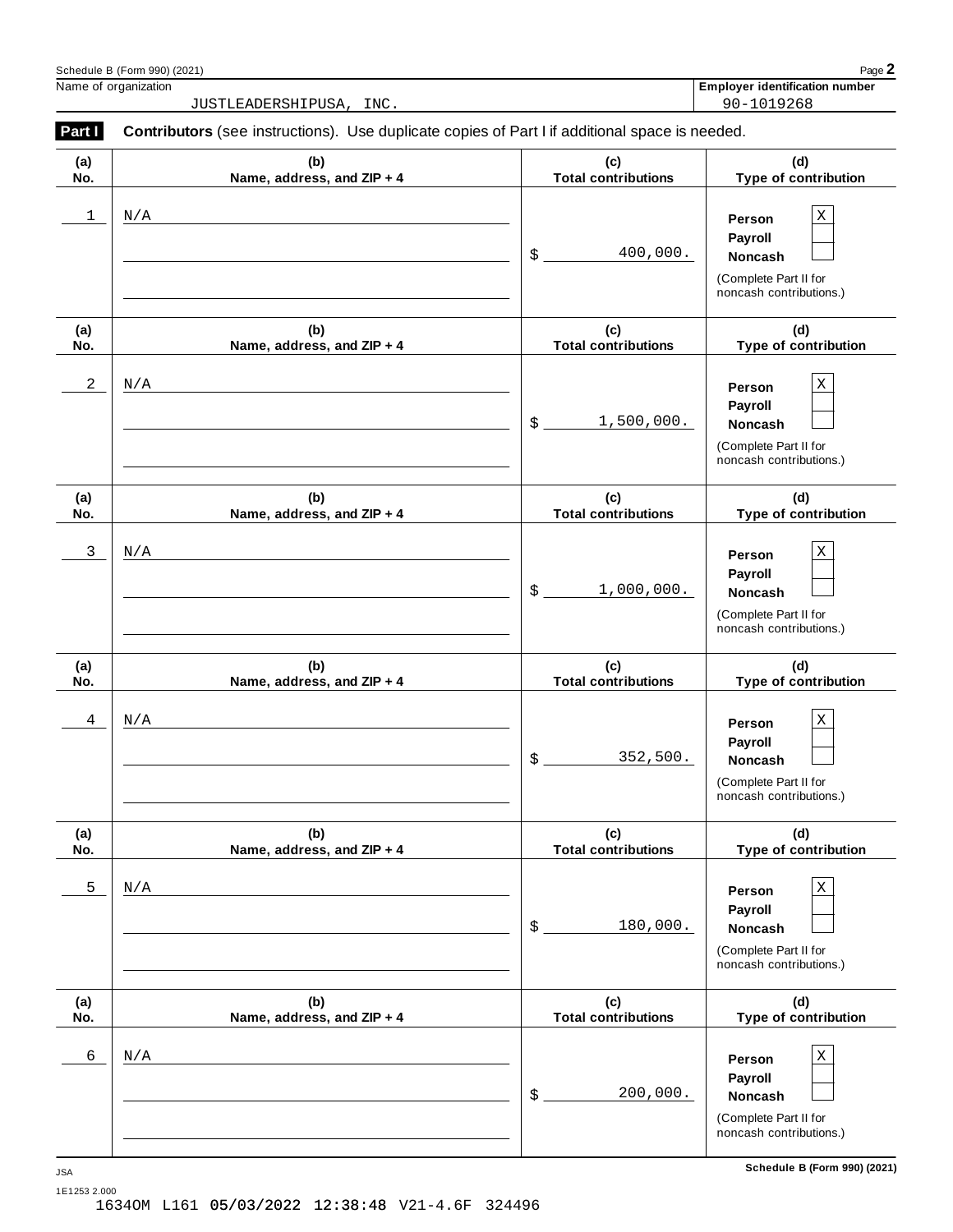|            | Schedule B (Form 990) (2021)                                                                   |                                   | Page 2                                                                                  |
|------------|------------------------------------------------------------------------------------------------|-----------------------------------|-----------------------------------------------------------------------------------------|
|            | Name of organization<br>JUSTLEADERSHIPUSA, INC.                                                |                                   | <b>Employer identification number</b><br>90-1019268                                     |
| Part I     | Contributors (see instructions). Use duplicate copies of Part I if additional space is needed. |                                   |                                                                                         |
| (a)<br>No. | (b)<br>Name, address, and ZIP + 4                                                              | (c)<br><b>Total contributions</b> | (d)<br>Type of contribution                                                             |
| 7          | N/A                                                                                            | 1,450,784.<br>\$                  | Χ<br>Person<br>Payroll<br>Noncash<br>(Complete Part II for<br>noncash contributions.)   |
| (a)<br>No. | (b)<br>Name, address, and ZIP + 4                                                              | (c)<br><b>Total contributions</b> | (d)<br>Type of contribution                                                             |
| 8          | N/A                                                                                            | \$<br>736,733.                    | X<br>Person<br>Payroll<br>Noncash<br>(Complete Part II for<br>noncash contributions.)   |
| (a)<br>No. | (b)<br>Name, address, and ZIP + 4                                                              | (c)<br><b>Total contributions</b> | (d)<br>Type of contribution                                                             |
|            |                                                                                                | \$                                | Person<br><b>Payroll</b><br>Noncash<br>(Complete Part II for<br>noncash contributions.) |
| (a)<br>No. | (b)<br>Name, address, and ZIP + 4                                                              | (c)<br><b>Total contributions</b> | (d)<br>Type of contribution                                                             |
|            |                                                                                                | ¢                                 | Person<br><b>Payroll</b><br>Noncash<br>(Complete Part II for<br>noncash contributions.) |
| (a)<br>No. | (b)<br>Name, address, and ZIP + 4                                                              | (c)<br><b>Total contributions</b> | (d)<br>Type of contribution                                                             |
|            |                                                                                                | \$                                | Person<br>Payroll<br>Noncash<br>(Complete Part II for<br>noncash contributions.)        |
| (a)<br>No. | (b)<br>Name, address, and ZIP + 4                                                              | (c)<br><b>Total contributions</b> | (d)<br>Type of contribution                                                             |
|            |                                                                                                | \$                                | Person<br>Payroll<br>Noncash<br>(Complete Part II for<br>noncash contributions.)        |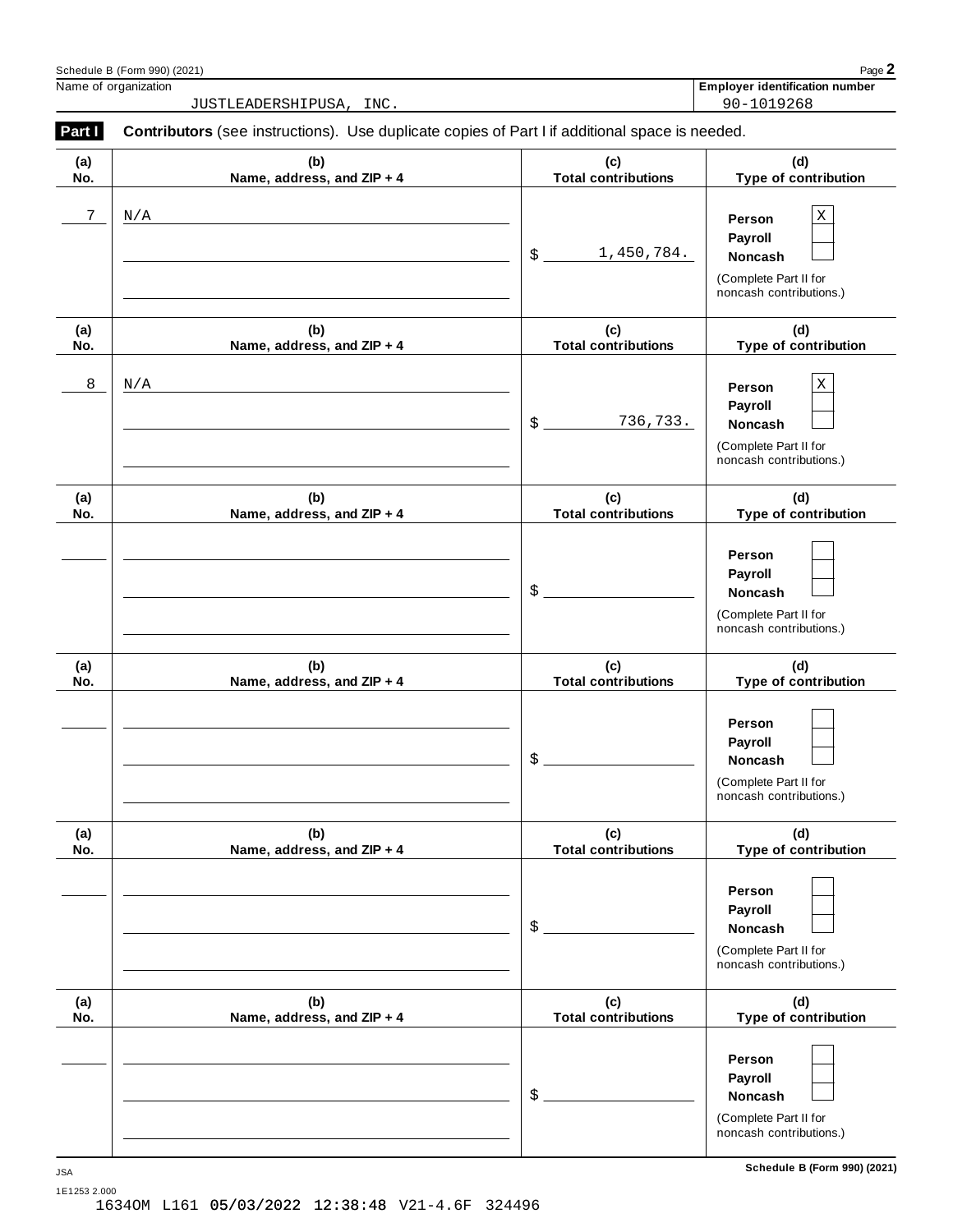|                                                                    |                                                |                                                                                                                                                                                                                                                                                                                                                                                                                                                                                                                                                      |           |                                                     | 69 <b>6</b> 1                                                                                                                    |
|--------------------------------------------------------------------|------------------------------------------------|------------------------------------------------------------------------------------------------------------------------------------------------------------------------------------------------------------------------------------------------------------------------------------------------------------------------------------------------------------------------------------------------------------------------------------------------------------------------------------------------------------------------------------------------------|-----------|-----------------------------------------------------|----------------------------------------------------------------------------------------------------------------------------------|
| Department of the Treasury<br><b>Internal Revenue Service</b>      |                                                | $\blacktriangleright$ Complete if the organization is described below.<br>Go to www.irs.gov/Form990 for instructions and the latest information.                                                                                                                                                                                                                                                                                                                                                                                                     |           | Attach to Form 990 or Form 990-EZ.                  | <b>Open to Public</b><br><b>Inspection</b>                                                                                       |
|                                                                    |                                                | If the organization answered "Yes," on Form 990, Part IV, line 3, or Form 990-EZ, Part V, line 46 (Political Campaign Activities), then                                                                                                                                                                                                                                                                                                                                                                                                              |           |                                                     |                                                                                                                                  |
|                                                                    |                                                | • Section 501(c)(3) organizations: Complete Parts I-A and B. Do not complete Part I-C.                                                                                                                                                                                                                                                                                                                                                                                                                                                               |           |                                                     |                                                                                                                                  |
|                                                                    |                                                | • Section 501(c) (other than section 501(c)(3)) organizations: Complete Parts I-A and C below. Do not complete Part I-B.                                                                                                                                                                                                                                                                                                                                                                                                                             |           |                                                     |                                                                                                                                  |
| • Section 527 organizations: Complete Part I-A only.               |                                                |                                                                                                                                                                                                                                                                                                                                                                                                                                                                                                                                                      |           |                                                     |                                                                                                                                  |
|                                                                    |                                                | If the organization answered "Yes," on Form 990, Part IV, line 4, or Form 990-EZ, Part VI, line 47 (Lobbying Activities), then                                                                                                                                                                                                                                                                                                                                                                                                                       |           |                                                     |                                                                                                                                  |
|                                                                    |                                                | • Section 501(c)(3) organizations that have filed Form 5768 (election under section 501(h)): Complete Part II-A. Do not complete Part II-B.                                                                                                                                                                                                                                                                                                                                                                                                          |           |                                                     |                                                                                                                                  |
|                                                                    |                                                | • Section 501(c)(3) organizations that have NOT filed Form 5768 (election under section 501(h)): Complete Part II-B. Do not complete Part II-A.                                                                                                                                                                                                                                                                                                                                                                                                      |           |                                                     |                                                                                                                                  |
| Tax) (See separate instructions), then                             |                                                | If the organization answered "Yes," on Form 990, Part IV, line 5 (Proxy Tax) (See separate instructions) or Form 990-EZ, Part V, line 35c (Proxy                                                                                                                                                                                                                                                                                                                                                                                                     |           |                                                     |                                                                                                                                  |
| • Section 501(c)(4), (5), or (6) organizations: Complete Part III. |                                                |                                                                                                                                                                                                                                                                                                                                                                                                                                                                                                                                                      |           |                                                     |                                                                                                                                  |
| Name of organization                                               |                                                |                                                                                                                                                                                                                                                                                                                                                                                                                                                                                                                                                      |           |                                                     | <b>Employer identification number</b>                                                                                            |
| JUSTLEADERSHIPUSA, INC.                                            |                                                |                                                                                                                                                                                                                                                                                                                                                                                                                                                                                                                                                      |           |                                                     | 90-1019268                                                                                                                       |
| <b>Part I-A</b>                                                    |                                                | Complete if the organization is exempt under section 501(c) or is a section 527 organization.                                                                                                                                                                                                                                                                                                                                                                                                                                                        |           |                                                     |                                                                                                                                  |
| 1                                                                  |                                                | Provide a description of the organization's direct and indirect political campaign activities in Part IV. See instructions for                                                                                                                                                                                                                                                                                                                                                                                                                       |           |                                                     |                                                                                                                                  |
|                                                                    | definition of "political campaign activities." |                                                                                                                                                                                                                                                                                                                                                                                                                                                                                                                                                      |           |                                                     |                                                                                                                                  |
| 2                                                                  |                                                |                                                                                                                                                                                                                                                                                                                                                                                                                                                                                                                                                      |           |                                                     |                                                                                                                                  |
| 3                                                                  |                                                |                                                                                                                                                                                                                                                                                                                                                                                                                                                                                                                                                      |           |                                                     |                                                                                                                                  |
| Part I-B                                                           |                                                | Complete if the organization is exempt under section 501(c)(3).                                                                                                                                                                                                                                                                                                                                                                                                                                                                                      |           |                                                     |                                                                                                                                  |
|                                                                    |                                                | Enter the amount of any excise tax incurred by the organization under section 4955. $\triangleright$ \$                                                                                                                                                                                                                                                                                                                                                                                                                                              |           |                                                     |                                                                                                                                  |
| 1                                                                  |                                                | Enter the amount of any excise tax incurred by organization managers under section 4955 $\triangleright$ \$                                                                                                                                                                                                                                                                                                                                                                                                                                          |           |                                                     |                                                                                                                                  |
| 2                                                                  |                                                |                                                                                                                                                                                                                                                                                                                                                                                                                                                                                                                                                      |           |                                                     |                                                                                                                                  |
| 3                                                                  |                                                |                                                                                                                                                                                                                                                                                                                                                                                                                                                                                                                                                      |           |                                                     | Yes<br><b>No</b>                                                                                                                 |
|                                                                    |                                                |                                                                                                                                                                                                                                                                                                                                                                                                                                                                                                                                                      |           |                                                     | <b>Yes</b><br>No                                                                                                                 |
| <b>b</b> If "Yes," describe in Part IV.                            |                                                | Complete if the organization is exempt under section 501(c), except section 501(c)(3).                                                                                                                                                                                                                                                                                                                                                                                                                                                               |           |                                                     |                                                                                                                                  |
| Part I-C                                                           |                                                |                                                                                                                                                                                                                                                                                                                                                                                                                                                                                                                                                      |           |                                                     |                                                                                                                                  |
| 1                                                                  |                                                | Enter the amount directly expended by the filing organization for section 527 exempt function                                                                                                                                                                                                                                                                                                                                                                                                                                                        |           |                                                     |                                                                                                                                  |
| 2                                                                  |                                                | Enter the amount of the filing organization's funds contributed to other organizations for section<br>527 exempt function activities $\ldots \ldots \ldots \ldots \ldots \ldots \ldots \ldots \ldots \ldots \ldots \ldots \blacktriangleright$ \$ _______________________                                                                                                                                                                                                                                                                            |           |                                                     |                                                                                                                                  |
| 3                                                                  |                                                | Total exempt function expenditures. Add lines 1 and 2. Enter here and on Form 1120-POL,                                                                                                                                                                                                                                                                                                                                                                                                                                                              |           |                                                     |                                                                                                                                  |
| 4<br>5                                                             |                                                | Enter the names, addresses and employer identification number (EIN) of all section 527 political organizations to which the filing<br>organization made payments. For each organization listed, enter the amount paid from the filing organization's funds. Also enter<br>the amount of political contributions received that were promptly and directly delivered to a separate political organization, such<br>as a separate segregated fund or a political action committee (PAC). If additional space is needed, provide information in Part IV. |           |                                                     | Yes<br><b>No</b>                                                                                                                 |
| (a) Name                                                           |                                                | (b) Address                                                                                                                                                                                                                                                                                                                                                                                                                                                                                                                                          | $(c)$ EIN | (d) Amount paid from                                | (e) Amount of political                                                                                                          |
|                                                                    |                                                |                                                                                                                                                                                                                                                                                                                                                                                                                                                                                                                                                      |           | filing organization's<br>funds. If none, enter -0-. | contributions received and<br>promptly and directly<br>delivered to a separate<br>political organization.<br>If none, enter -0-. |
| (1)                                                                |                                                |                                                                                                                                                                                                                                                                                                                                                                                                                                                                                                                                                      |           |                                                     |                                                                                                                                  |
| (2)                                                                |                                                |                                                                                                                                                                                                                                                                                                                                                                                                                                                                                                                                                      |           |                                                     |                                                                                                                                  |
| (3)                                                                |                                                |                                                                                                                                                                                                                                                                                                                                                                                                                                                                                                                                                      |           |                                                     |                                                                                                                                  |
| (4)                                                                |                                                |                                                                                                                                                                                                                                                                                                                                                                                                                                                                                                                                                      |           |                                                     |                                                                                                                                  |
| (5)                                                                |                                                |                                                                                                                                                                                                                                                                                                                                                                                                                                                                                                                                                      |           |                                                     |                                                                                                                                  |
| (6)                                                                |                                                |                                                                                                                                                                                                                                                                                                                                                                                                                                                                                                                                                      |           |                                                     |                                                                                                                                  |
|                                                                    |                                                | For Paperwork Reduction Act Notice, see the Instructions for Form 990 or 990-EZ.                                                                                                                                                                                                                                                                                                                                                                                                                                                                     |           |                                                     | Schedule C (Form 990) 2021                                                                                                       |

## **SCHEDULE C** | **Political Campaign and Lobbying Activities**  $\frac{|\text{OMB NO. 1545-0047}}{|\text{OMB NO. 1545-0047}|}$

**For Organizations Exempt From Income Tax Under section 501(c) and section <sup>527</sup>** À¾¶µ

**(Form 990)**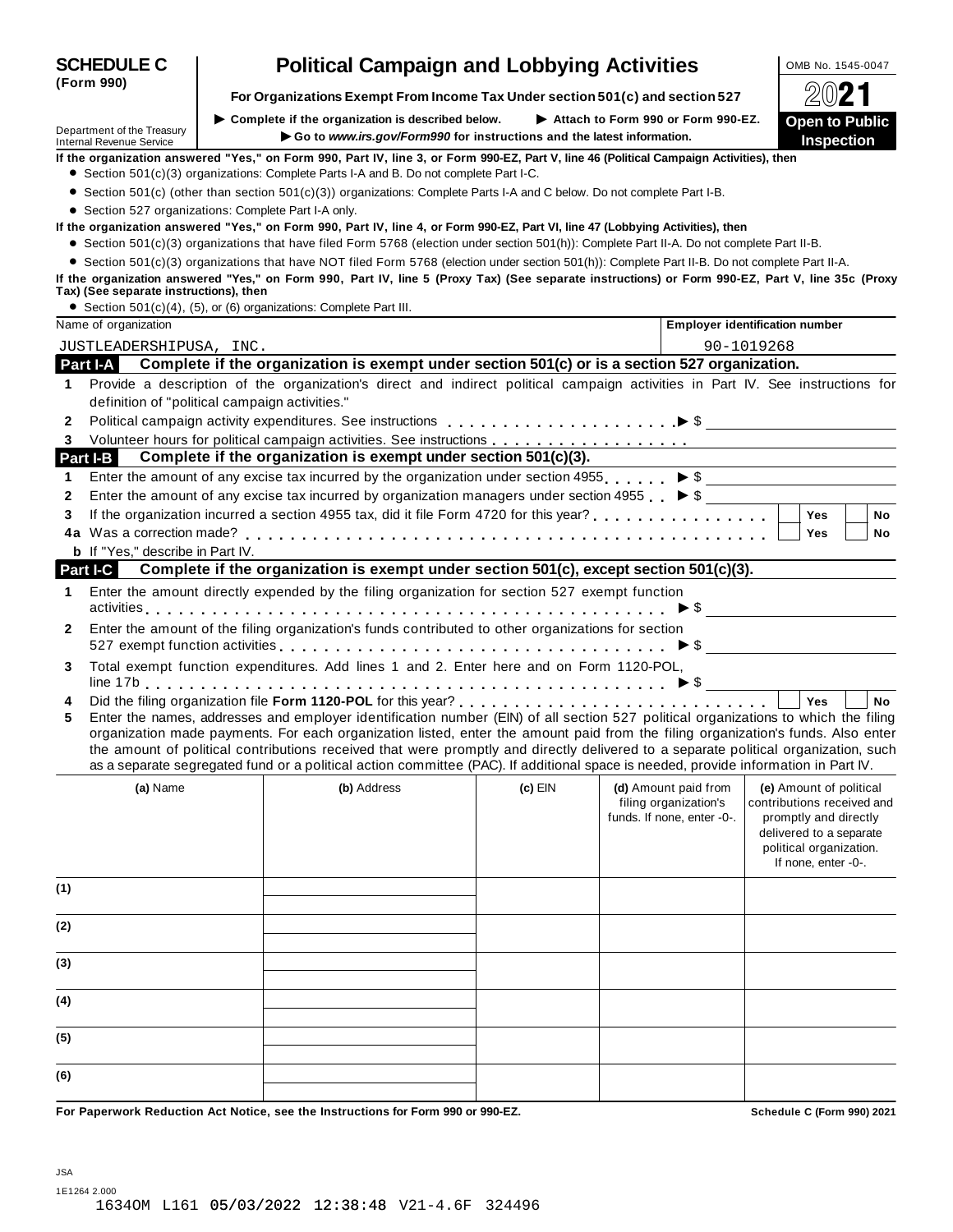| Schedule C (Form 990) 2021                                                                                               | JUSTLEADERSHIPUSA, INC.                                                                                                                                                                    |                                     | 90-1019268<br>Page 2           |  |  |  |  |
|--------------------------------------------------------------------------------------------------------------------------|--------------------------------------------------------------------------------------------------------------------------------------------------------------------------------------------|-------------------------------------|--------------------------------|--|--|--|--|
| Part II-A<br>section 501(h)).                                                                                            | Complete if the organization is exempt under section 501(c)(3) and filed Form 5768 (election under                                                                                         |                                     |                                |  |  |  |  |
| A Check $\blacktriangleright$                                                                                            | if the filing organization belongs to an affiliated group (and list in Part IV each affiliated group member's name,<br>address, EIN, expenses, and share of excess lobbying expenditures). |                                     |                                |  |  |  |  |
| <b>B</b> Check $\blacktriangleright$<br>if the filing organization checked box A and "limited control" provisions apply. |                                                                                                                                                                                            |                                     |                                |  |  |  |  |
|                                                                                                                          | <b>Limits on Lobbying Expenditures</b><br>(The term "expenditures" means amounts paid or incurred.)                                                                                        | (a) Filing<br>organization's totals | (b) Affiliated<br>group totals |  |  |  |  |
|                                                                                                                          | 1a Total lobbying expenditures to influence public opinion (grassroots lobbying)                                                                                                           |                                     |                                |  |  |  |  |
|                                                                                                                          | <b>b</b> Total lobbying expenditures to influence a legislative body (direct lobbying)                                                                                                     |                                     |                                |  |  |  |  |
|                                                                                                                          | c Total lobbying expenditures (add lines 1a and 1b)                                                                                                                                        |                                     |                                |  |  |  |  |
|                                                                                                                          |                                                                                                                                                                                            |                                     |                                |  |  |  |  |
|                                                                                                                          |                                                                                                                                                                                            |                                     |                                |  |  |  |  |
|                                                                                                                          | f Lobbying nontaxable amount. Enter the amount from the following table in both                                                                                                            |                                     |                                |  |  |  |  |
| columns.                                                                                                                 |                                                                                                                                                                                            |                                     |                                |  |  |  |  |
| If the amount on line 1e, column (a) or (b) is: The lobbying nontaxable amount is:                                       |                                                                                                                                                                                            |                                     |                                |  |  |  |  |
| Not over \$500,000                                                                                                       | 20% of the amount on line 1e.                                                                                                                                                              |                                     |                                |  |  |  |  |
| Over \$500,000 but not over \$1,000,000                                                                                  | \$100,000 plus 15% of the excess over \$500,000.                                                                                                                                           |                                     |                                |  |  |  |  |
| Over \$1,000,000 but not over \$1,500,000                                                                                | \$175,000 plus 10% of the excess over \$1,000,000.                                                                                                                                         |                                     |                                |  |  |  |  |
| Over \$1,500,000 but not over \$17,000,000                                                                               | \$225,000 plus 5% of the excess over \$1,500,000.                                                                                                                                          |                                     |                                |  |  |  |  |
| Over \$17,000,000                                                                                                        | \$1,000,000.                                                                                                                                                                               |                                     |                                |  |  |  |  |
|                                                                                                                          | g Grassroots nontaxable amount (enter 25% of line 1f)                                                                                                                                      |                                     |                                |  |  |  |  |
|                                                                                                                          | h Subtract line 1g from line 1a. If zero or less, enter -0-                                                                                                                                |                                     |                                |  |  |  |  |
|                                                                                                                          | i Subtract line 1f from line 1c. If zero or less, enter -0-<br>example respectively respectively in the set of the series of the series of less, entered in the series of the              |                                     |                                |  |  |  |  |
|                                                                                                                          | j If there is an amount other than zero on either line 1h or line 1i, did the organization file Form 4720                                                                                  |                                     |                                |  |  |  |  |
|                                                                                                                          | $\overline{AB}$ and $\overline{AB}$ are solvent in $\overline{BA}$ and $\overline{AB}$ are solvent in $\overline{BA}$ and $\overline{AB}$                                                  |                                     | Yes<br>No                      |  |  |  |  |

**4-Year Averaging Period Under Section 501(h)**

(Some organizations that made a section 501(h) election do not have to complete all of the five columns below.

**See the separate instructions for lines 2a through 2f.)**

|    | Lobbying Expenditures During 4-Year Averaging Period                          |            |          |          |            |           |
|----|-------------------------------------------------------------------------------|------------|----------|----------|------------|-----------|
|    | Calendar year (or fiscal year<br>beginning in)                                | (a) $2018$ | (b) 2019 | (c) 2020 | $(d)$ 2021 | (e) Total |
| 2a | Lobbying nontaxable amount                                                    |            |          |          |            |           |
| b  | Lobbying ceiling amount<br>$(150\% \text{ of line } 2a, \text{ column } (e))$ |            |          |          |            |           |
| c  | Total lobbying expenditures                                                   |            |          |          |            |           |
| d  | Grassroots nontaxable amount                                                  |            |          |          |            |           |
| е  | Grassroots ceiling amount<br>$(150\% \text{ of line 2d, column (e))}$         |            |          |          |            |           |
|    | Grassroots lobbying expenditures                                              |            |          |          |            |           |

**Schedule C (Form 990) 2021**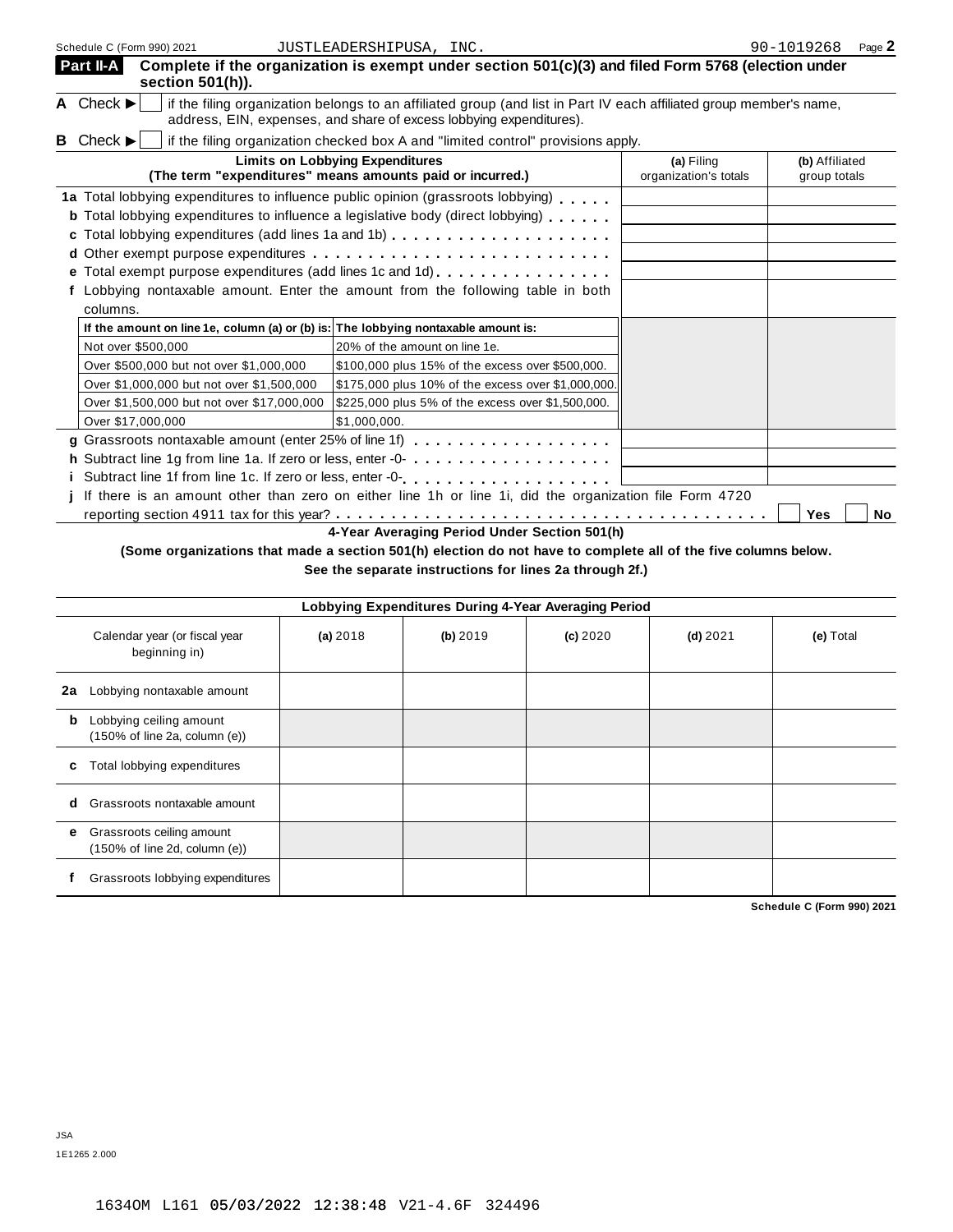| <b>Part II-B</b> Complete if the organization is exempt under section 501(c)(3) and has NOT filed Form 5768 |
|-------------------------------------------------------------------------------------------------------------|
| (election under section 501(h)).                                                                            |

|    | For each "Yes," response on lines 1a through 1i below, provide in Part IV a detailed                                     | (a) |    | (b)      |
|----|--------------------------------------------------------------------------------------------------------------------------|-----|----|----------|
|    | description of the lobbying activity.                                                                                    | Yes | No | Amount   |
|    | During the year, did the filing organization attempt to influence foreign, national, state, or local                     |     |    |          |
|    | legislation, including any attempt to influence public opinion on a legislative matter or                                |     |    |          |
|    | referendum, through the use of:                                                                                          |     |    |          |
| a  |                                                                                                                          |     | Χ  |          |
| b  | Paid staff or management (include compensation in expenses reported on lines 1c through 1i)?                             | X   |    |          |
| c  |                                                                                                                          |     | X  |          |
| d  | Mailings to members, legislators, or the public?                                                                         |     | X  |          |
| е  |                                                                                                                          |     | X  |          |
|    |                                                                                                                          |     | X  |          |
| a  | Direct contact with legislators, their staffs, government officials, or a legislative body?                              | X   |    | 996.     |
| h  | Rallies, demonstrations, seminars, conventions, speeches, lectures, or any similar means?                                |     | X  |          |
|    | Other activities?                                                                                                        | X   |    | 136,579. |
|    |                                                                                                                          |     |    | 137,575. |
| 2a | Did the activities in line 1 cause the organization to be not described in section $501(c)(3)$ ?                         |     | Χ  |          |
| b  | If "Yes," enter the amount of any tax incurred under section 4912                                                        |     |    |          |
| c  | If "Yes," enter the amount of any tax incurred by organization managers under section 4912.                              |     |    |          |
| d  | If the filing organization incurred a section 4912 tax, did it file Form 4720 for this year?                             |     |    |          |
|    | <b>Part III-A</b><br>Complete if the organization is exempt under section $501(c)(4)$ , section $501(c)(5)$ , or section |     |    |          |

| $501(c)(6)$ .                                                                                                       |     |    |
|---------------------------------------------------------------------------------------------------------------------|-----|----|
|                                                                                                                     | ×es | No |
| Were substantially all (90% or more) dues received nondeductible by members?                                        |     |    |
| Did the organization make only in-house lobbying expenditures of \$2,000 or less?                                   |     |    |
| Did the organization agree to carry over lobbying and political campaign activity expenditures from the prior year? |     |    |

| Complete if the organization is exempt under section 501(c)(4), section 501(c)(5), or section<br>Part III-B<br>501(c)(6) and if either (a) BOTH Part III-A, lines 1 and 2, are answered "No" OR (b) Part III-A, line 3, is<br>answered "Yes." |  |  |
|-----------------------------------------------------------------------------------------------------------------------------------------------------------------------------------------------------------------------------------------------|--|--|
| Dues, assessments and similar amounts from members quaranters or and provided as $\sim$ 0.000 members or and provided and provided as $\sim$ 0.000 members or and provided as $\sim$ 0.000 members or and provided as $\sim$ 0.000 mem        |  |  |
|                                                                                                                                                                                                                                               |  |  |

| $\mathbf{2}$   | Section 162(e) nondeductible lobbying and political expenditures (do not include amounts of          |   |  |
|----------------|------------------------------------------------------------------------------------------------------|---|--|
|                | political expenses for which the section 527(f) tax was paid).                                       |   |  |
|                |                                                                                                      |   |  |
|                |                                                                                                      |   |  |
|                |                                                                                                      |   |  |
| 3              | Aggregate amount reported in section 6033(e)(1)(A) notices of nondeductible section 162(e) dues      |   |  |
| $\overline{4}$ | If notices were sent and the amount on line 2c exceeds the amount on line 3, what portion of the     |   |  |
|                | excess does the organization agree to carryover to the reasonable estimate of nondeductible lobbying |   |  |
|                |                                                                                                      | 4 |  |
| 5              |                                                                                                      |   |  |

#### **Part IV Supplemental Information**

Provide the descriptions required for Part I-A, line 1; Part I-B, line 4; Part I-C, line 5; Part II-A (affiliated group list); Part II-A, lines 1 and 2 (See instructions); and Part II-B, line 1. Also, complete this part for any additional information.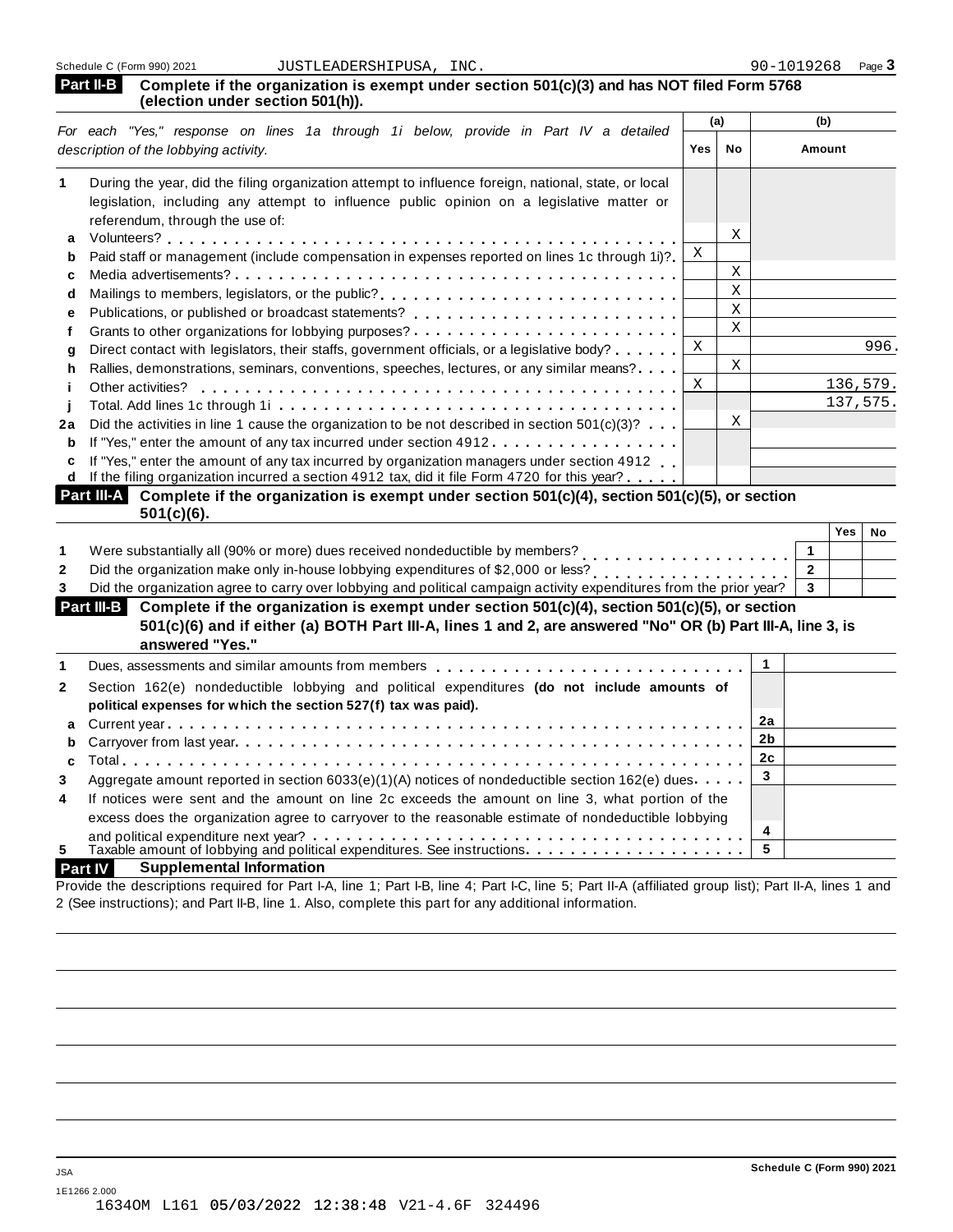SCHEDULE C, PART II-B, LINE 1A- 1J

JUSTLEADERSHIPUSA'S LOBBYING ACTIVITIES ARE TO RAISE AWARENESS ABOUT ISSUES INVOLVING DIRECTLY IMPACTED PEOPLE AND ADVOCATE FOR POLICY CHANGE THAT CAN SUPPORT OR PROTECT DIRECTLY IMPACTED PEOPLE.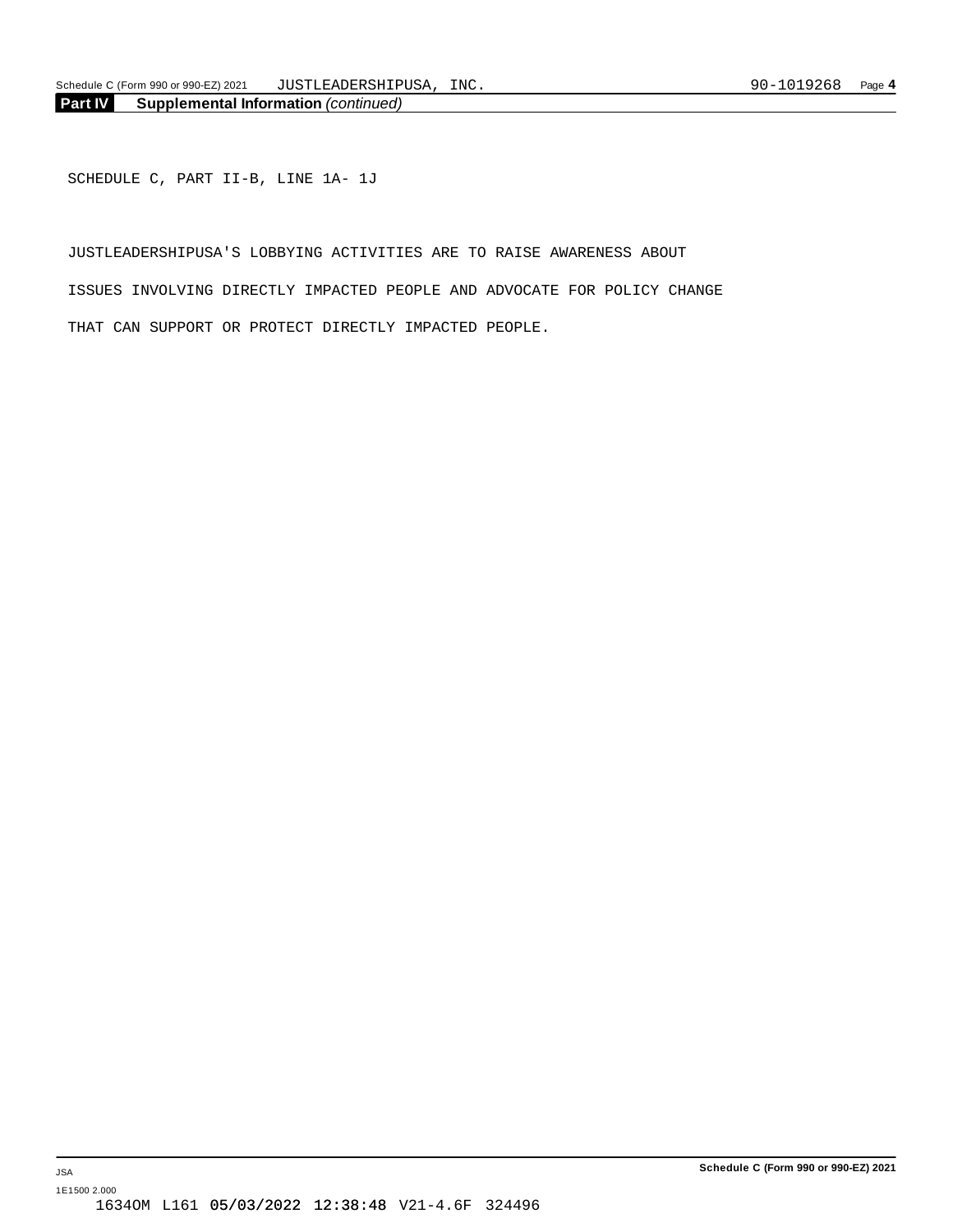| <b>SCHEDULE D</b> |  |
|-------------------|--|
| (Form 990)        |  |

# SCHEDULE D<br>
Supplemental Financial Statements<br>
Form 990)<br>
Part IV, line 6, 7, 8, 9, 10, 11a, 11b, 11c, 11d, 11e, 11f, 12a, or 12b.<br>
Part IV, line 6, 7, 8, 9, 10, 11a, 11b, 11c, 11d, 11e, 11f, 12a, or 12b.

Part IV, line 6, 7, 8, 9, 10, 11a, 11b, 11c, 11d, 11e, 11f, 12a, or 12b.<br> **Department of the Treasury** I **Continuing the Section 1990.**<br> **Continuing and Continuing and the latest information** 

|        | Department of the Treasury      |                                                                                                                                                                                                                                                     | Attach to Form 990.                                                    |                                                    | <b>Open to Public</b>           |
|--------|---------------------------------|-----------------------------------------------------------------------------------------------------------------------------------------------------------------------------------------------------------------------------------------------------|------------------------------------------------------------------------|----------------------------------------------------|---------------------------------|
|        | <b>Internal Revenue Service</b> |                                                                                                                                                                                                                                                     | Go to www.irs.gov/Form990 for instructions and the latest information. |                                                    | <b>Inspection</b>               |
|        | Name of the organization        |                                                                                                                                                                                                                                                     |                                                                        | <b>Employer identification number</b>              |                                 |
|        | JUSTLEADERSHIPUSA, INC.         |                                                                                                                                                                                                                                                     |                                                                        | 90-1019268                                         |                                 |
| Part I |                                 | Organizations Maintaining Donor Advised Funds or Other Similar Funds or Accounts.                                                                                                                                                                   |                                                                        |                                                    |                                 |
|        |                                 | Complete if the organization answered "Yes" on Form 990, Part IV, line 6.                                                                                                                                                                           |                                                                        |                                                    |                                 |
|        |                                 |                                                                                                                                                                                                                                                     | (a) Donor advised funds                                                |                                                    | (b) Funds and other accounts    |
| 1      |                                 | Total number at end of year manufacturers.                                                                                                                                                                                                          |                                                                        |                                                    |                                 |
| 2      |                                 | Aggregate value of contributions to (during year)                                                                                                                                                                                                   |                                                                        |                                                    |                                 |
| 3      |                                 | Aggregate value of grants from (during year)                                                                                                                                                                                                        |                                                                        |                                                    |                                 |
| 4      |                                 | Aggregate value at end of year                                                                                                                                                                                                                      |                                                                        |                                                    |                                 |
| 5      |                                 | Did the organization inform all donors and donor advisors in writing that the assets held in donor advised                                                                                                                                          |                                                                        |                                                    |                                 |
|        |                                 | funds are the organization's property, subject to the organization's exclusive legal control?                                                                                                                                                       |                                                                        |                                                    | Yes<br>No                       |
| 6      |                                 | Did the organization inform all grantees, donors, and donor advisors in writing that grant funds can be used                                                                                                                                        |                                                                        |                                                    |                                 |
|        |                                 | only for charitable purposes and not for the benefit of the donor or donor advisor, or for any other purpose                                                                                                                                        |                                                                        |                                                    |                                 |
|        |                                 |                                                                                                                                                                                                                                                     |                                                                        |                                                    | Yes<br>No                       |
|        | Part II                         | <b>Conservation Easements.</b>                                                                                                                                                                                                                      |                                                                        |                                                    |                                 |
|        |                                 | Complete if the organization answered "Yes" on Form 990, Part IV, line 7.                                                                                                                                                                           |                                                                        |                                                    |                                 |
| 1      |                                 | Purpose(s) of conservation easements held by the organization (check all that apply).                                                                                                                                                               |                                                                        |                                                    |                                 |
|        |                                 | Preservation of land for public use (for example, recreation or education)                                                                                                                                                                          |                                                                        | Preservation of a historically important land area |                                 |
|        |                                 | Protection of natural habitat                                                                                                                                                                                                                       |                                                                        | Preservation of a certified historic structure     |                                 |
|        |                                 | Preservation of open space                                                                                                                                                                                                                          |                                                                        |                                                    |                                 |
| 2      |                                 | Complete lines 2a through 2d if the organization held a qualified conservation contribution in the form of a conservation                                                                                                                           |                                                                        |                                                    |                                 |
|        |                                 | easement on the last day of the tax year.                                                                                                                                                                                                           |                                                                        |                                                    | Held at the End of the Tax Year |
| a      |                                 |                                                                                                                                                                                                                                                     |                                                                        | 2a                                                 |                                 |
| b      |                                 | Total acreage restricted by conservation easements                                                                                                                                                                                                  |                                                                        | 2b                                                 |                                 |
| c      |                                 | Number of conservation easements on a certified historic structure included in (a)                                                                                                                                                                  |                                                                        | 2c                                                 |                                 |
| d      |                                 | Number of conservation easements included in (c) acquired after 7/25/06, and not on a                                                                                                                                                               |                                                                        |                                                    |                                 |
|        |                                 |                                                                                                                                                                                                                                                     |                                                                        | <b>2d</b>                                          |                                 |
| 3      |                                 | Number of conservation easements modified, transferred, released, extinguished, or terminated by the organization during the                                                                                                                        |                                                                        |                                                    |                                 |
|        |                                 |                                                                                                                                                                                                                                                     |                                                                        |                                                    |                                 |
| 4      |                                 | Number of states where property subject to conservation easement is located $\blacktriangleright$ _______                                                                                                                                           |                                                                        |                                                    |                                 |
| 5      |                                 | Does the organization have a written policy regarding the periodic monitoring, inspection, handling of                                                                                                                                              |                                                                        |                                                    |                                 |
|        |                                 |                                                                                                                                                                                                                                                     |                                                                        |                                                    | Yes<br><b>No</b>                |
| 6      |                                 | Staff and volunteer hours devoted to monitoring, inspecting, handling of violations, and enforcing conservation easements during the year                                                                                                           |                                                                        |                                                    |                                 |
|        |                                 |                                                                                                                                                                                                                                                     |                                                                        |                                                    |                                 |
| 7      |                                 | Amount of expenses incurred in monitoring, inspecting, handling of violations, and enforcing conservation easements during the year                                                                                                                 |                                                                        |                                                    |                                 |
|        | ▶\$                             |                                                                                                                                                                                                                                                     |                                                                        |                                                    |                                 |
| 8      |                                 | Does each conservation easement reported on line 2(d) above satisfy the requirements of section 170(h)(4)(B)(i)                                                                                                                                     |                                                                        |                                                    |                                 |
|        |                                 |                                                                                                                                                                                                                                                     |                                                                        |                                                    | No<br>Yes                       |
| 9      |                                 | In Part XIII, describe how the organization reports conservation easements in its revenue and expense statement and                                                                                                                                 |                                                                        |                                                    |                                 |
|        |                                 | balance sheet, and include, if applicable, the text of the footnote to the organization's financial statements that describes the                                                                                                                   |                                                                        |                                                    |                                 |
|        |                                 | organization's accounting for conservation easements.                                                                                                                                                                                               |                                                                        |                                                    |                                 |
|        | Part III                        | Organizations Maintaining Collections of Art, Historical Treasures, or Other Similar Assets.                                                                                                                                                        |                                                                        |                                                    |                                 |
|        |                                 | Complete if the organization answered "Yes" on Form 990, Part IV, line 8.                                                                                                                                                                           |                                                                        |                                                    |                                 |
| 1a     |                                 | If the organization elected, as permitted under FASB ASC 958, not to report in its revenue statement and balance sheet works                                                                                                                        |                                                                        |                                                    |                                 |
|        |                                 | of art, historical treasures, or other similar assets held for public exhibition, education, or research in furtherance of public<br>service, provide in Part XIII the text of the footnote to its financial statements that describes these items. |                                                                        |                                                    |                                 |
| b      |                                 | If the organization elected, as permitted under FASB ASC 958, to report in its revenue statement and balance sheet works of                                                                                                                         |                                                                        |                                                    |                                 |
|        |                                 | art, historical treasures, or other similar assets held for public exhibition, education, or research in furtherance of public service,<br>provide the following amounts relating to these items:                                                   |                                                                        |                                                    |                                 |
|        |                                 |                                                                                                                                                                                                                                                     |                                                                        |                                                    |                                 |
|        |                                 |                                                                                                                                                                                                                                                     |                                                                        |                                                    |                                 |
| 2      |                                 | If the organization received or held works of art, historical treasures, or other similar assets for financial gain, provide the                                                                                                                    |                                                                        |                                                    |                                 |
|        |                                 | following amounts required to be reported under FASB ASC 958 relating to these items:                                                                                                                                                               |                                                                        |                                                    |                                 |
| а      |                                 |                                                                                                                                                                                                                                                     |                                                                        |                                                    |                                 |
| b      |                                 |                                                                                                                                                                                                                                                     |                                                                        |                                                    |                                 |

**For Paperwork Reduction Act Notice, see the Instructions for Form 990. Schedule D (Form 990) 2021**

| JSA          |  |                                                 |  |  |
|--------------|--|-------------------------------------------------|--|--|
| 1E1268 1.000 |  |                                                 |  |  |
|              |  | 16340M L161 05/03/2022 12:38:48 V21-4.6F 324496 |  |  |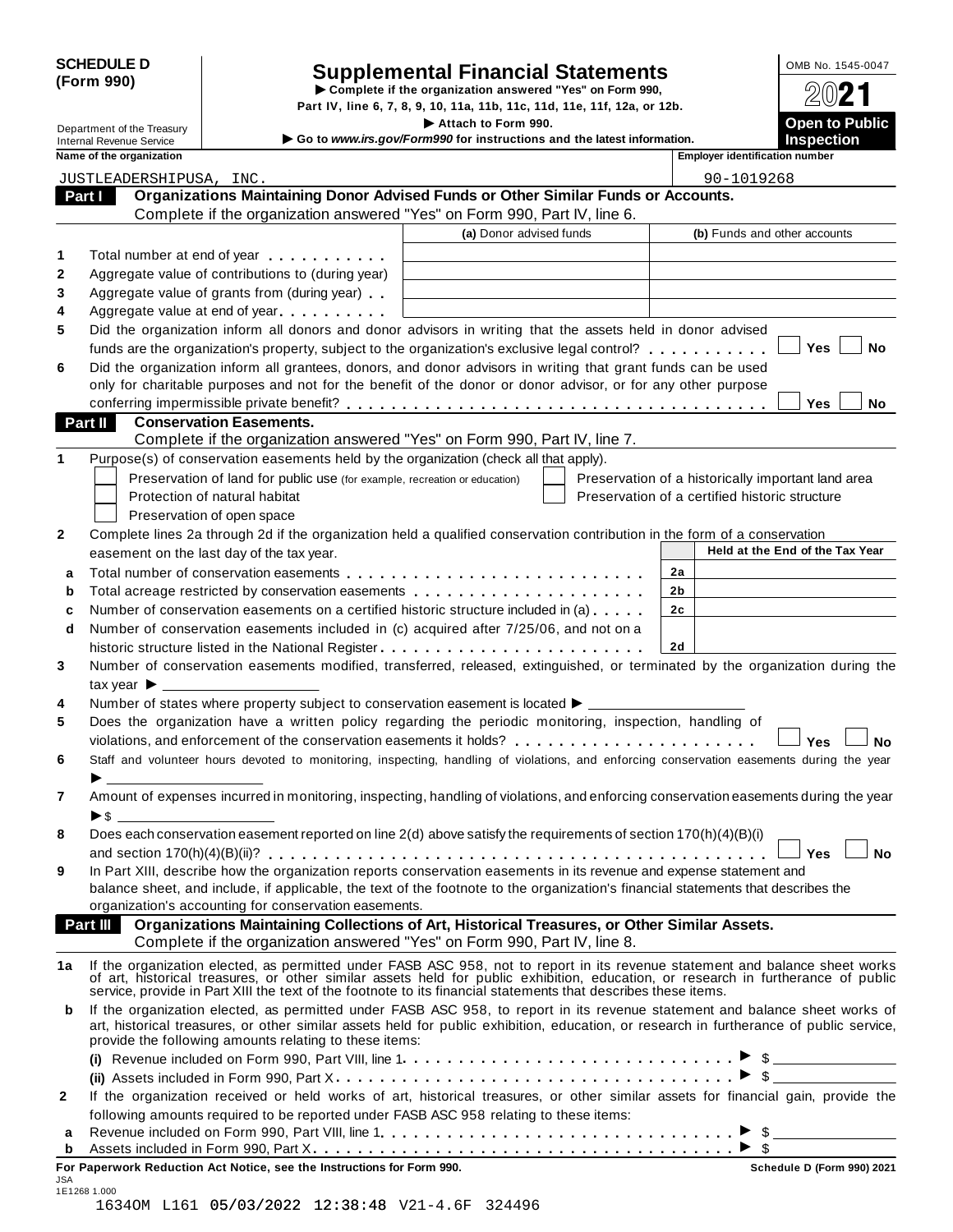|        | Schedule D (Form 990) 2021                                                                                                                                                                      | JUSTLEADERSHIPUSA, INC.                            |                                         |                                    |                                     | 90-1019268          |            | Page 2 |
|--------|-------------------------------------------------------------------------------------------------------------------------------------------------------------------------------------------------|----------------------------------------------------|-----------------------------------------|------------------------------------|-------------------------------------|---------------------|------------|--------|
|        | Part III Organizations Maintaining Collections of Art, Historical Treasures, or Other Similar Assets (continued)                                                                                |                                                    |                                         |                                    |                                     |                     |            |        |
| 3      | Using the organization's acquisition, accession, and other records, check any of the following that make significant use of its<br>collection items (check all that apply):                     |                                                    |                                         |                                    |                                     |                     |            |        |
| a      | Public exhibition                                                                                                                                                                               |                                                    | d                                       | Loan or exchange program           |                                     |                     |            |        |
| b      | Scholarly research                                                                                                                                                                              |                                                    | e                                       |                                    | Other <u>Contract Communication</u> |                     |            |        |
| c      | Preservation for future generations                                                                                                                                                             |                                                    |                                         |                                    |                                     |                     |            |        |
| 4      | Provide a description of the organization's collections and explain how they further the organization's exempt purpose in Part<br>XIII.                                                         |                                                    |                                         |                                    |                                     |                     |            |        |
|        |                                                                                                                                                                                                 |                                                    |                                         |                                    |                                     |                     |            |        |
| 5      | During the year, did the organization solicit or receive donations of art, historical treasures, or other similar                                                                               |                                                    |                                         |                                    |                                     |                     |            |        |
|        | assets to be sold to raise funds rather than to be maintained as part of the organization's collection?                                                                                         |                                                    |                                         |                                    |                                     | Yes                 |            | No     |
|        | <b>Part IV</b><br><b>Escrow and Custodial Arrangements.</b><br>Complete if the organization answered "Yes" on Form 990, Part IV, line 9, or reported an amount on Form<br>990, Part X, line 21. |                                                    |                                         |                                    |                                     |                     |            |        |
|        | 1a Is the organization an agent, trustee, custodian or other intermediary for contributions or other assets not                                                                                 |                                                    |                                         |                                    |                                     |                     |            |        |
|        |                                                                                                                                                                                                 |                                                    |                                         |                                    |                                     | Yes                 |            | No     |
|        | If "Yes," explain the arrangement in Part XIII and complete the following table:                                                                                                                |                                                    |                                         |                                    |                                     |                     |            |        |
| b      |                                                                                                                                                                                                 |                                                    |                                         |                                    |                                     |                     |            |        |
|        |                                                                                                                                                                                                 |                                                    |                                         |                                    | Amount                              |                     |            |        |
| c      |                                                                                                                                                                                                 |                                                    |                                         |                                    |                                     |                     |            |        |
|        |                                                                                                                                                                                                 |                                                    |                                         | 1d                                 |                                     |                     |            |        |
|        |                                                                                                                                                                                                 |                                                    |                                         | 1е                                 |                                     |                     |            |        |
|        |                                                                                                                                                                                                 |                                                    |                                         | 1f                                 |                                     |                     |            |        |
| 2a     | Did the organization include an amount on Form 990, Part X, line 21, for escrow or custodial account liability?                                                                                 |                                                    |                                         |                                    |                                     | <b>Yes</b>          |            | No     |
|        | <b>b</b> If "Yes," explain the arrangement in Part XIII. Check here if the explanation has been provided on Part XIII                                                                           |                                                    |                                         |                                    |                                     |                     |            |        |
|        | <b>Endowment Funds.</b><br>Part V                                                                                                                                                               |                                                    |                                         |                                    |                                     |                     |            |        |
|        | Complete if the organization answered "Yes" on Form 990, Part IV, line 10.                                                                                                                      |                                                    |                                         |                                    |                                     |                     |            |        |
|        |                                                                                                                                                                                                 | (a) Current year                                   | (b) Prior year                          | (c) Two years back                 | (d) Three years back                | (e) Four years back |            |        |
|        |                                                                                                                                                                                                 |                                                    |                                         |                                    |                                     |                     |            |        |
| 1a     | Beginning of year balance $\qquad \qquad \downarrow$                                                                                                                                            |                                                    |                                         |                                    |                                     |                     |            |        |
| b      |                                                                                                                                                                                                 |                                                    |                                         |                                    |                                     |                     |            |        |
|        | Net investment earnings, gains,                                                                                                                                                                 |                                                    |                                         |                                    |                                     |                     |            |        |
|        | and losses                                                                                                                                                                                      |                                                    |                                         |                                    |                                     |                     |            |        |
|        | Grants or scholarships                                                                                                                                                                          |                                                    |                                         |                                    |                                     |                     |            |        |
| е      | Other expenditures for facilities                                                                                                                                                               |                                                    |                                         |                                    |                                     |                     |            |        |
|        | and programs $\ldots$                                                                                                                                                                           |                                                    |                                         |                                    |                                     |                     |            |        |
|        | Administrative expenses [1994]                                                                                                                                                                  |                                                    |                                         |                                    |                                     |                     |            |        |
|        | End of year balance                                                                                                                                                                             |                                                    |                                         |                                    |                                     |                     |            |        |
| q      | Provide the estimated percentage of the current year end balance (line 1g, column (a)) held as:                                                                                                 |                                                    |                                         |                                    |                                     |                     |            |        |
| 2<br>а | Board designated or quasi-endowment >                                                                                                                                                           |                                                    |                                         |                                    |                                     |                     |            |        |
| b      | Permanent endowment ▶                                                                                                                                                                           | %                                                  |                                         |                                    |                                     |                     |            |        |
|        |                                                                                                                                                                                                 | $\%$                                               |                                         |                                    |                                     |                     |            |        |
| c      | Term endowment ▶                                                                                                                                                                                |                                                    |                                         |                                    |                                     |                     |            |        |
|        | The percentages on lines 2a, 2b, and 2c should equal 100%.                                                                                                                                      |                                                    |                                         |                                    |                                     |                     |            |        |
|        | 3a Are there endowment funds not in the possession of the organization that are held and administered for the                                                                                   |                                                    |                                         |                                    |                                     |                     |            |        |
|        | organization by:                                                                                                                                                                                |                                                    |                                         |                                    |                                     |                     | <b>Yes</b> | No     |
|        |                                                                                                                                                                                                 |                                                    |                                         |                                    |                                     | 3a(i)               |            |        |
|        |                                                                                                                                                                                                 |                                                    |                                         |                                    |                                     | 3a(ii)              |            |        |
|        | If "Yes" on line 3a(ii), are the related organizations listed as required on Schedule R?                                                                                                        |                                                    |                                         |                                    |                                     | 3b                  |            |        |
| 4      | Describe in Part XIII the intended uses of the organization's endowment funds.                                                                                                                  |                                                    |                                         |                                    |                                     |                     |            |        |
|        | Land, Buildings, and Equipment.<br>Complete if the organization answered "Yes" on Form 990, Part IV, line 11a. See Form 990, Part X, line 10.<br><b>Part VI</b>                                 |                                                    |                                         |                                    |                                     |                     |            |        |
|        |                                                                                                                                                                                                 |                                                    |                                         |                                    |                                     |                     |            |        |
|        | Description of property                                                                                                                                                                         |                                                    | (a) Cost or other basis<br>(investment) | (b) Cost or other basis<br>(other) | (c) Accumulated<br>depreciation     | (d) Book value      |            |        |
| 1a     | $Land.$                                                                                                                                                                                         |                                                    |                                         |                                    |                                     |                     |            |        |
| b      |                                                                                                                                                                                                 |                                                    |                                         |                                    |                                     |                     |            |        |
| c      |                                                                                                                                                                                                 |                                                    |                                         | 37,814.                            | 10,407.                             |                     | 27,406.    |        |
|        | Equipment 1                                                                                                                                                                                     |                                                    |                                         | 105, 250.                          | 71,519.                             |                     | 33,732.    |        |
| d      |                                                                                                                                                                                                 | <u> 1980 - Jan Barbara Barat, prima politik po</u> |                                         |                                    |                                     |                     |            |        |
| е      |                                                                                                                                                                                                 |                                                    |                                         |                                    |                                     |                     |            |        |
|        | Total. Add lines 1a through 1e. (Column (d) must equal Form 990, Part X, column (B), line 10c.).                                                                                                |                                                    |                                         |                                    |                                     |                     | 61,138.    |        |

**Schedule D (Form 990) 2021**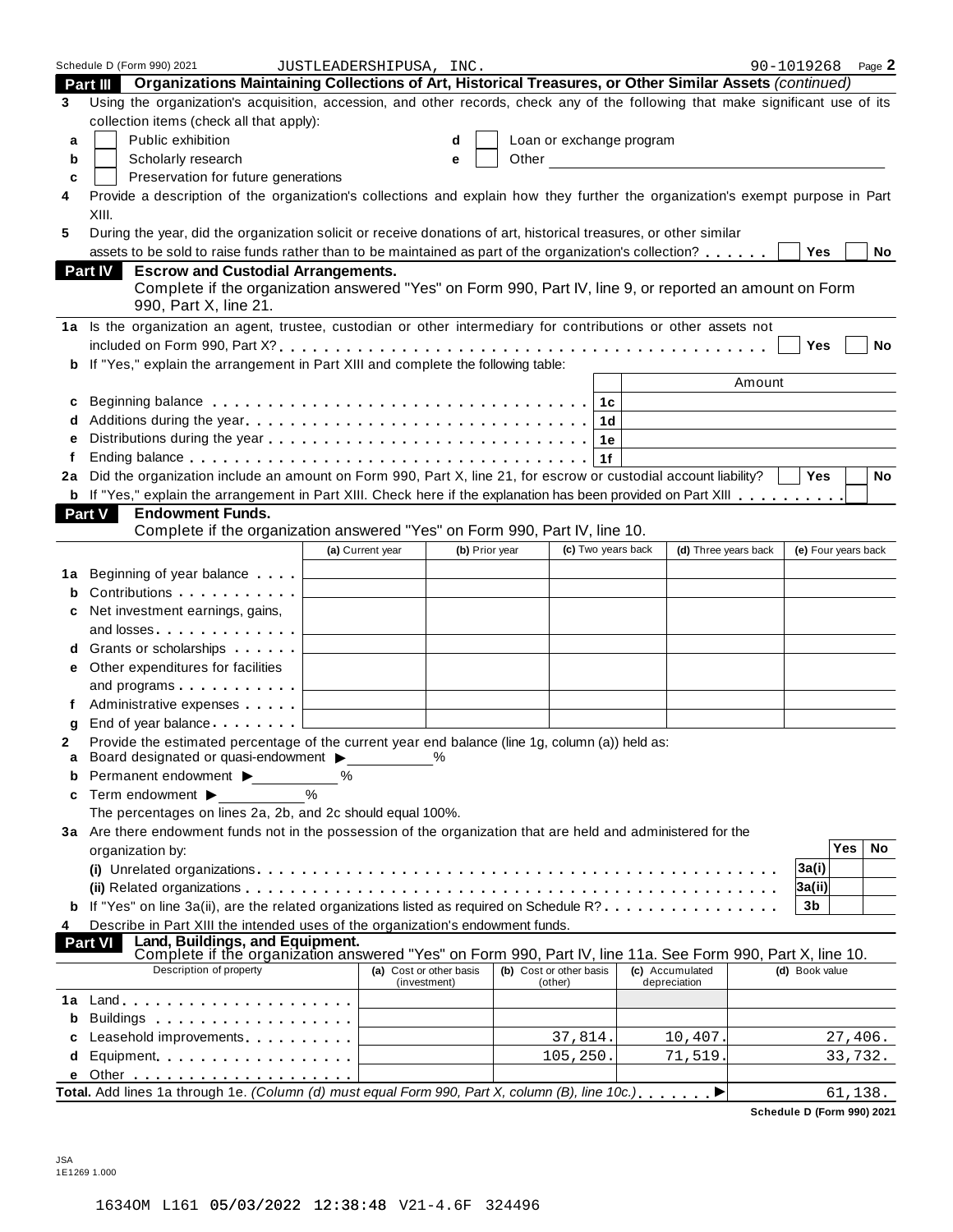| <b>Part VII</b>  | <b>Investments - Other Securities.</b><br>Complete if the organization answered "Yes" on Form 990, Part IV, line 11b. See Form 990, Part X, line 12. |                              |                                                              |                |
|------------------|------------------------------------------------------------------------------------------------------------------------------------------------------|------------------------------|--------------------------------------------------------------|----------------|
|                  | (a) Description of security or category<br>(including name of security)                                                                              | (b) Book value               | (c) Method of valuation:<br>Cost or end-of-year market value |                |
|                  | (1) Financial derivatives                                                                                                                            |                              |                                                              |                |
|                  | (2) Closely held equity interests                                                                                                                    |                              |                                                              |                |
|                  | $(3)$ Other $\qquad \qquad$                                                                                                                          |                              |                                                              |                |
| (A)              |                                                                                                                                                      |                              |                                                              |                |
| (B)              |                                                                                                                                                      |                              |                                                              |                |
| (C)              |                                                                                                                                                      |                              |                                                              |                |
| (D)              |                                                                                                                                                      |                              |                                                              |                |
| (E)              |                                                                                                                                                      |                              |                                                              |                |
| (F)              |                                                                                                                                                      |                              |                                                              |                |
| (G)              |                                                                                                                                                      |                              |                                                              |                |
| (H)              |                                                                                                                                                      |                              |                                                              |                |
|                  | Total. (Column (b) must equal Form 990, Part X, col. (B) line 12.) $\blacktriangleright$                                                             |                              |                                                              |                |
| <b>Part VIII</b> | <b>Investments - Program Related.</b>                                                                                                                |                              |                                                              |                |
|                  | Complete if the organization answered "Yes" on Form 990, Part IV, line 11c. See Form 990, Part X, line 13.                                           |                              |                                                              |                |
|                  | (a) Description of investment                                                                                                                        | (b) Book value               | (c) Method of valuation:<br>Cost or end-of-year market value |                |
| (1)              |                                                                                                                                                      |                              |                                                              |                |
| (2)              |                                                                                                                                                      |                              |                                                              |                |
| (3)              |                                                                                                                                                      |                              |                                                              |                |
| (4)              |                                                                                                                                                      |                              |                                                              |                |
| (5)              |                                                                                                                                                      |                              |                                                              |                |
| (6)              |                                                                                                                                                      |                              |                                                              |                |
| (7)              |                                                                                                                                                      |                              |                                                              |                |
| (8)              |                                                                                                                                                      |                              |                                                              |                |
| (9)              | Total. (Column (b) must equal Form 990, Part X, col. (B) line $13.$ )                                                                                |                              |                                                              |                |
| Part IX          | Other Assets.                                                                                                                                        |                              |                                                              |                |
|                  | Complete if the organization answered "Yes" on Form 990, Part IV, line 11d. See Form 990, Part X, line 15.                                           |                              |                                                              |                |
|                  |                                                                                                                                                      | (a) Description              |                                                              | (b) Book value |
| (1)              |                                                                                                                                                      |                              |                                                              |                |
| (2)              |                                                                                                                                                      |                              |                                                              |                |
| (3)              |                                                                                                                                                      |                              |                                                              |                |
| (4)              |                                                                                                                                                      |                              |                                                              |                |
| (5)              |                                                                                                                                                      |                              |                                                              |                |
| (6)              |                                                                                                                                                      |                              |                                                              |                |
| (7)              |                                                                                                                                                      |                              |                                                              |                |
| (8)              |                                                                                                                                                      |                              |                                                              |                |
| (9)              |                                                                                                                                                      |                              |                                                              |                |
|                  |                                                                                                                                                      |                              | ▶                                                            |                |
| Part X           | <b>Other Liabilities.</b><br>Complete if the organization answered "Yes" on Form 990, Part IV, line 11e or 11f. See Form 990, Part X,<br>line 25.    |                              |                                                              |                |
| 1.               |                                                                                                                                                      | (a) Description of liability |                                                              | (b) Book value |
| (1)              | Federal income taxes                                                                                                                                 |                              |                                                              |                |
|                  | (2) DEFERRED RENT OBLIGATION                                                                                                                         |                              |                                                              | 4,823.         |
| (3)              |                                                                                                                                                      |                              |                                                              |                |
| (4)              |                                                                                                                                                      |                              |                                                              |                |
| (5)              |                                                                                                                                                      |                              |                                                              |                |
| (6)              |                                                                                                                                                      |                              |                                                              |                |
| (7)              |                                                                                                                                                      |                              |                                                              |                |
| (8)              |                                                                                                                                                      |                              |                                                              |                |
| (9)              |                                                                                                                                                      |                              |                                                              |                |
|                  |                                                                                                                                                      |                              |                                                              | 4,823.         |
|                  | 2. Liability for uncertain tax positions. In Part XIII, provide the text of the footnote to the organization's financial statements that reports the |                              |                                                              |                |
|                  | organization's liability for uncertain tax positions under FASB ASC 740. Check here if the text of the footnote has been provided in Part XIII .     |                              |                                                              | $\mathbf X$    |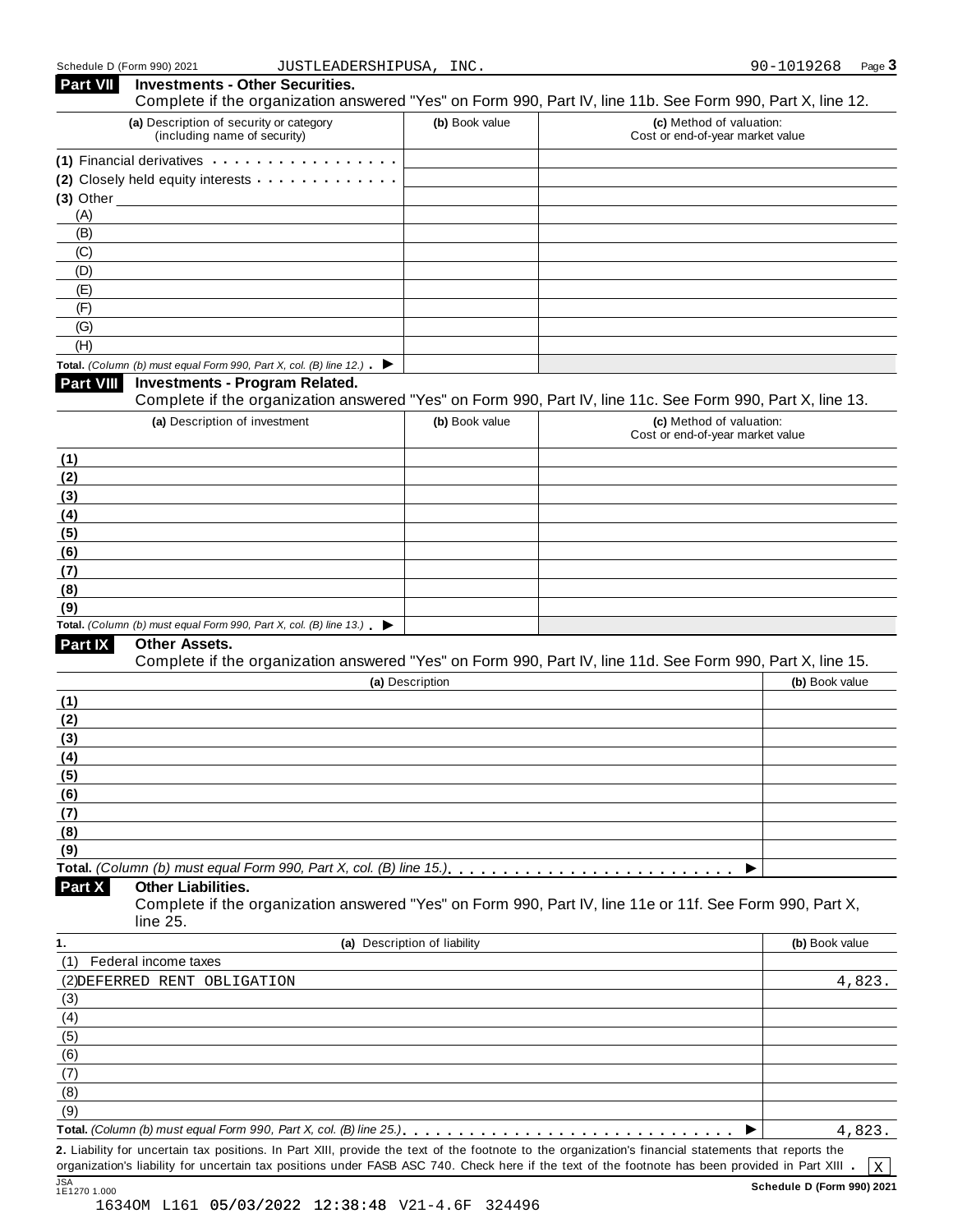|                | Schedule D (Form 990) 2021<br>JUSTLEADERSHIPUSA, INC.                                                                                                                |                 | 90-1019268<br>Page 4 |
|----------------|----------------------------------------------------------------------------------------------------------------------------------------------------------------------|-----------------|----------------------|
| <b>Part XI</b> | Reconciliation of Revenue per Audited Financial Statements With Revenue per Return.<br>Complete if the organization answered "Yes" on Form 990, Part IV, line 12a.   |                 |                      |
| 1              | Total revenue, gains, and other support per audited financial statements                                                                                             | $\overline{1}$  | 6,419,663.           |
| $\mathbf{2}$   | Amounts included on line 1 but not on Form 990, Part VIII, line 12:                                                                                                  |                 |                      |
| a              | 2a                                                                                                                                                                   |                 |                      |
| b              | 21,456.<br>2 <sub>b</sub>                                                                                                                                            |                 |                      |
| c              | 2c                                                                                                                                                                   |                 |                      |
| d              | 2d                                                                                                                                                                   |                 |                      |
| e              |                                                                                                                                                                      | 2e              | 21,456.              |
| 3              |                                                                                                                                                                      | $\mathbf{3}$    | 6,398,207.           |
| 4              | Amounts included on Form 990, Part VIII, line 12, but not on line 1:                                                                                                 |                 |                      |
| a              | Investment expenses not included on Form 990, Part VIII, line 7b $\ldots$ , $\boxed{4a}$                                                                             |                 |                      |
| b              |                                                                                                                                                                      |                 |                      |
| C              |                                                                                                                                                                      | 4c              |                      |
| 5              | Total revenue. Add lines 3 and 4c. (This must equal Form 990, Part I, line 12.)                                                                                      | 5               | 6,398,207.           |
| Part XII       | Reconciliation of Expenses per Audited Financial Statements With Expenses per Return.<br>Complete if the organization answered "Yes" on Form 990, Part IV, line 12a. |                 |                      |
| 1              | Total expenses and losses per audited financial statements entitled by even in the set of the set of the set o                                                       | $\overline{1}$  | 3,692,866.           |
| 2              | Amounts included on line 1 but not on Form 990, Part IX, line 25:                                                                                                    |                 |                      |
| a              | 2a<br>21,456.                                                                                                                                                        |                 |                      |
| b              | 2 <sub>b</sub>                                                                                                                                                       |                 |                      |
| c              | 2c                                                                                                                                                                   |                 |                      |
| d              |                                                                                                                                                                      |                 |                      |
| e              |                                                                                                                                                                      | <b>2e</b>       | 21,456.              |
| 3              |                                                                                                                                                                      | $\overline{3}$  | 3,671,410.           |
| 4              | Amounts included on Form 990, Part IX, line 25, but not on line 1:                                                                                                   |                 |                      |
| a              | 4a<br>Investment expenses not included on Form 990, Part VIII, line 7b                                                                                               |                 |                      |
| b              | 4b                                                                                                                                                                   |                 |                      |
|                |                                                                                                                                                                      | 4с              |                      |
| C.             |                                                                                                                                                                      |                 |                      |
| 5              | Total expenses. Add lines 3 and 4c. (This must equal Form 990, Part I, line 18.).                                                                                    | $5\phantom{.0}$ | 3,671,410.           |

Provide the descriptions required for Part II, lines 3, 5, and 9; Part III, lines 1a and 4; Part IV, lines 1b and 2b; Part V, line 4; Part X, line 2; Part XI, lines 2d and 4b; and Part XII, lines 2d and 4b. Also complete this part to provide any additional information.

SEE SUPPLEMENTAL PAGE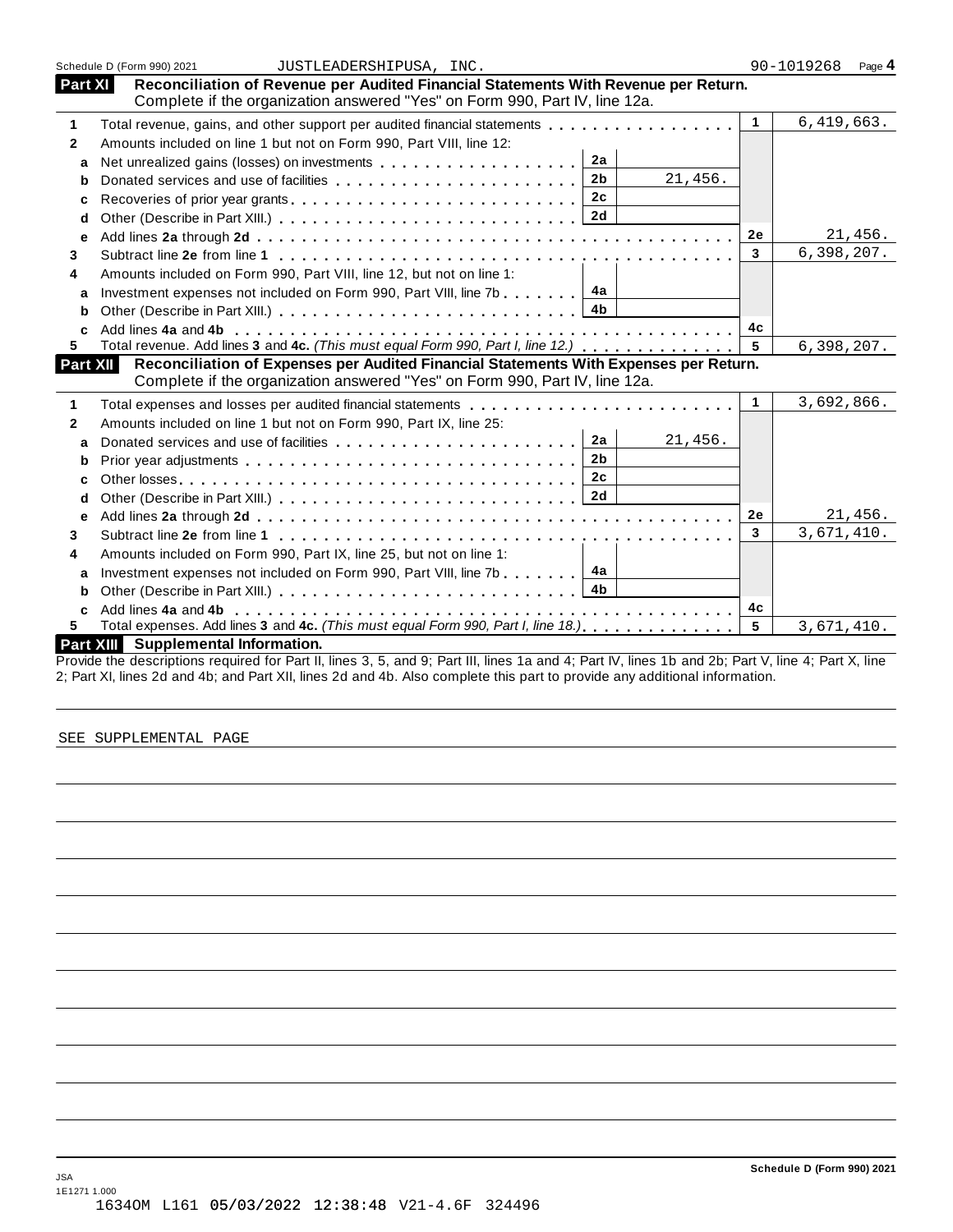SCHEDULE D, PART X, LINE 2

JLUSA IS SUBJECT TO THE PROVISIONS OF THE FINANCIAL ACCOUNTING STANDARDS BOARD'S (THE "FASB") ACCOUNTING STANDARDS CODIFICATION ("ASC") TOPIC 740, INCOME TAXES, AS IT RELATES TO ACCOUNTING AND REPORTING FOR UNCERTAINTY IN INCOME TAXES. BECAUSE OF JLUSA'S GENERAL TAX-EXEMPT STATUS, MANAGEMENT BELIEVES ASC TOPIC 740 HAS NOT HAD, AND IS NOT EXPECTED TO HAVE, A MATERIAL IMPACT ON JLUSA'S FINANCIAL STATEMENTS.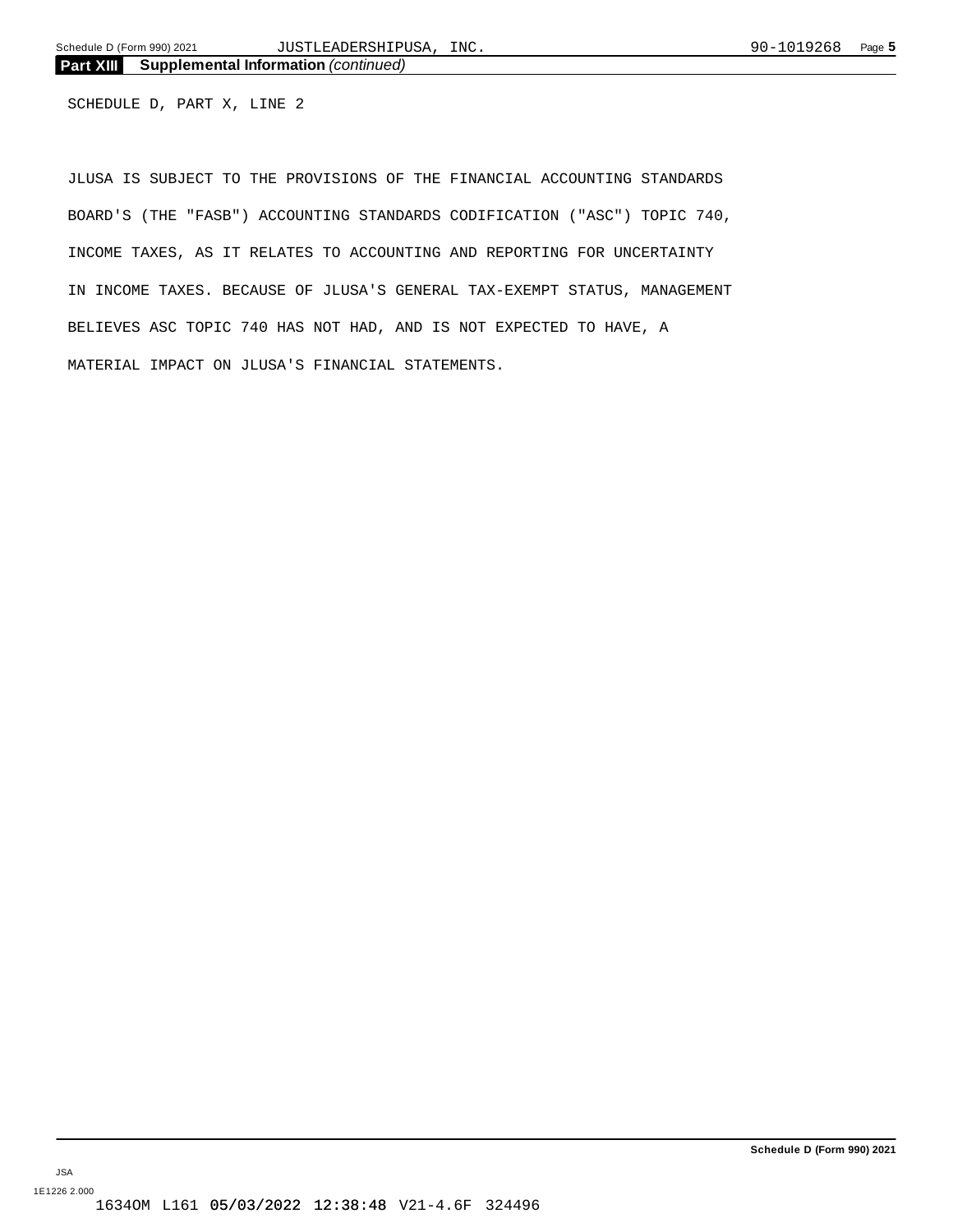| <b>SCHEDULE J</b><br><b>Compensation Information</b><br>(Form 990)<br>For certain Officers, Directors, Trustees, Key Employees, and Highest<br><b>Compensated Employees</b><br>Complete if the organization answered "Yes" on Form 990, Part IV, line 23. |                                                                                                                                                                |                                                  |                                                                                                                                                                                                                   |                                       | OMB No. 1545-0047 |     |    |
|-----------------------------------------------------------------------------------------------------------------------------------------------------------------------------------------------------------------------------------------------------------|----------------------------------------------------------------------------------------------------------------------------------------------------------------|--------------------------------------------------|-------------------------------------------------------------------------------------------------------------------------------------------------------------------------------------------------------------------|---------------------------------------|-------------------|-----|----|
|                                                                                                                                                                                                                                                           |                                                                                                                                                                |                                                  |                                                                                                                                                                                                                   |                                       |                   |     |    |
|                                                                                                                                                                                                                                                           |                                                                                                                                                                |                                                  | <b>Open to Public</b>                                                                                                                                                                                             |                                       |                   |     |    |
|                                                                                                                                                                                                                                                           | Attach to Form 990.<br>Department of the Treasury<br>Go to www.irs.gov/Form990 for instructions and the latest information.<br><b>Internal Revenue Service</b> |                                                  |                                                                                                                                                                                                                   |                                       | <b>Inspection</b> |     |    |
|                                                                                                                                                                                                                                                           | Name of the organization                                                                                                                                       |                                                  |                                                                                                                                                                                                                   | <b>Employer identification number</b> |                   |     |    |
|                                                                                                                                                                                                                                                           | JUSTLEADERSHIPUSA, INC.                                                                                                                                        |                                                  |                                                                                                                                                                                                                   | 90-1019268                            |                   |     |    |
| Part I                                                                                                                                                                                                                                                    |                                                                                                                                                                | <b>Questions Regarding Compensation</b>          |                                                                                                                                                                                                                   |                                       |                   |     |    |
|                                                                                                                                                                                                                                                           |                                                                                                                                                                |                                                  |                                                                                                                                                                                                                   |                                       |                   | Yes | No |
|                                                                                                                                                                                                                                                           |                                                                                                                                                                |                                                  | 1a Check the appropriate box(es) if the organization provided any of the following to or for a person listed on Form                                                                                              |                                       |                   |     |    |
|                                                                                                                                                                                                                                                           |                                                                                                                                                                |                                                  | 990, Part VII, Section A, line 1a. Complete Part III to provide any relevant information regarding these items.                                                                                                   |                                       |                   |     |    |
|                                                                                                                                                                                                                                                           |                                                                                                                                                                | First-class or charter travel                    | Housing allowance or residence for personal use                                                                                                                                                                   |                                       |                   |     |    |
|                                                                                                                                                                                                                                                           |                                                                                                                                                                | Travel for companions                            | Payments for business use of personal residence                                                                                                                                                                   |                                       |                   |     |    |
|                                                                                                                                                                                                                                                           |                                                                                                                                                                | Tax indemnification and gross-up payments        | Health or social club dues or initiation fees                                                                                                                                                                     |                                       |                   |     |    |
|                                                                                                                                                                                                                                                           |                                                                                                                                                                | Discretionary spending account                   | Personal services (such as maid, chauffeur, chef)                                                                                                                                                                 |                                       |                   |     |    |
|                                                                                                                                                                                                                                                           |                                                                                                                                                                |                                                  |                                                                                                                                                                                                                   |                                       |                   |     |    |
| b                                                                                                                                                                                                                                                         |                                                                                                                                                                |                                                  | If any of the boxes on line 1a are checked, did the organization follow a written policy regarding payment<br>or reimbursement or provision of all of the expenses described above? If "No," complete Part III to |                                       |                   |     |    |
|                                                                                                                                                                                                                                                           |                                                                                                                                                                |                                                  |                                                                                                                                                                                                                   |                                       | 1b                |     |    |
| $\mathbf{2}$                                                                                                                                                                                                                                              |                                                                                                                                                                |                                                  | Did the organization require substantiation prior to reimbursing or allowing expenses incurred by all                                                                                                             |                                       |                   |     |    |
|                                                                                                                                                                                                                                                           |                                                                                                                                                                |                                                  | directors, trustees, and officers, including the CEO/Executive Director, regarding the items checked on line                                                                                                      |                                       |                   |     |    |
|                                                                                                                                                                                                                                                           |                                                                                                                                                                |                                                  |                                                                                                                                                                                                                   |                                       | 2                 |     |    |
| 3                                                                                                                                                                                                                                                         |                                                                                                                                                                |                                                  | Indicate which, if any, of the following the organization used to establish the compensation of the                                                                                                               |                                       |                   |     |    |
|                                                                                                                                                                                                                                                           |                                                                                                                                                                |                                                  | organization's CEO/Executive Director. Check all that apply. Do not check any boxes for methods used by a                                                                                                         |                                       |                   |     |    |
|                                                                                                                                                                                                                                                           |                                                                                                                                                                |                                                  | related organization to establish compensation of the CEO/Executive Director, but explain in Part III.                                                                                                            |                                       |                   |     |    |
|                                                                                                                                                                                                                                                           |                                                                                                                                                                | Compensation committee                           | Written employment contract                                                                                                                                                                                       |                                       |                   |     |    |
|                                                                                                                                                                                                                                                           |                                                                                                                                                                | Independent compensation consultant              | Compensation survey or study                                                                                                                                                                                      |                                       |                   |     |    |
|                                                                                                                                                                                                                                                           | $\mathbf X$                                                                                                                                                    | Form 990 of other organizations                  | $\mathbf{x}$<br>Approval by the board or compensation committee                                                                                                                                                   |                                       |                   |     |    |
| 4                                                                                                                                                                                                                                                         |                                                                                                                                                                |                                                  | During the year, did any person listed on Form 990, Part VII, Section A, line 1a, with respect to the filing                                                                                                      |                                       |                   |     |    |
|                                                                                                                                                                                                                                                           |                                                                                                                                                                | organization or a related organization:          |                                                                                                                                                                                                                   |                                       |                   |     |    |
|                                                                                                                                                                                                                                                           |                                                                                                                                                                |                                                  | a Receive a severance payment or change-of-control payment?                                                                                                                                                       |                                       | 4a                |     | Χ  |
| b                                                                                                                                                                                                                                                         |                                                                                                                                                                |                                                  | Participate in or receive payment from a supplemental nonqualified retirement plan?                                                                                                                               |                                       | 4b                |     | Χ  |
| c                                                                                                                                                                                                                                                         |                                                                                                                                                                |                                                  | Participate in or receive payment from an equity-based compensation arrangement?                                                                                                                                  |                                       | 4c                |     | Χ  |
|                                                                                                                                                                                                                                                           | If "Yes" to any of lines 4a-c, list the persons and provide the applicable amounts for each item in Part III.                                                  |                                                  |                                                                                                                                                                                                                   |                                       |                   |     |    |
|                                                                                                                                                                                                                                                           |                                                                                                                                                                |                                                  |                                                                                                                                                                                                                   |                                       |                   |     |    |
|                                                                                                                                                                                                                                                           |                                                                                                                                                                |                                                  | Only section $501(c)(3)$ , $501(c)(4)$ , and $501(c)(29)$ organizations must complete lines 5-9.                                                                                                                  |                                       |                   |     |    |
| 5                                                                                                                                                                                                                                                         |                                                                                                                                                                |                                                  | For persons listed on Form 990, Part VII, Section A, line 1a, did the organization pay or accrue any                                                                                                              |                                       |                   |     |    |
|                                                                                                                                                                                                                                                           |                                                                                                                                                                | compensation contingent on the revenues of:      |                                                                                                                                                                                                                   |                                       |                   |     |    |
|                                                                                                                                                                                                                                                           |                                                                                                                                                                |                                                  |                                                                                                                                                                                                                   |                                       | 5a                |     | Χ  |
| b                                                                                                                                                                                                                                                         |                                                                                                                                                                |                                                  |                                                                                                                                                                                                                   |                                       | 5b                |     | Χ  |
|                                                                                                                                                                                                                                                           |                                                                                                                                                                | If "Yes" on line 5a or 5b, describe in Part III. |                                                                                                                                                                                                                   |                                       |                   |     |    |
| 6                                                                                                                                                                                                                                                         |                                                                                                                                                                |                                                  | For persons listed on Form 990, Part VII, Section A, line 1a, did the organization pay or accrue any                                                                                                              |                                       |                   |     |    |
|                                                                                                                                                                                                                                                           |                                                                                                                                                                | compensation contingent on the net earnings of:  |                                                                                                                                                                                                                   |                                       |                   |     |    |
| a                                                                                                                                                                                                                                                         |                                                                                                                                                                |                                                  |                                                                                                                                                                                                                   |                                       | 6a                |     | Χ  |
| b                                                                                                                                                                                                                                                         |                                                                                                                                                                |                                                  |                                                                                                                                                                                                                   |                                       | 6b                |     | Χ  |
|                                                                                                                                                                                                                                                           |                                                                                                                                                                | If "Yes" on line 6a or 6b, describe in Part III. |                                                                                                                                                                                                                   |                                       |                   |     |    |
| 7                                                                                                                                                                                                                                                         |                                                                                                                                                                |                                                  | For persons listed on Form 990, Part VII, Section A, line 1a, did the organization provide any nonfixed                                                                                                           |                                       |                   |     |    |
|                                                                                                                                                                                                                                                           |                                                                                                                                                                |                                                  | payments not described on lines 5 and 6? If "Yes," describe in Part III.                                                                                                                                          |                                       | 7                 |     | X  |
| 8                                                                                                                                                                                                                                                         |                                                                                                                                                                |                                                  | Were any amounts reported on Form 990, Part VII, paid or accrued pursuant to a contract that was subject                                                                                                          |                                       |                   |     |    |
|                                                                                                                                                                                                                                                           |                                                                                                                                                                |                                                  | to the initial contract exception described in Regulations section 53.4958-4(a)(3)? If "Yes," describe                                                                                                            |                                       |                   |     |    |
|                                                                                                                                                                                                                                                           |                                                                                                                                                                |                                                  |                                                                                                                                                                                                                   |                                       | 8                 |     | X  |
| 9                                                                                                                                                                                                                                                         |                                                                                                                                                                |                                                  | If "Yes" on line 8, did the organization also follow the rebuttable presumption procedure described in                                                                                                            |                                       |                   |     |    |
|                                                                                                                                                                                                                                                           |                                                                                                                                                                |                                                  |                                                                                                                                                                                                                   |                                       | 9                 |     |    |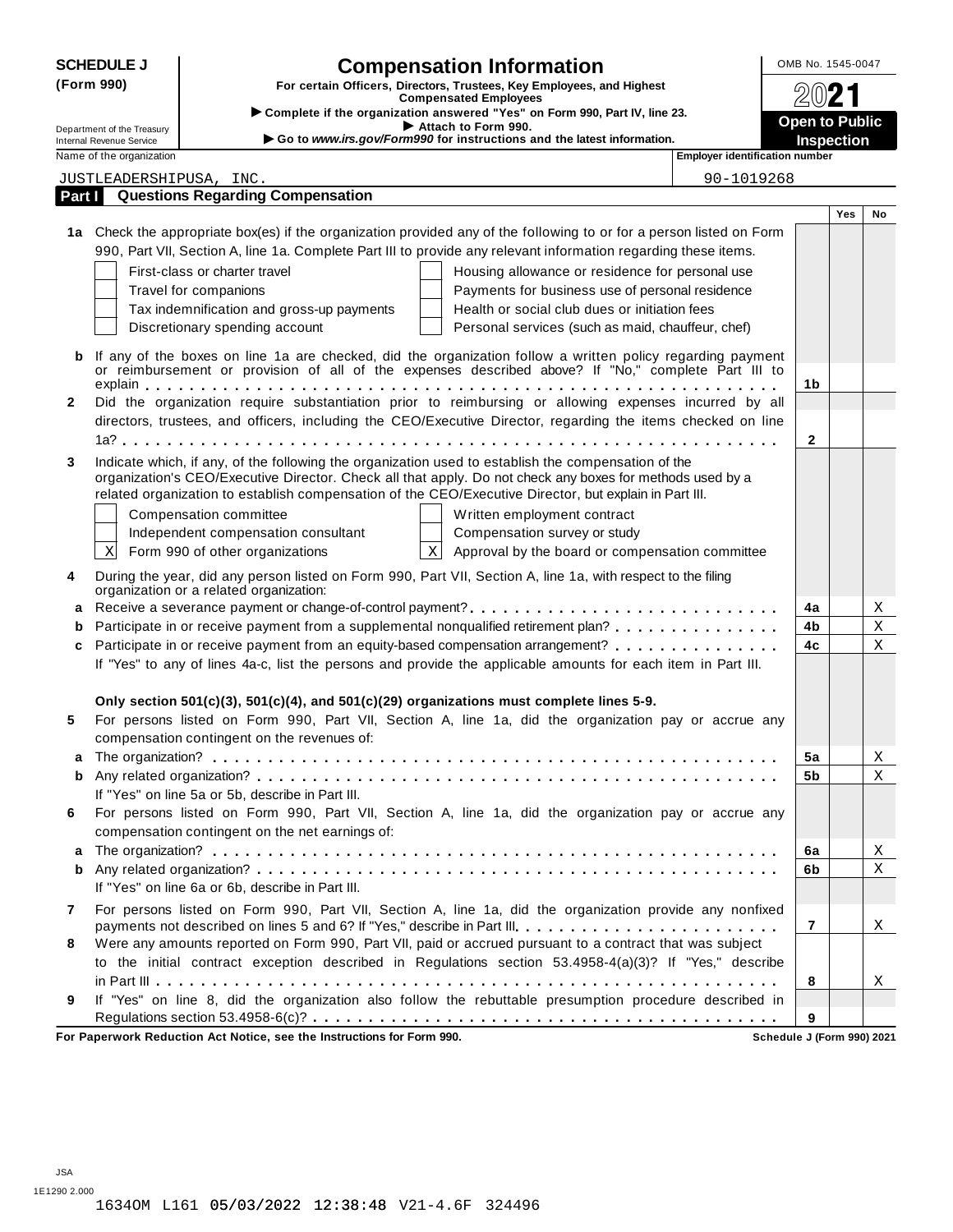|         | Schedule J (Form 990) 2021     | $T^*$<br>JUSTLEADERSHIPUSA<br>T MC. | 0.025<br>$90-$                                                                                                     | Page. |
|---------|--------------------------------|-------------------------------------|--------------------------------------------------------------------------------------------------------------------|-------|
| Part II | <b>Officers</b><br>. Directors | Trustees.                           | $\mathsf s.$ Kev Emplovees, and Highest Compensated Emplovees. Use duplicate copies if additional space is needed. |       |

For each individual whose compensation must be reported on Schedule J, report compensation from the organization on row (i) and from related organizations, described in the instructions, on row (ii). Do not list any individuals that aren't listed on Form 990, Part VII.

Note: The sum of columns (B)(i)-(iii) for each listed individual must equal the total amount of Form 990, Part VII, Section A, line 1a, applicable column (D) and (E) amounts for that individual.

| (A) Name and Title      |      | (B) Breakdown of W-2 and/or 1099-MISC and/or 1099-NEC compensation |                                        |                                           | (C) Retirement and             | (D) Nontaxable | (E) Total of columns | (F) Compensation                                           |
|-------------------------|------|--------------------------------------------------------------------|----------------------------------------|-------------------------------------------|--------------------------------|----------------|----------------------|------------------------------------------------------------|
|                         |      | (i) Base<br>compensation                                           | (ii) Bonus & incentive<br>compensation | (iii) Other<br>reportable<br>compensation | other deferred<br>compensation | benefits       | $(B)(i)-(D)$         | in column (B) reported<br>as deferred on prior<br>Form 990 |
| DEANNA HOSKINS          | (i)  | 219,073.                                                           |                                        | 31,444.                                   | 8,783.                         | 13,275.        | 272,575.             |                                                            |
| 1 PRESIDENT AND CEO     | (i)  |                                                                    |                                        |                                           |                                |                |                      |                                                            |
| DAONESE JOHNSON-COLON   | (i)  | 157,932.                                                           |                                        |                                           | 6,311                          | 712.           | 164,955.             |                                                            |
| 2 VICE PRESIDENT-OPERAT | (i)  |                                                                    |                                        |                                           |                                |                |                      |                                                            |
|                         | (i)  |                                                                    |                                        |                                           |                                |                |                      |                                                            |
| $\overline{\mathbf{3}}$ | (i)  |                                                                    |                                        |                                           |                                |                |                      |                                                            |
|                         | (i)  |                                                                    |                                        |                                           |                                |                |                      |                                                            |
| 4                       | (i)  |                                                                    |                                        |                                           |                                |                |                      |                                                            |
|                         | (i)  |                                                                    |                                        |                                           |                                |                |                      |                                                            |
| 5                       | (i)  |                                                                    |                                        |                                           |                                |                |                      |                                                            |
|                         | (i)  |                                                                    |                                        |                                           |                                |                |                      |                                                            |
| 6                       | (i)  |                                                                    |                                        |                                           |                                |                |                      |                                                            |
|                         | (i)  |                                                                    |                                        |                                           |                                |                |                      |                                                            |
| $\overline{7}$          | (i)  |                                                                    |                                        |                                           |                                |                |                      |                                                            |
|                         | (i)  |                                                                    |                                        |                                           |                                |                |                      |                                                            |
| 8                       | (i)  |                                                                    |                                        |                                           |                                |                |                      |                                                            |
|                         | (i)  |                                                                    |                                        |                                           |                                |                |                      |                                                            |
| 9                       | (i)  |                                                                    |                                        |                                           |                                |                |                      |                                                            |
|                         | (i)  |                                                                    |                                        |                                           |                                |                |                      |                                                            |
| 10                      | (i)  |                                                                    |                                        |                                           |                                |                |                      |                                                            |
|                         | (i)  |                                                                    |                                        |                                           |                                |                |                      |                                                            |
| $11$                    | (i)  |                                                                    |                                        |                                           |                                |                |                      |                                                            |
|                         | (i)  |                                                                    |                                        |                                           |                                |                |                      |                                                            |
| 12                      | (i)  |                                                                    |                                        |                                           |                                |                |                      |                                                            |
|                         | (i)  |                                                                    |                                        |                                           |                                |                |                      |                                                            |
| 13                      | (i)  |                                                                    |                                        |                                           |                                |                |                      |                                                            |
|                         | (i)  |                                                                    |                                        |                                           |                                |                |                      |                                                            |
| 14                      | (ii) |                                                                    |                                        |                                           |                                |                |                      |                                                            |
|                         | (i)  |                                                                    |                                        |                                           |                                |                |                      |                                                            |
| 15                      | (i)  |                                                                    |                                        |                                           |                                |                |                      |                                                            |
|                         | (i)  |                                                                    |                                        |                                           |                                |                |                      |                                                            |
| 16                      | (i)  |                                                                    |                                        |                                           |                                |                |                      |                                                            |

**Schedule J (Form 990) 2021**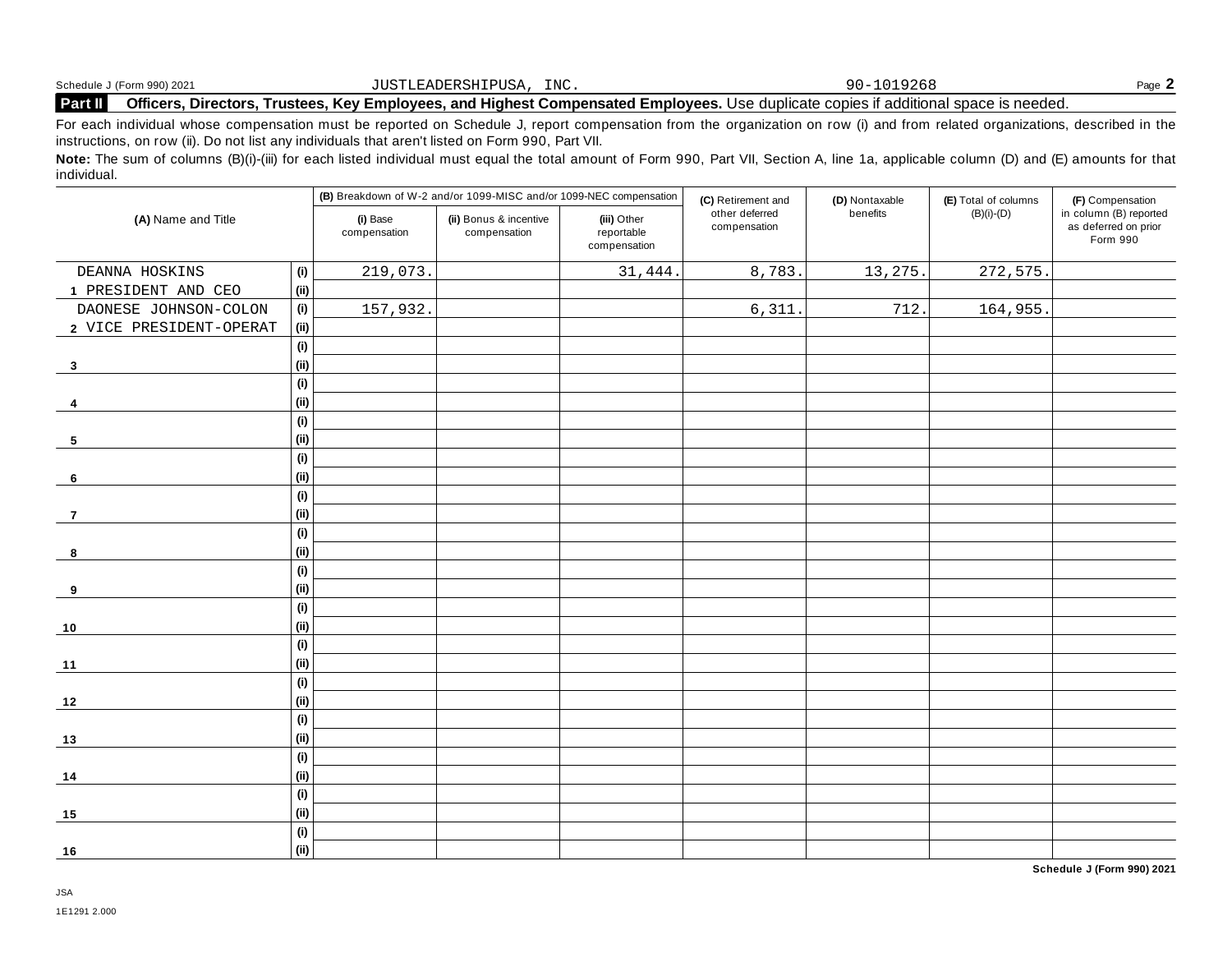#### **SCHEDULE O** Supplemental Information to Form 990 or 990-EZ DAMB No. 1545-0047

**(Form 990 or 990-EZ) Complete to provide information for responses to specific questions on** plete to provide information for responses to specific questions on  $\bigotimes_{\mathbb{Z}}\mathbb{Q}$  21 I **Attach to Form <sup>990</sup> or 990-EZ. Open to Public** Department of the Treasury <br>Depen to Public<br>Name of the organization<br>Name of the organization<br>Name of the organization<br>Name of the organization

**Inspection**

Department of the Treasury<br>Internal Revenue Service

JUSTLEADERSHIPUSA, INC. 90-1019268

#### **FORM 990, PART I, LINE 1 - CONTINUATION OF MISSION STATEMENT**

RACIST AND OPPRESSIVE SYSTEMS IN THEIR COMMUNITIES TO BUILD A JUST U.S.

FORM 990, PART III, LINE 4D- OTHER PROGRAM SERIVCES:

JLUSA OFFERS COMMUNITY PARTNERS THE OPTION OF A 3 OR 6 MONTH POST-TRAINING ENGAGEMENT TO RECEIVE CAPACITY BUILDING SUPPORT AND TECHNICAL ASSISTANCE WITH STRATEGICALLY DESIGNING AND BUILDING THEIR GRASSROOT CAMPAIGNS AND/OR COALITIONS. JLUSA ALSO WORKS WITH PARTNERS ON SECOND CHANCE ACT GRANTEES' REENTRY PROGRAMS TO BUILD CAPACITY, ELIMINATE BARRIERS, AND LAY A FOUNDATION FOR SUSTAINABLE AND FEASIBLE PATHWAYS FOR SUCCESSFUL REENTRY.

BARRIERS, AND LAY A FOUNDATION FOR SUSTAINABLE AND FEASIBLE PATHWAYS FOR SUCCESSFUL REENTRY.

#### **FORM 990, PART VI, SECTION B, LINE 11B**

THE PRESIDENT AND THE FULL BOARD REVIEW THE FORM 990 PRIOR TO FILING WITH THE INTERNAL REVENUE SERVICE.

#### **FORM 990, PART VI, SECTION B, LINE 12C**

AT THE FIRST MEETING OF EACH CALENDAR YEAR THE BOARD MEMBERS ARE REQUIRED TO READ AND SIGN A NEW CONFLICT-OF-INTEREST POLICY. OFFICERS ARE REQUIRED TO SIGN A CONFLICT-OF-INTEREST ANNUALLY.

FORM 990, PART VI, SECTION B, LINE 15A

THE PRESIDENT'S COMPENSATION PACKAGE WAS REVIEWED BY THE BOARD, USING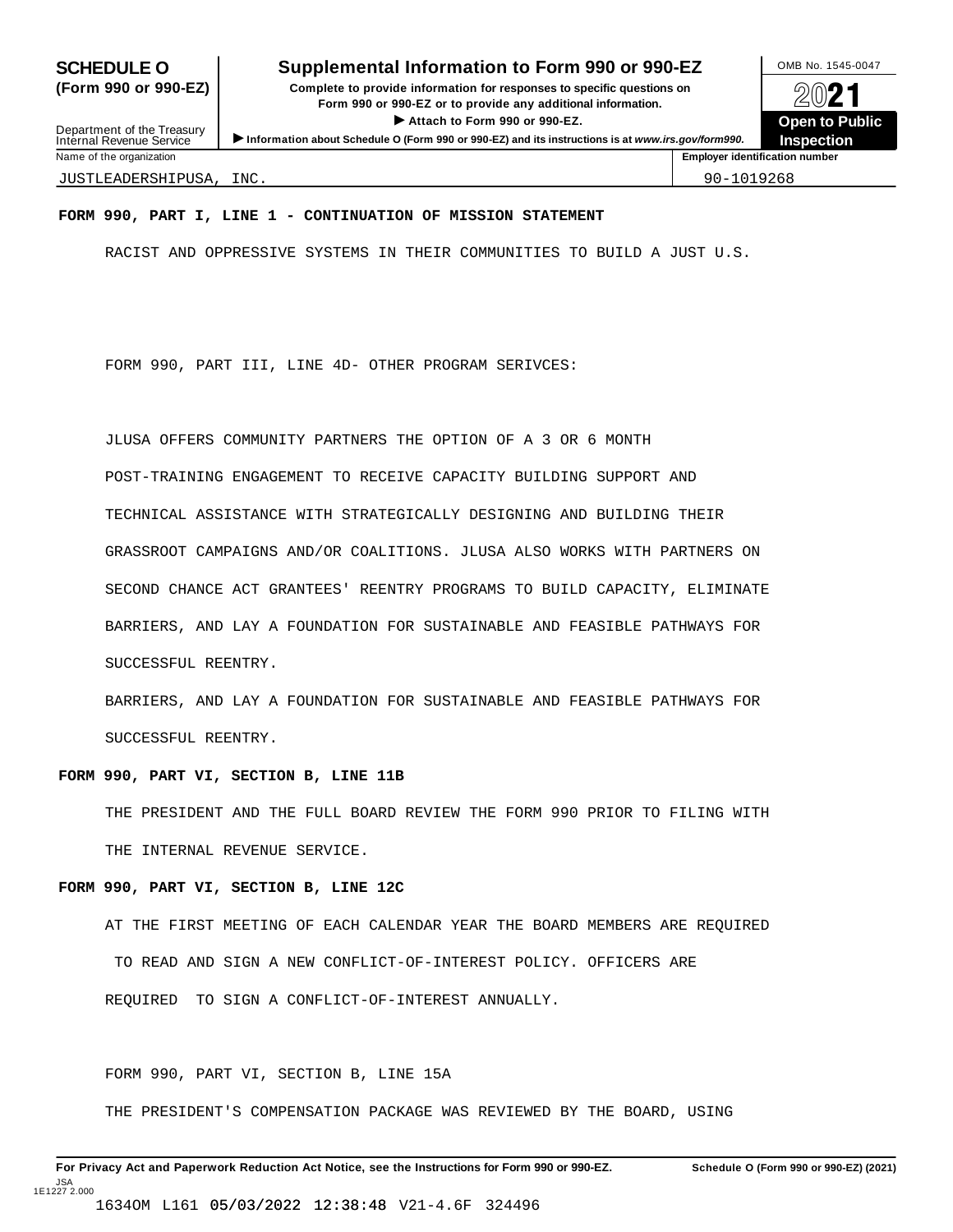## **SCHEDULE O** Supplemental Information to Form 990 or 990-EZ DAMB No. 1545-0047

**(Form 990 or 990-EZ) Complete to provide information for responses to specific questions on** Plete to provide information for responses to specific questions on<br>
Form 990 or 990-EZ or to provide any additional information.<br>
▶ Attach to Form 990 or 990-EZ.<br>
Open to Public  $\blacktriangleright$  Attach to Form 990 or 990-EZ.

**Inspection**

Department of the Treasury<br>Internal Revenue Service Information about Schedule O (Form 990 or 990-EZ) and its instructions is at www.irs.gov/form990.<br>Name of the organization<br>Name of the organization number

RELEVANT COMPENSATION SURVEY DATA FROM SIMILAR SIZED NON-PROFIT

ORGANIZATIONS TO DETERMINE THE APPROPRIATE COMPENSATION PACKAGE.

#### **FORM PART VI, SECTION C, LINE 19**

THE ORGANIZATION MAKES ITS GOVERNING DOCUMENTS, CONFLICT-OF-INTEREST

POLICY AND FINANCIAL STATEMENTS AVAILABLE TO THE PUBLIC UPON REQUEST.

#### **FORM 990, PART IX, LINE 11G**

OTHER FEES CONSISTS OF STRATEGIC PLAN AND OTHER CONSULTING \$809,607.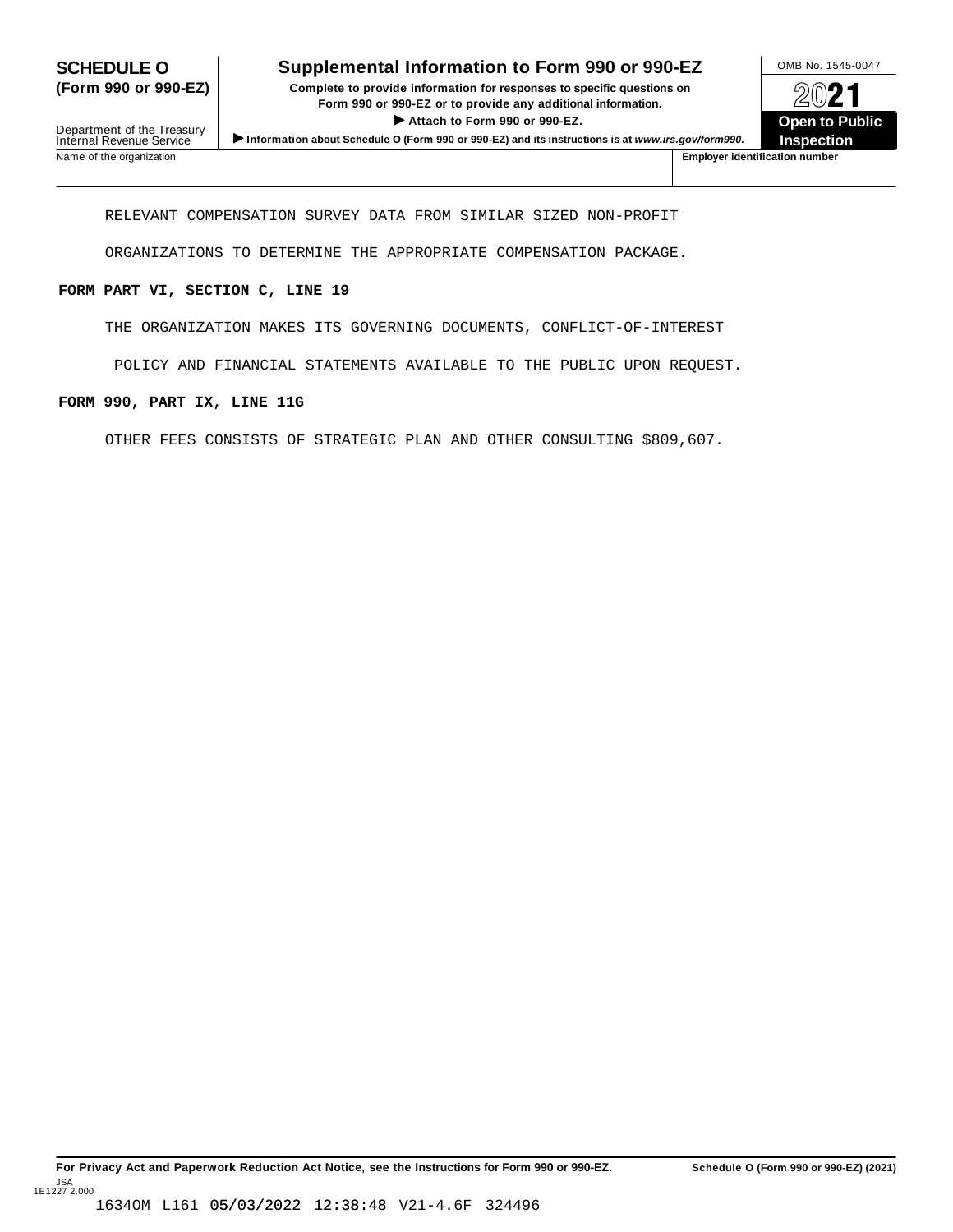| Schedule O (Form 990 or 990-EZ) 2021                  | Page                                  |
|-------------------------------------------------------|---------------------------------------|
| Name of the organization                              | <b>Employer identification number</b> |
| INC.<br>וס<br>гтсип<br>⊐EADERSHIP <sub>'</sub><br>בנט | n >                                   |

FORM 990, PART III - PROGRAM SERVICE ====================================

LINE 4A, PROGRAM SERVICE

------------------------

LEADERSHIP: JLUSA PROVIDES THREE LEADERSHIP PROGRAMS FOR INDIVIDUALS THAT HAVE TRADITIONALLY BEEN EXCLUDED FROM POWER AND WANT OPPORTUNITIES TO BE ACTIVE CHANGE AGENTS IN DISMANTLING SYSTEMIC OPPRESSION:

1) EMERGING LEADERS (EL) IS AN INTENSIVE COMMUNITY-FOCUSED TWO-DAY TRAINING SPECIFICALLY DESIGNED FOR EMERGING LEADERS ORGANIZING IN COMMUNITIES MOST IMPACTED BY MARGINALIZATION AND INCARCERATION. EL BUILDS COMMUNITY POWER AND COALITIONS SO THAT EMERGING LEADERS HAVE THE KNOWLEDGE, SKILLS, AND RESOURCES TO IDENTIFY, ORGANIZE AND ADVOCATE FOR THE CHANGE THEY SEEK IN THEIR COMMUNITY. JLUSA OFFERS COMMUNITY PARTNERS THE OPTION OF A 3- OR 6-MONTH POST-TRAINING ENGAGEMENT AFTER THE EMERGING LEADERS PROGRAM TO RECEIVE CAPACITY BUILDING SUPPORT AND TECHNICAL ASSISTANCE WITH STRATEGICALLY DESIGNING AND BUILDING THEIR GRASSROOT CAMPAIGNS AND/OR COALITIONS.

2) LEADING WITH CONVICTION (LWC) IS A 12-MONTH, COHORT-BASED ADVANCED LEADERSHIP TRAINING, COACHING, AND MENTORING PROGRAM FOR DIRECTLY IMPACTED INDIVIDUALS WHO ARE ALREADY ENGAGED IN TRANSFORMATIVE CHANGE. UNLIKE TRADITIONAL LEADERSHIP DEVELOPMENT PROGRAMS, LWC IS SPECIFICALLY DESIGNED TO EMBRACE LEADERS' INDIVIDUALIZED LEADERSHIP CHALLENGES AND STRENGTHS, AND SHARPEN THEIR LEADERSHIP BEHAVIORS.

JSA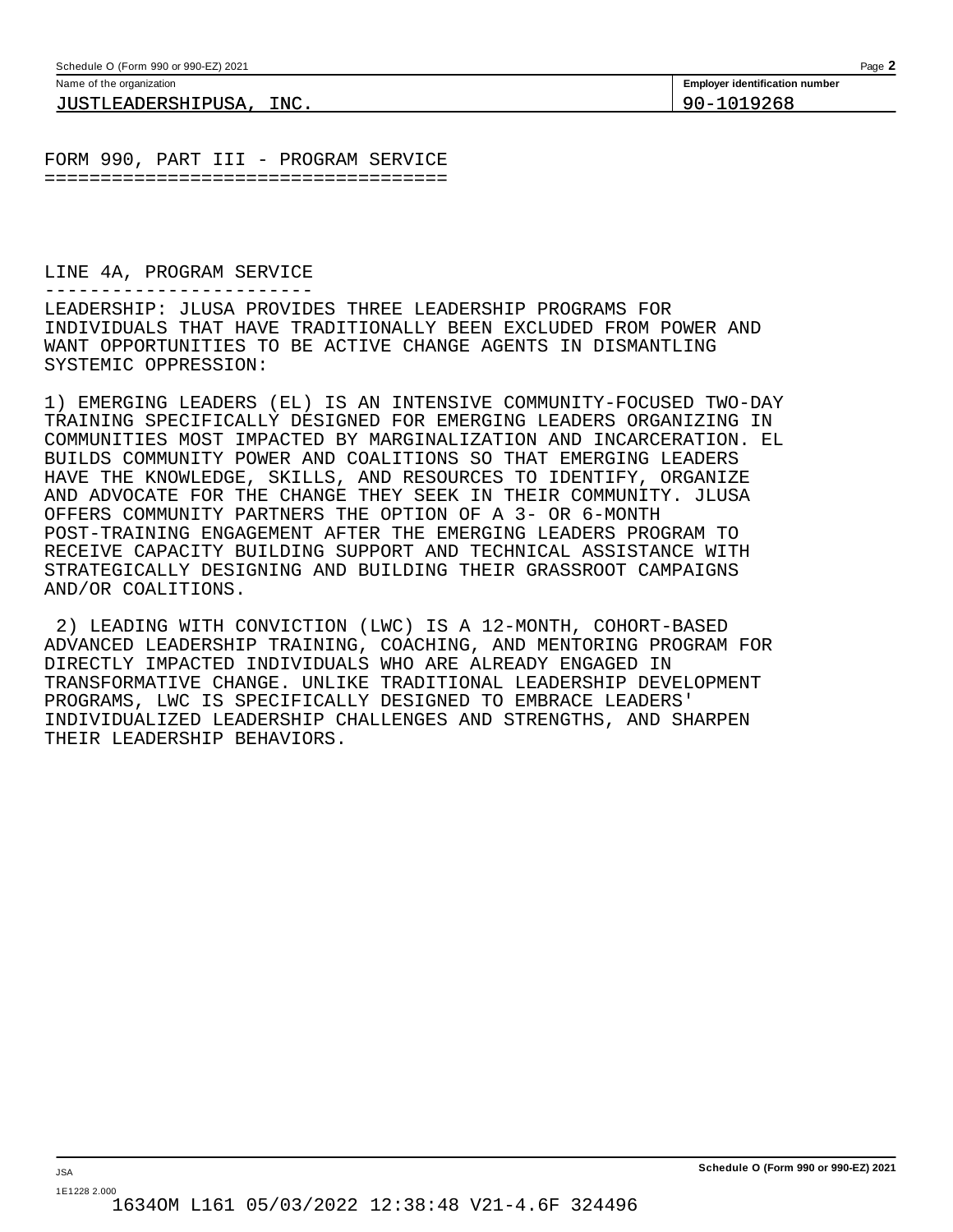| Schedule O (Form 990 or 990-EZ) 2021                 |                                       |            | Page 2  |  |  |  |
|------------------------------------------------------|---------------------------------------|------------|---------|--|--|--|
| Name of the organization                             | <b>Employer identification number</b> |            |         |  |  |  |
| JUSTLEADERSHIPUSA, INC.                              |                                       | 90-1019268 |         |  |  |  |
|                                                      |                                       |            |         |  |  |  |
| FORM 990, PART III, LINE 4D - OTHER PROGRAM SERVICES |                                       |            |         |  |  |  |
| DESCRIPTION                                          | GRANTS                                | EXPENSES   | REVENUE |  |  |  |
|                                                      |                                       |            |         |  |  |  |
| ADVOCACY PROGRAM                                     |                                       | 148,001.   |         |  |  |  |
| TOTALS                                               |                                       | 148,001.   |         |  |  |  |
|                                                      | ------------                          | ========== | ======= |  |  |  |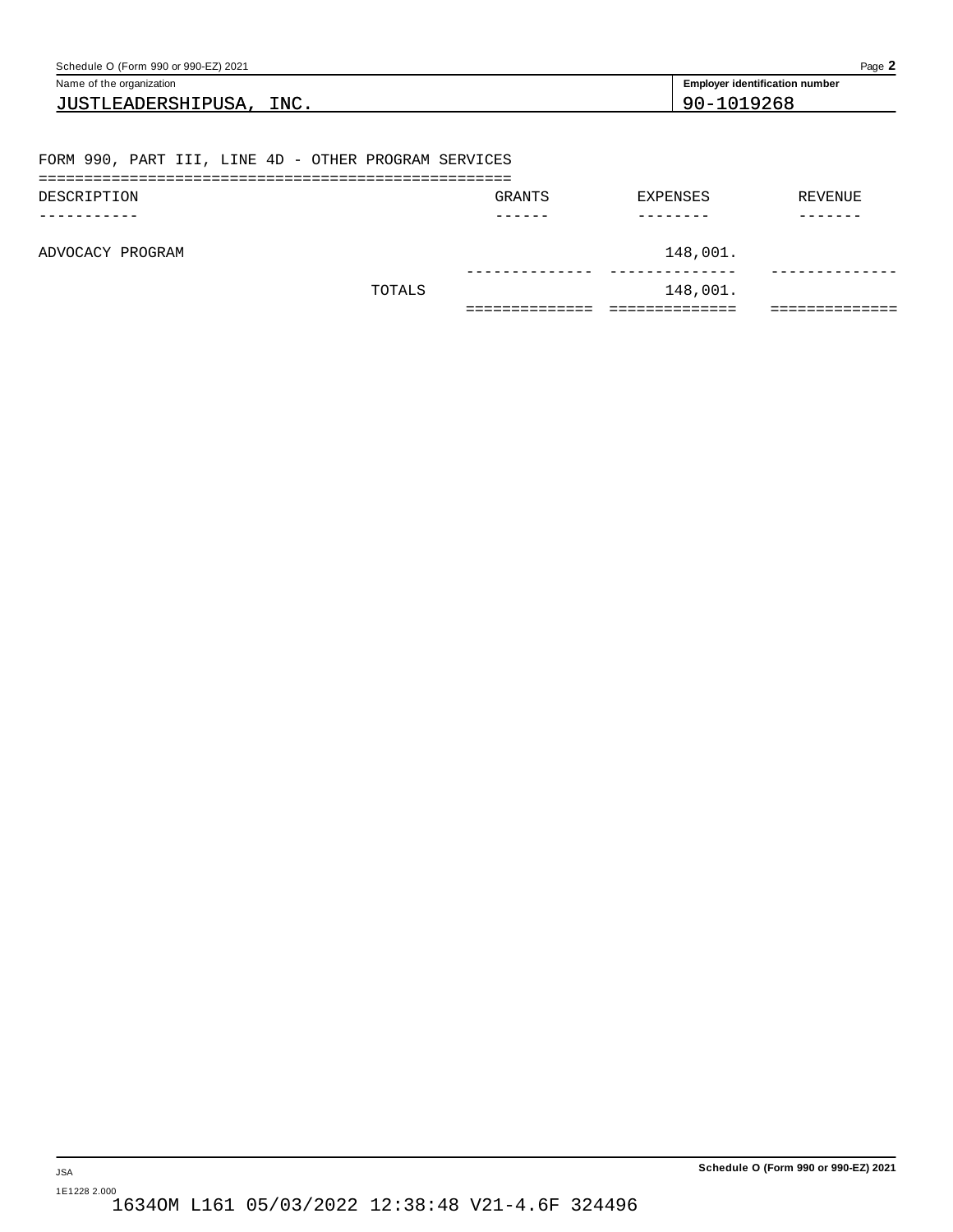| Schedule O (Form 990 or 990-EZ) 2021                                   |                         | Page 2                                |
|------------------------------------------------------------------------|-------------------------|---------------------------------------|
| Name of the organization                                               |                         | <b>Employer identification number</b> |
| JUSTLEADERSHIPUSA, INC.                                                |                         | 90-1019268                            |
|                                                                        |                         |                                       |
| FORM 990, PART VII-COMPENSATION OF THE 5 HIGHEST PAID IND. CONTRACTORS |                         |                                       |
| NAME AND ADDRESS                                                       | DESCRIPTION OF SERVICES | COMPENSATION                          |
| -----------                                                            | ------------------      | --------                              |
| ELLE COMMUNICATIONS, LLC<br>1300 FACTORY PL #306                       |                         |                                       |
| LOS ANGELES, CA 90013                                                  | CONSULTING FEES         | 120,000.                              |